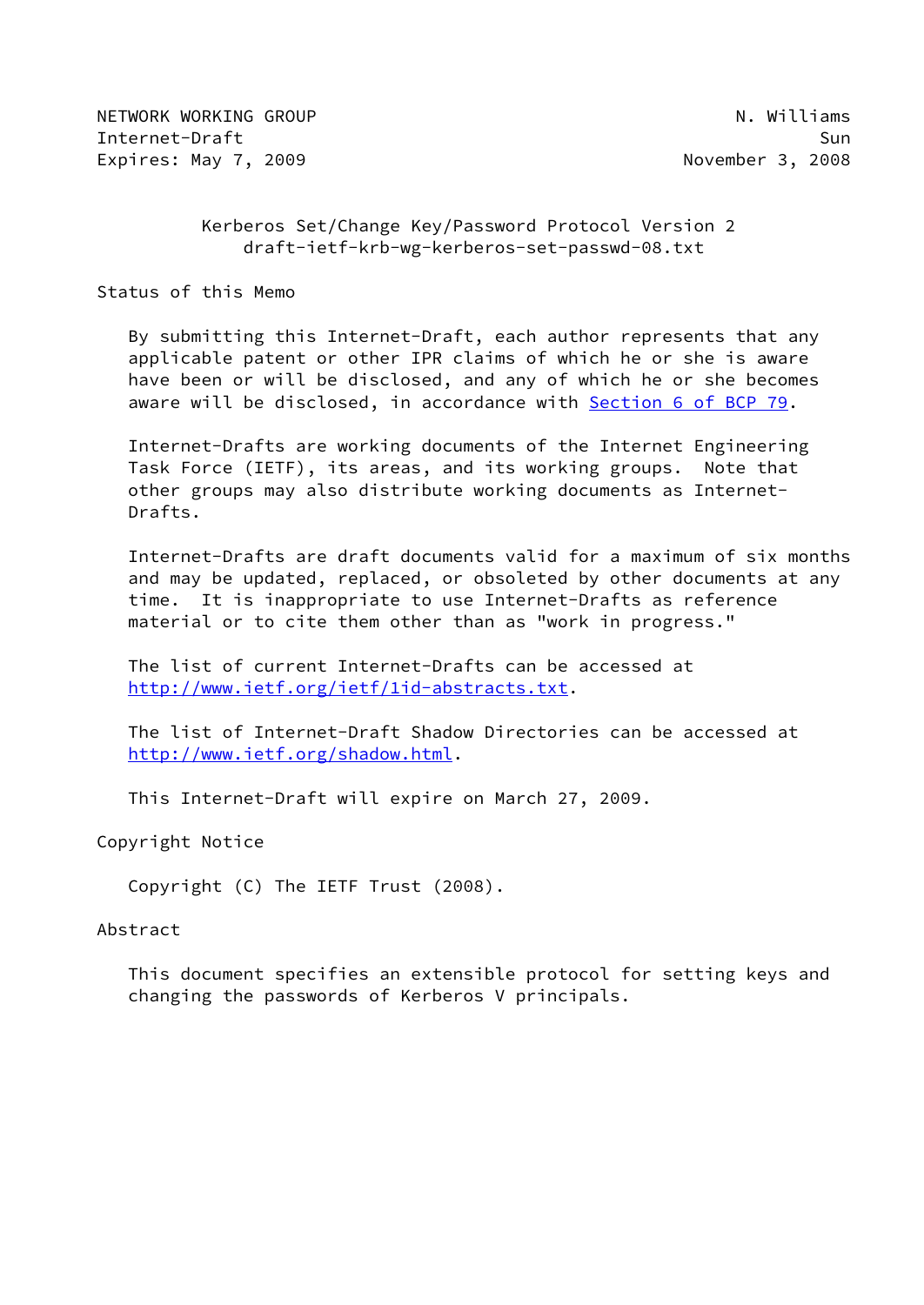Internet-Draft Kerberos Set/Change Password v2 November 2008

# Table of Contents

| $\perp$ .         |                                                                 | $\overline{3}$  |
|-------------------|-----------------------------------------------------------------|-----------------|
| $\overline{2}$ .  | Conventions used in this document $\cdots$                      | $\overline{4}$  |
| $\overline{3}$ .  |                                                                 | $\overline{5}$  |
| 3.1               |                                                                 | $\overline{5}$  |
| 3.1.1             |                                                                 | $\overline{5}$  |
| 3.2               | Protocol Version Negotiation                                    | $\overline{6}$  |
| 3.2.1             | Protocol Major Version Negotiation                              |                 |
| 3.2.2             | Protocol Minor Version Negotiation                              | $\frac{6}{7}$   |
| 3.3               | Use of Kerberos V and Key Exchange                              | $\overline{1}$  |
| 3.4               |                                                                 | $\underline{8}$ |
| 3.5               |                                                                 | $\underline{8}$ |
| 3.5.1             | Normalization Forms for UTF-8 Strings                           | $\underline{8}$ |
| 3.5.2             |                                                                 | $\frac{8}{9}$   |
| 3.6               |                                                                 |                 |
| 3.7               |                                                                 |                 |
| 4.                |                                                                 | 11              |
| 4.1               | Password Quality Policies                                       | 11              |
| 4.1.1             | Standard Password Quality Policies 12                           |                 |
| 4.2               |                                                                 | 13              |
| 4.3               |                                                                 | 15              |
| 4.3.1             |                                                                 |                 |
| 4.3.2             | Change Kerberos Password                                        | 15              |
| 4.3.3             | Set Kerberos Password                                           | 18              |
| 4.3.4             |                                                                 |                 |
| 4.3.5             |                                                                 | 22              |
| 4.3.6             |                                                                 |                 |
| 4.3.7             |                                                                 |                 |
| 4.3.8             | Get Password Quality Policy                                     | 25              |
|                   | 4.3.9 Get Principal Aliases 26                                  |                 |
|                   | 4.3.10 Get Realm's Supported Kerberos V Version and Features 26 |                 |
|                   | 4.3.11 Retrieve Principal's S2K Params and Preferred Params 27  |                 |
| 4.4               |                                                                 |                 |
| 4.5               | Kerberos V Feature Negotiation                                  | <u>27</u>       |
| $\overline{5}$ .  |                                                                 | <u>29</u>       |
| 6.                | Security Considerations                                         | <u>39</u>       |
| $\underline{7}$ . |                                                                 | <u>39</u>       |
|                   | Author's Address<br>.                                           | 40              |
|                   | Intellectual Property and Copyright Statements                  | 41              |
|                   |                                                                 |                 |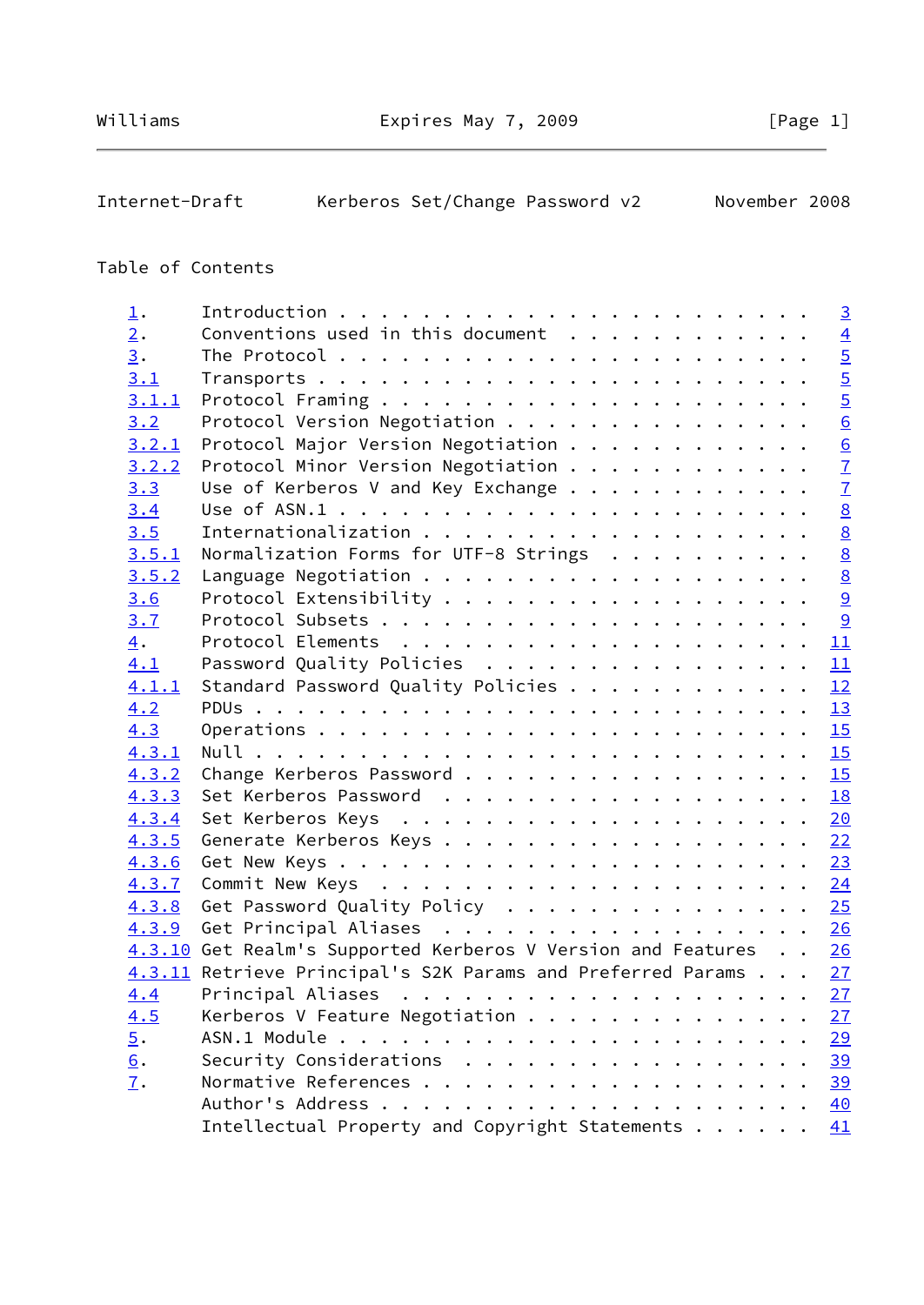Williams **Expires May 7, 2009** [Page 2]

<span id="page-2-1"></span>Internet-Draft Kerberos Set/Change Password v2 November 2008

#### <span id="page-2-0"></span>[1](#page-2-0). Introduction

 Up to this point Kerberos V has lacked a single, standard protocol for changing passwords and keys. While several vendor-specific protocols exist for changing Kerberos passwords/keys, none are properly internationalized and all are incomplete in one respect or another and none are sufficiently extensible to cope with new features that may be added to Kerberos V at some future time.

 This document defines a protocol that is somewhat backward-compatible with the "kpasswd" protocol defined in [\[RFC3244](https://datatracker.ietf.org/doc/pdf/rfc3244)] that uses more or less the same protocol framing.

 This new protocol is designed to be extensible and properly internationalized.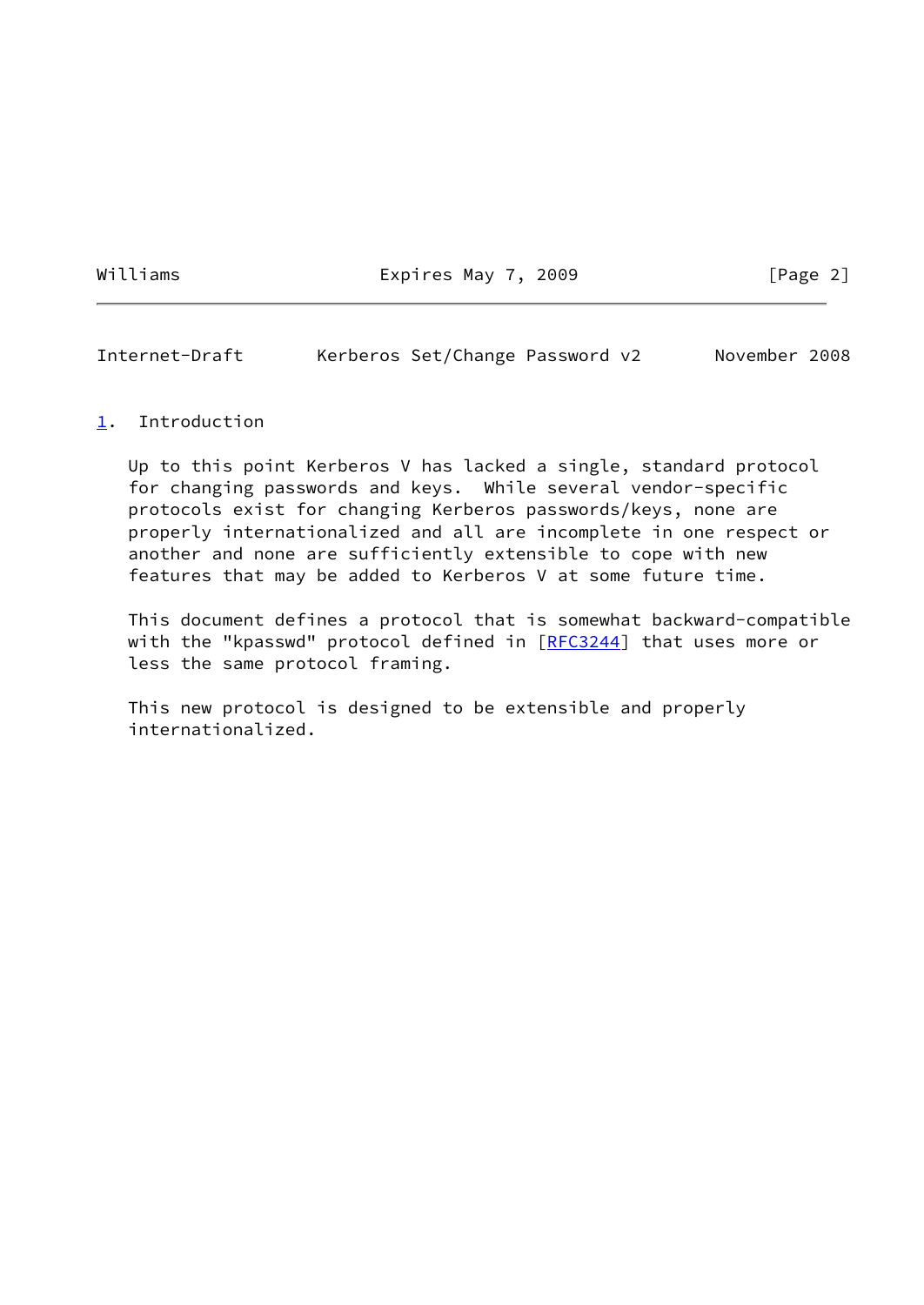Williams **Expires May 7, 2009** [Page 3]

<span id="page-3-1"></span>Internet-Draft Kerberos Set/Change Password v2 November 2008

<span id="page-3-0"></span>[2](#page-3-0). Conventions used in this document

 The key words "MUST", "MUST NOT", "REQUIRED", "SHALL", "SHALL NOT", "SHOULD", "SHOULD NOT", "RECOMMENDED", "MAY", and "OPTIONAL" in this document are to be interpreted as described in [\[RFC2119](https://datatracker.ietf.org/doc/pdf/rfc2119)].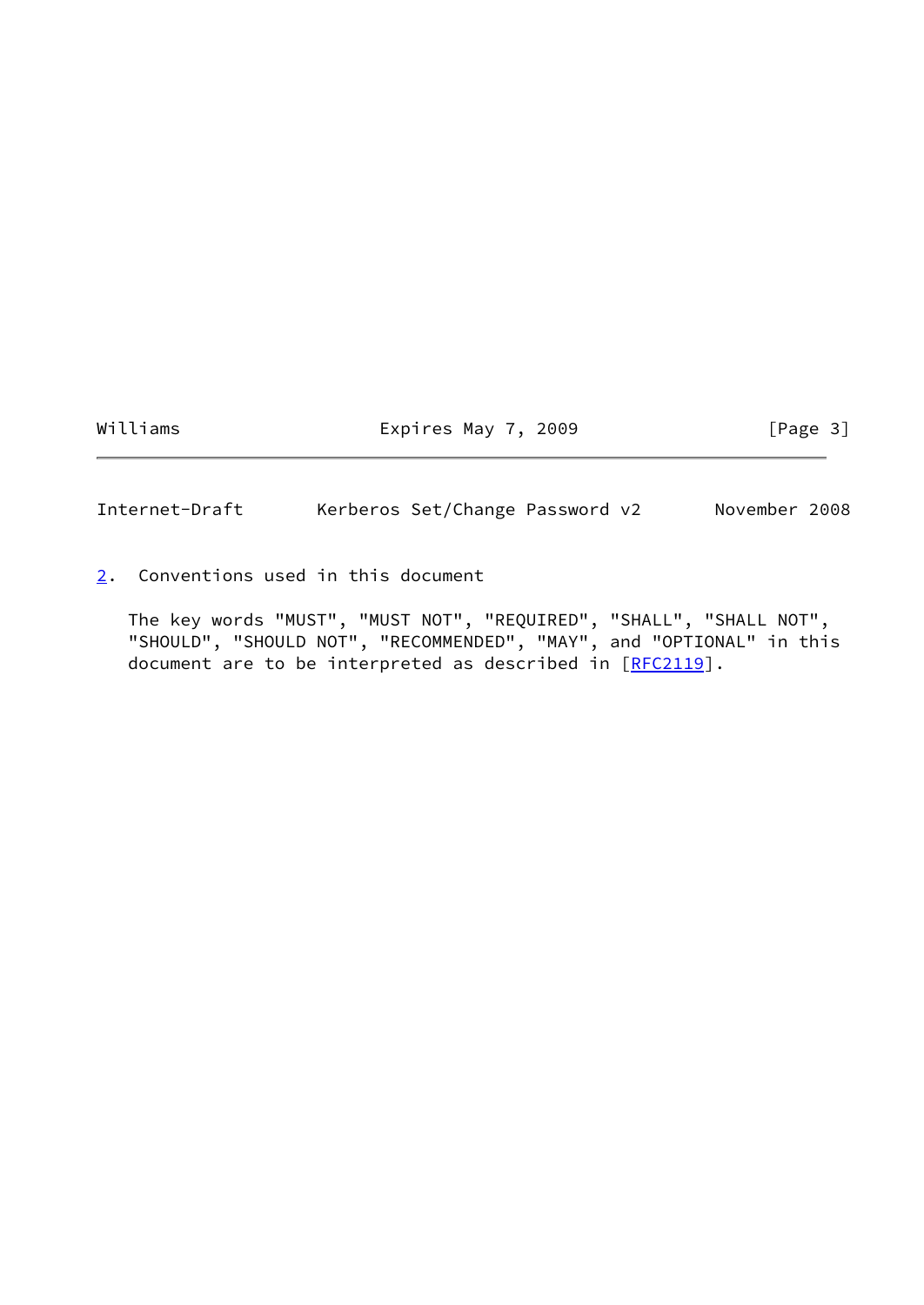Williams **Expires May 7, 2009** [Page 4]

<span id="page-4-1"></span>Internet-Draft Kerberos Set/Change Password v2 November 2008

### <span id="page-4-0"></span>[3](#page-4-0). The Protocol

 The structure of the protocol is quite similar to that of typical Remote Procedure Call (RPC) protocols. Each transaction consists of a data structure specific to an operation which is then wrapped in a data structure which is general to all operations of the protocol. These data structures are defined with the Abstract Syntax Notation 1 (ASN.1) [\[CCITT.X680.2002](#page-43-3)] and they are encoded using the Distinguished Encoding Rules (DER) [[CCITT.X690.2002\]](#page-43-4).

 All protocol data is wrapped KRB-PRIV messages, or, in some cases, a KRB-ERROR, and framed in a header that is backwards compatible with [\[RFC3244](https://datatracker.ietf.org/doc/pdf/rfc3244)].

# <span id="page-4-2"></span>[3.1](#page-4-2) Transports

 The service supports only connection-oriented transports, specifically TCP, and SHOULD accept requests on TCP port 464, the same as in [[RFC3244\]](https://datatracker.ietf.org/doc/pdf/rfc3244).

<span id="page-4-3"></span>[3.1.1](#page-4-3) Protocol Framing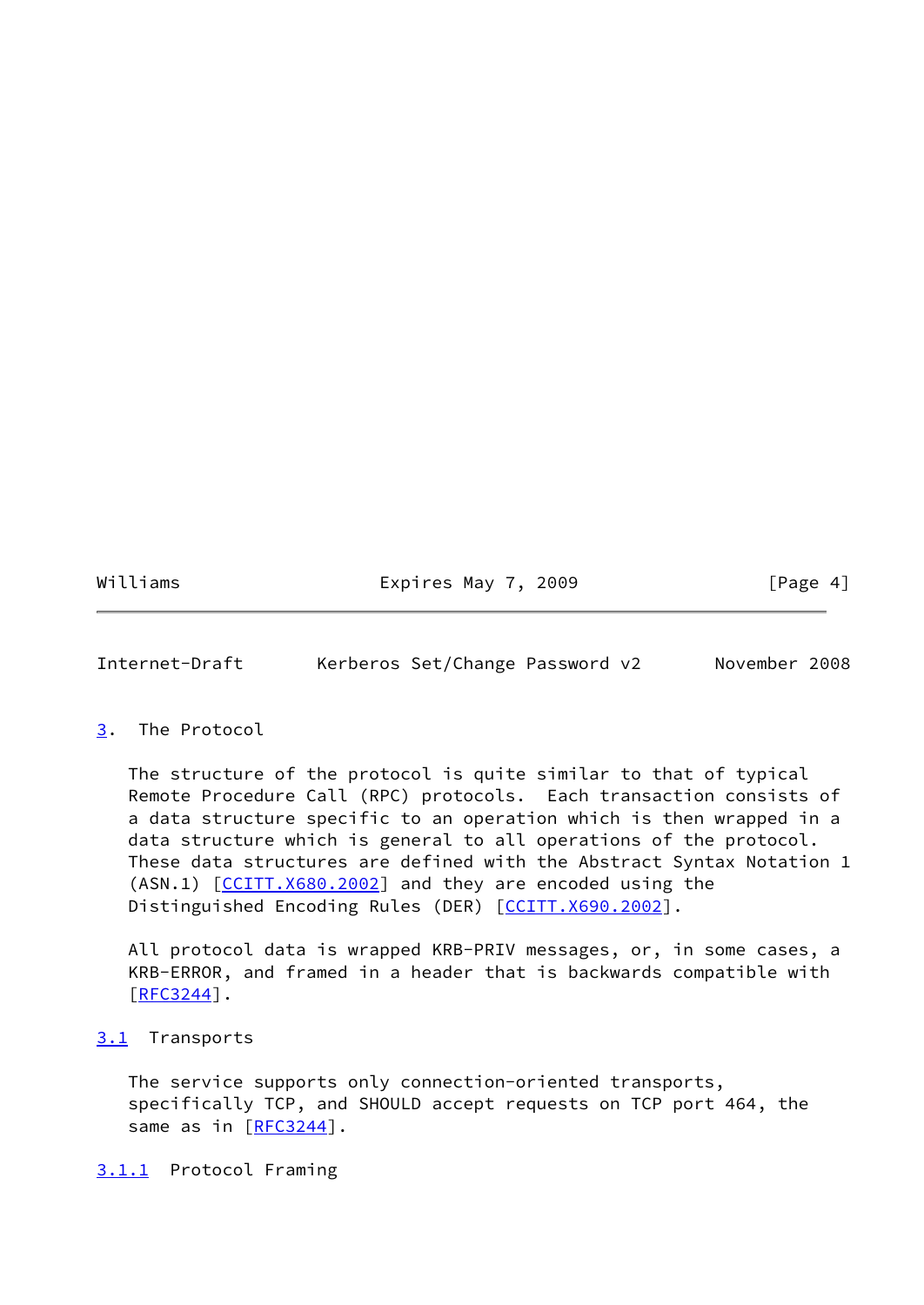Requests and responses are exchanged using the same framing as in [\[RFC3244](https://datatracker.ietf.org/doc/pdf/rfc3244)], but with the following differences:

- o the protocol number field MUST be set to 0x2 (not 0xff80 or 0x1)
- o the 'AP-REQ length' field of the request can be set to 0x0, in which case the 'AP-REO' field of the request is excluded
- o the 'KRB-PRIV' field of the request and reply is mutually exclusive with the 'AP-REQ' field of the request
- o the 'AP-REP length' field of the reply can be set to 0x0, in which case the 'AP-REP' field of the reply is excluded
- o all errors MUST be sent in a KRB-PRIV if the client's AP-REQ can be or has been accepted by the server
- o any KRB-ERROR messages are framed and sent in the 'AP-REP' field of the reply

 The initial message from the client MUST carry an AP-REQ and the response to any request bearing an AP-REQ MUST carry an AP-REP or MUST be a KRB-ERROR.

 Subsequent messages exchanged on the same TCP connection MAY involve Kerberos V AP exchanges, but generally the client SHOULD NOT initiate

| Williams | Expires May 7, 2009 | [Page 5] |  |
|----------|---------------------|----------|--|
|          |                     |          |  |

<span id="page-5-1"></span>Internet-Draft Kerberos Set/Change Password v2 November 2008

 a new AP exchange except when it desires to authenticate as a different principal, when the ticket last used for authentication expires or when the server responds with an error indicating that the client must re-authenticate.

# <span id="page-5-0"></span>[3.2](#page-5-0) Protocol Version Negotiation

 There are several major versions of this protocol. Version 2 also introduces a notion of protocol minor versions for use in negotiating protocol extensions. As of this time only one minor version is defined for major version 2: minor version 0, defined herein.

<span id="page-5-2"></span>[3.2.1](#page-5-2) Protocol Major Version Negotiation

Version 2 clients that also support other versions, such as 0xff80,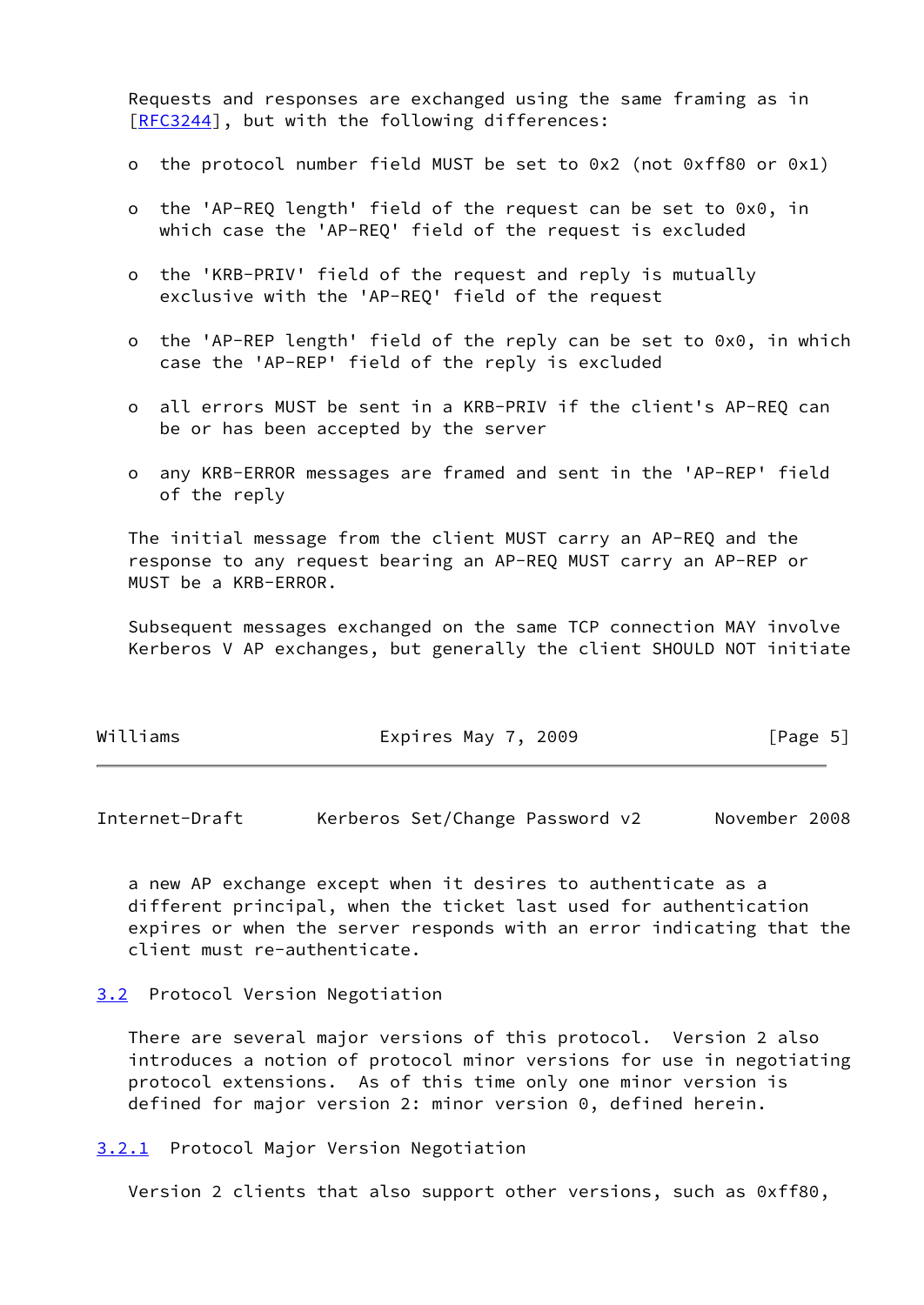as in [[RFC3244](https://datatracker.ietf.org/doc/pdf/rfc3244)], SHOULD attempt to use version 2 of the protocol first.

 Servers which do not support version 2 of this protocol typically include their preferred version number in the reply and/or may include a reply in the e-data of a KRB-ERROR, or in a KRB-PRIV with a status code of KRB5 KPASSWD MALFORMED.

 Note that some [\[RFC3244](https://datatracker.ietf.org/doc/pdf/rfc3244)] server implementations close the TCP connection without returning any other response. Note also that there is no integrity protection for the major version number in the protocol framing or for any data in a KRB-ERROR.

 As a result change password protocol major version negotiation is subject to downgrade attacks. Therefore major version negotiation is NOT RECOMMENDED.

 Where the server indicates that it does not support version 2, the client MAY, but SHOULD NOT, unless configured to do so, fall back on another major version of this protocol.

 Version 2 servers MAY respond to non-v2 requests using whatever response is appropriate for the versions used by the clients, but if a server does not do this or know how to do this then it MUST respond with an error framed as in  $Section 3.1.1$ , using an AP-REP and KRB- PRIV if the client's AP-REQ can be accepted, or a KRB-ERROR otherwise and using a ProtocolErrorCode value of unsupported-major-version.

 It is expected that implementations of as yet unspecified future major versions of this protocol will be required to support version 2 integrity protected error replies for properly indicating no support for version 2 of the protocl. We also hope that no further major versions of this protocol will be needed.

| Williams | Expires May 7, 2009 | [Page 6] |
|----------|---------------------|----------|
|----------|---------------------|----------|

<span id="page-6-1"></span>Internet-Draft Kerberos Set/Change Password v2 November 2008

# <span id="page-6-0"></span>[3.2.2](#page-6-0) Protocol Minor Version Negotiation

 Version 2 clients are free to use whatever protocol minor version and message extensions are available to them in their initial messages to version 2 servers, provided that the minor versions (other than 0) have been defined through IETF documents.

Version 2 servers MUST answer with the highest protocol minor version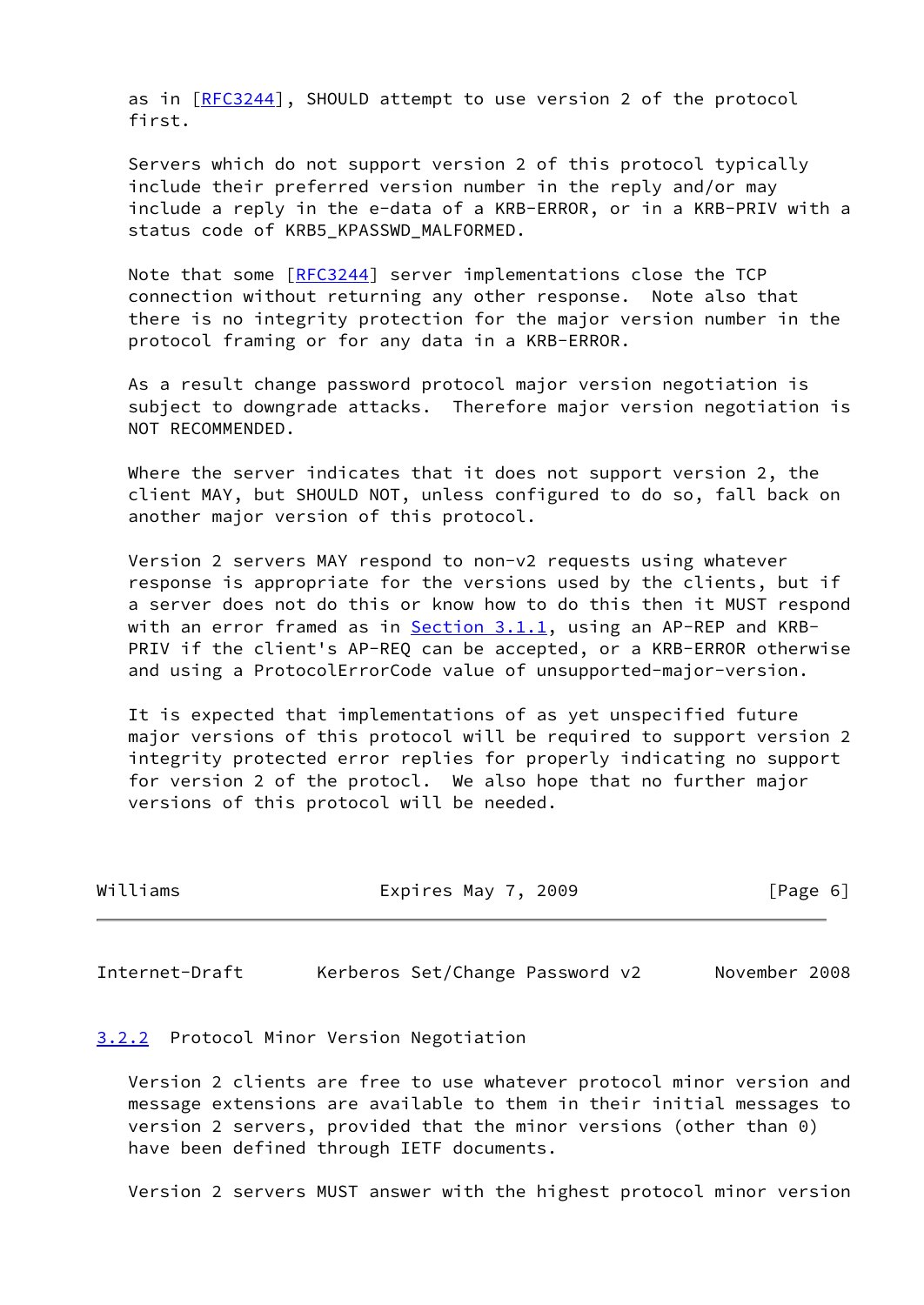number supported by the server and the client.

 Version 2 clients MUST use the protocol minor version used in a server's reply for any subsequent messages in the same TCP session.

 See [Section 3.6](#page-9-0) for further description of the protocol's extensibility and its relation to protocol minor versions and the negotiation thereof.

<span id="page-7-0"></span>[3.3](#page-7-0) Use of Kerberos V and Key Exchange

This protocol makes use of messages defined in [\[RFC4120](https://datatracker.ietf.org/doc/pdf/rfc4120)]. Specifically, AP-REQ, AP-REP, KRB-ERROR and KRB-PRIV.

 All operations are to be performed by the server on behalf of the client principal.

 Clients SHOULD use "kadmin/setpw" as the principal name of the server for all requests except when changing the client principal's own expired password, for which they should use "kadmin/changepw". The "kadmin/changepw" service exists to allow KDCs to limit principals with expired passwords to getting initial tickets to the password changing service only and only for changing expired passwords.

 Servers MUST limit clients that used the "kadmin/changepw" service principal name to changing the password of the client principal.

 The client MUST request mutual authentication and the client MUST MUST request the use of sequence numbers.

 Servers MAY force the use of INITIAL or fresh tickets for any requests -- see [Section 4.3](#page-16-0). Traditionally users with expired passwords are allowed only INITIAL tickets for the password changing server, therefore clients MUST support the use of INITIAL tickets.

Servers MUST specify a sub-session key.

 The encrypted part of KRB-PRIVs MUST be encrypted with the server's sub-session key and key usage 20 (client->server) or 21 (server->client).

| Williams | Expires May 7, 2009 | [Page 7] |
|----------|---------------------|----------|
|----------|---------------------|----------|

<span id="page-7-1"></span>Internet-Draft Kerberos Set/Change Password v2 November 2008

After each new AP exchange the client and server MUST destroy the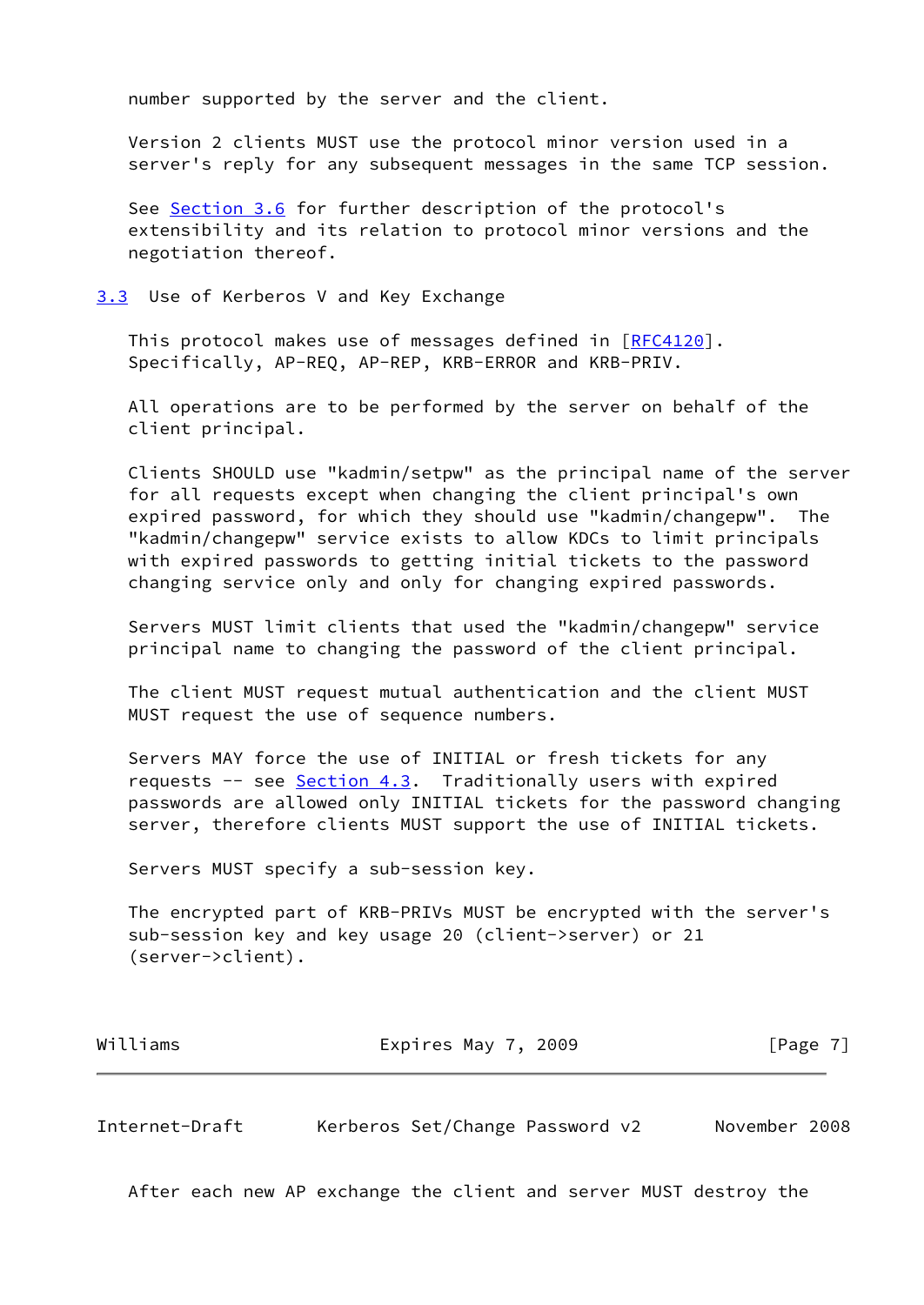session keys, if any, resulting from the previous AP exchange.

<span id="page-8-0"></span>[3.4](#page-8-0) Use of ASN.1

 This protocol's messages are defined in ASN.1, using only features from [\[CCITT.X680.2002](#page-43-3)]. All ASN.1 types defined herein are to be encoded in DER [\[CCITT.X690.2002](#page-43-4)]. A complete ASN.1 module is given in [Section 5.](#page-31-0)

 The DER encoding of the ASN.1 PDUs are exchanged wrapped in a KRB- PRIV as described above and/or as e-data in KRB-ERROR messages.

<span id="page-8-1"></span>[3.5](#page-8-1) Internationalization

 This protocol's request PDU carries an optional field indicating the languages spoken by the client user; the client SHOULD send its list of spoken languages to the server (once per-TCP session).

 The server SHOULD localize all strings intended for display to users to a language in common with the languages spoken by the client user.

 Strings for Kerberos principal and realm names used in this protocol are be constrained as per [[RFC4120](https://datatracker.ietf.org/doc/pdf/rfc4120)].

<span id="page-8-2"></span>[3.5.1](#page-8-2) Normalization Forms for UTF-8 Strings

Because Kerberos V [[RFC4120\]](https://datatracker.ietf.org/doc/pdf/rfc4120) restricts principal names, realm names and passwords to IA5String, this protocol uses UTF8String with an extensible constraint to IA5String.

 Future versions of Kerberos may relax this constraint; if so then a minor version of this protocol should relax this constraint accordingly.

<span id="page-8-3"></span>[3.5.2](#page-8-3) Language Negotiation

 The server MUST pick a language from the client's input list or the default language tag (see [[RFC4646](https://datatracker.ietf.org/doc/pdf/rfc4646)] and [\[RFC4647](https://datatracker.ietf.org/doc/pdf/rfc4647)]) for text in its responses which is meant for the user to read.

 The server SHOULD use a language selection algorithm such that consideration is first given to exact matches between the client's spoken languages and the server's available locales, followed by "fuzzy" matches where only the first sub-tags of the client's language tag list are used for matching against the servers available locales.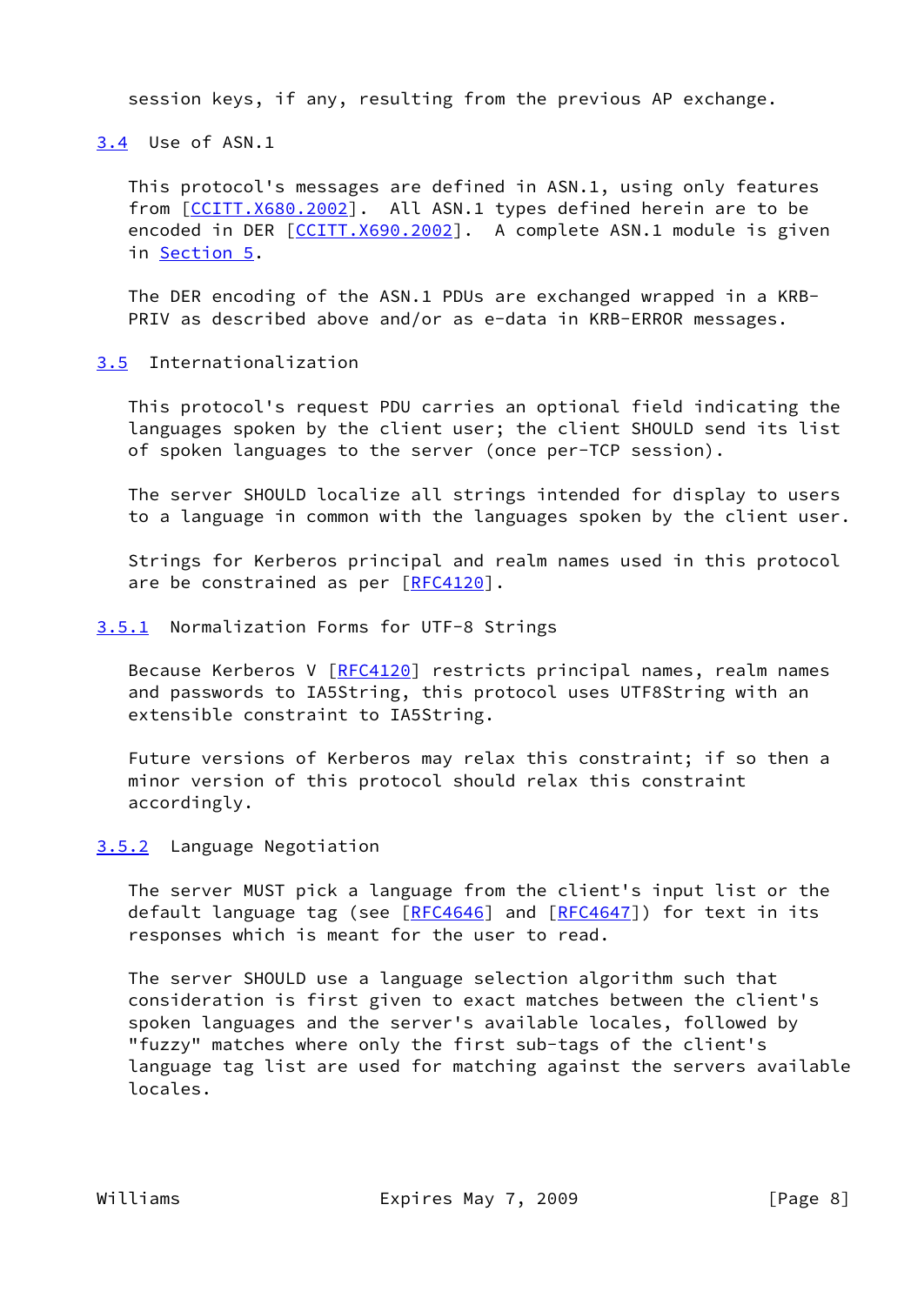<span id="page-9-1"></span> Servers MUST cache the optional language tag lists from prior requests for use with subsequent requests that exclude the language tag list. Clients MAY expect such server behaviour and send the language tag lists only once per-TCP session. Clients SHOULD send the server the language tag list at least once.

 When the server has a message catalog for one of the client's spoken languages the server SHOULD localize any text strings intended for display to users.

<span id="page-9-0"></span>[3.6](#page-9-0) Protocol Extensibility

 The protocol is defined in ASN.1 and uses extensibility markers in some places, particularly extensible CHOICEs. As such, the module presented herein can be extended within the framework of [\[CCITT.X680.2002](#page-43-3)].

 Typed holes are not used in this protocol as it is very simple and does not require the ability to deal with abstract data types defined in different layers. For this reason, the only way to extend this protocol is by extending the ASN.1 module within the framework of the IETF; all future extensions to this protocol have to be defined in IETF documents unless otherwise specified in a future IETF revision of this protocol.

 A protocol minor version number is used to negotiate use of extensions. See [Section 3.2.2](#page-6-0) for the minor version negotiation.

 Servers SHOULD ignore unknown additions to the ASN.1 types, in initial requests, where the syntax allows them, except for extensions to the "Op-req" type, which MUST result in an error.

 Servers MUST respond with an error (ProtocolErrorCode value of proto unsupported-operation) to clients that use operations unknown to the server.

# <span id="page-9-2"></span>[3.7](#page-9-2) Protocol Subsets

 The structure of the protocol is such that the ASN.1 syntaxes for the various operations supported by the protocol are independent of the each other. Client and server implementations MAY implement subsets of the overall protocol by removing some alternatives to the Op-req, Op-rep and Op-err CHOICEs from the ASN.1 module given in [Section 5](#page-31-0).

 For example, it should be possible to have a password-change only client that cannot set principal's keys - and vice versa.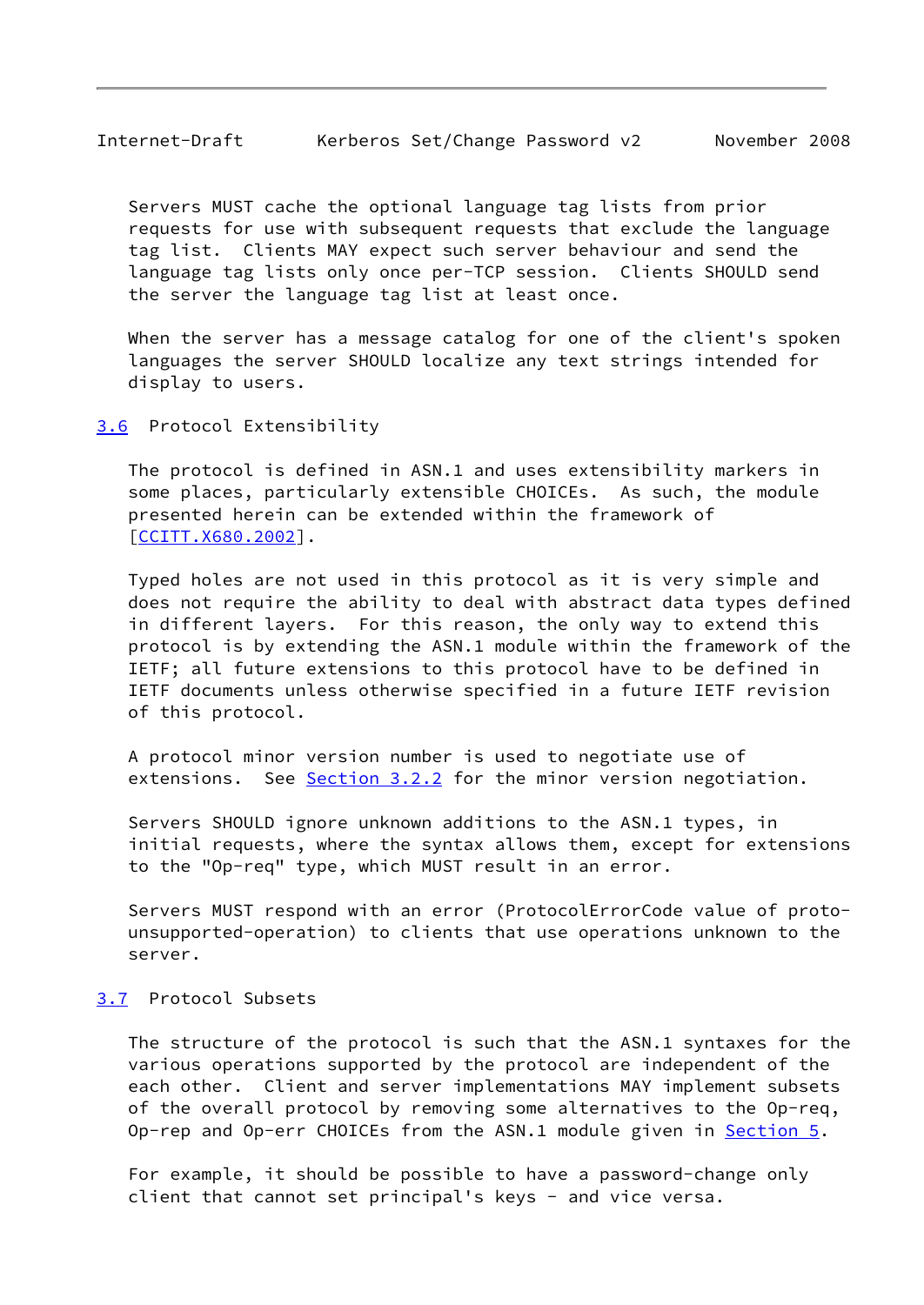The following operations are REQUIRED to implement:

| Williams |                          | Expires May 7, 2009                              | [Page 9]      |  |
|----------|--------------------------|--------------------------------------------------|---------------|--|
|          | Internet-Draft           | Kerberos Set/Change Password v2                  | November 2008 |  |
| $\Omega$ | Null                     |                                                  |               |  |
| $\circ$  |                          | Change Kerberos Password (with commit $==$ TRUE) |               |  |
|          |                          | o Set Kerberos Password (with commit == TRUE)    |               |  |
|          | o Generate Kerberos Keys |                                                  |               |  |
| $\circ$  |                          | Get Password Quality Policy                      |               |  |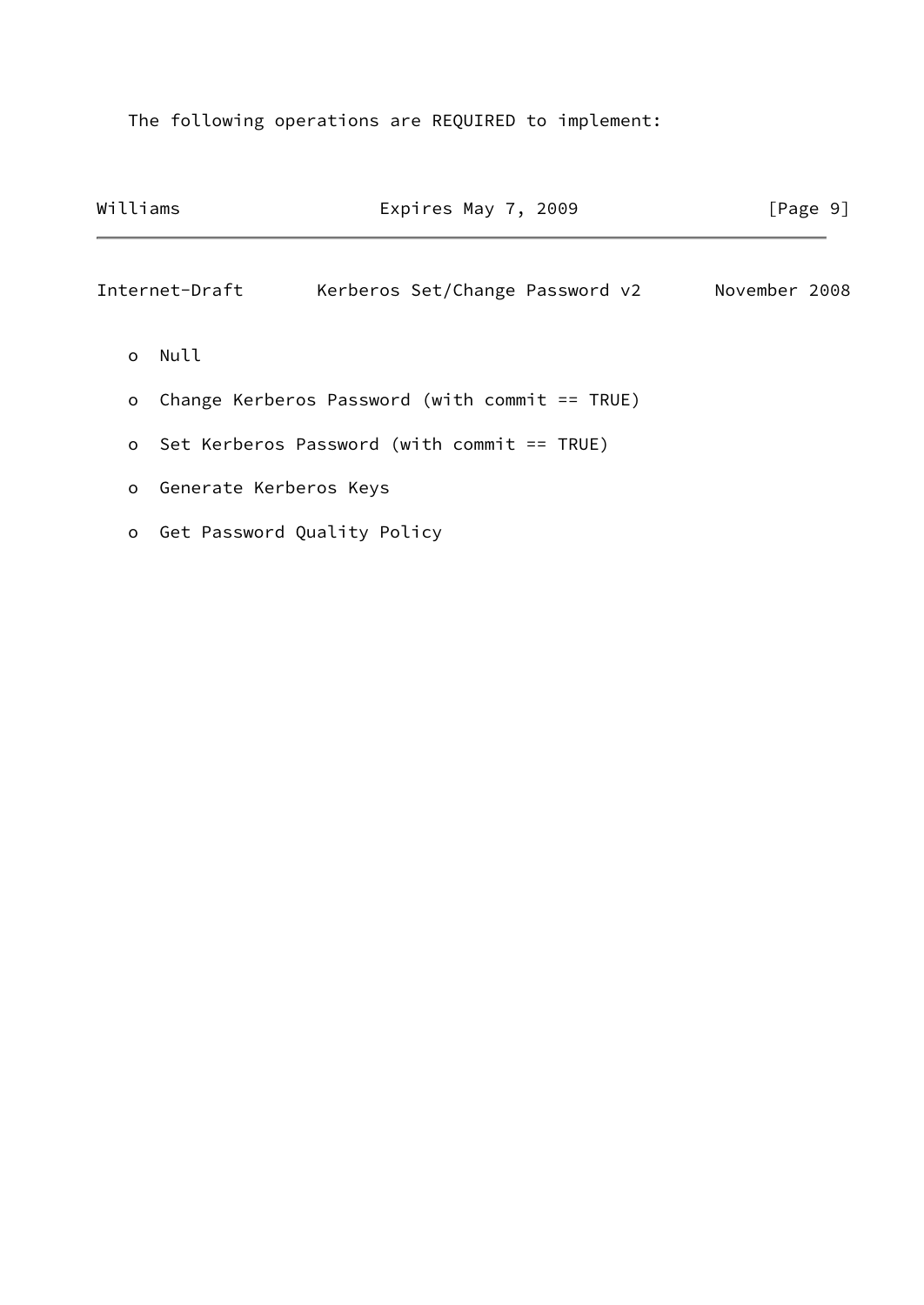# Williams **Expires May 7, 2009** [Page 10]

<span id="page-11-1"></span>Internet-Draft Kerberos Set/Change Password v2 November 2008

### <span id="page-11-0"></span>[4](#page-11-0). Protocol Elements

 The protocol as defined herein supports the following operations relating to the management of Kerberos principal's passwords or keys:

- o change password (or enctypes and string-to-key parameters)
- o set password (administrative)
- o set new keys
- o generate new keys
- o get new, un-committed keys
- o commit new keys
- o get password policy name and/or description of principal
- o list aliases of a principal
- o list enctypes and version of Kerberos V supported by realm

 The operation for retrieving a list of aliases of a principal is needed where KDCs implement aliasing of principal names and allows clients to properly setup their key databases when principal aliasing is in use.

 Operations such as creation or deletion of principals are outside the scope of this document, and should be performed via other means, such as through directories or other Kerberos administration protocols.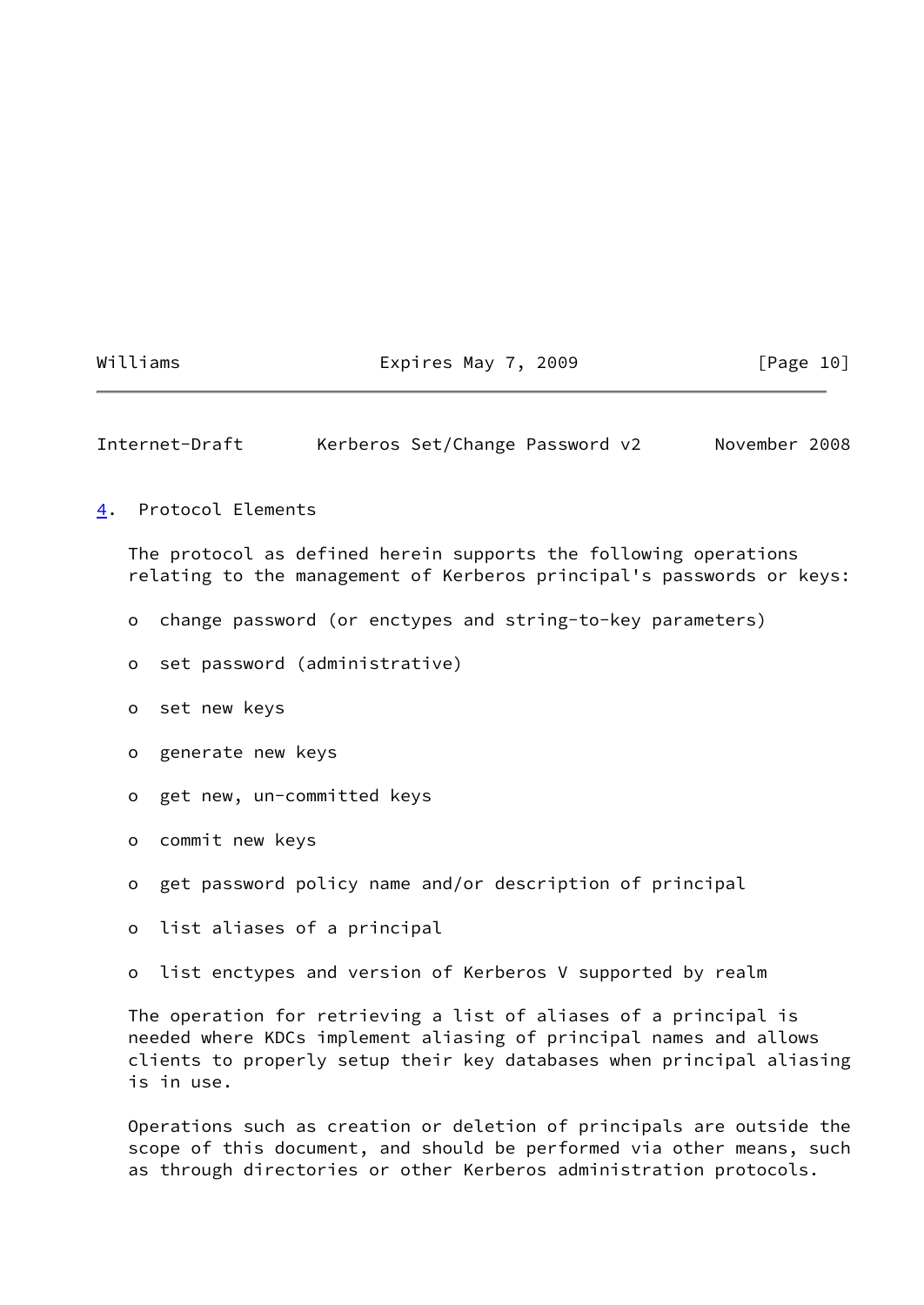The individual operations are described in [Section 4.3](#page-16-0).

<span id="page-12-0"></span>[4.1](#page-12-0) Password Quality Policies

 Servers may reject new user passwords for failing to meet password quality policies. When this happens the server must be able to communicate the policy to the user so that the user may select a better password.

The protocol allows for two ways to do this:

- o through error codes that identify specific password quality policies known;
- o through localized error strings.

Williams **Expires May 7, 2009** [Page 11]

<span id="page-12-2"></span>Internet-Draft Kerberos Set/Change Password v2 November 2008

 The use of localized error strings allows servers to convey non standard password quality policies to users, but it requires server side message catalogs for localization and support for language negotiation. The use of error codes only allows for standard password quality policies that clients must be aware of a priori, therefore use of error codes requires the distribution of new message catalogs to clients whenever new error codes are added; this simplifies servers at the expense of password quality extensibility.

When a server would reject a password due to its failing to meet a standard password quality policy the the server MUST use the appropriate error codes (see below) and the server SHOULD send a localized error message to the user.

 When a server would reject a password due to its failing to meet a non-standard password quality policy (one not described herein) the the server MUST send a localized error message to the user.

#### <span id="page-12-1"></span>[4.1.1](#page-12-1) Standard Password Quality Policies

o pwq-too-soon

 It is too soon for the principal to change its password or long term keys.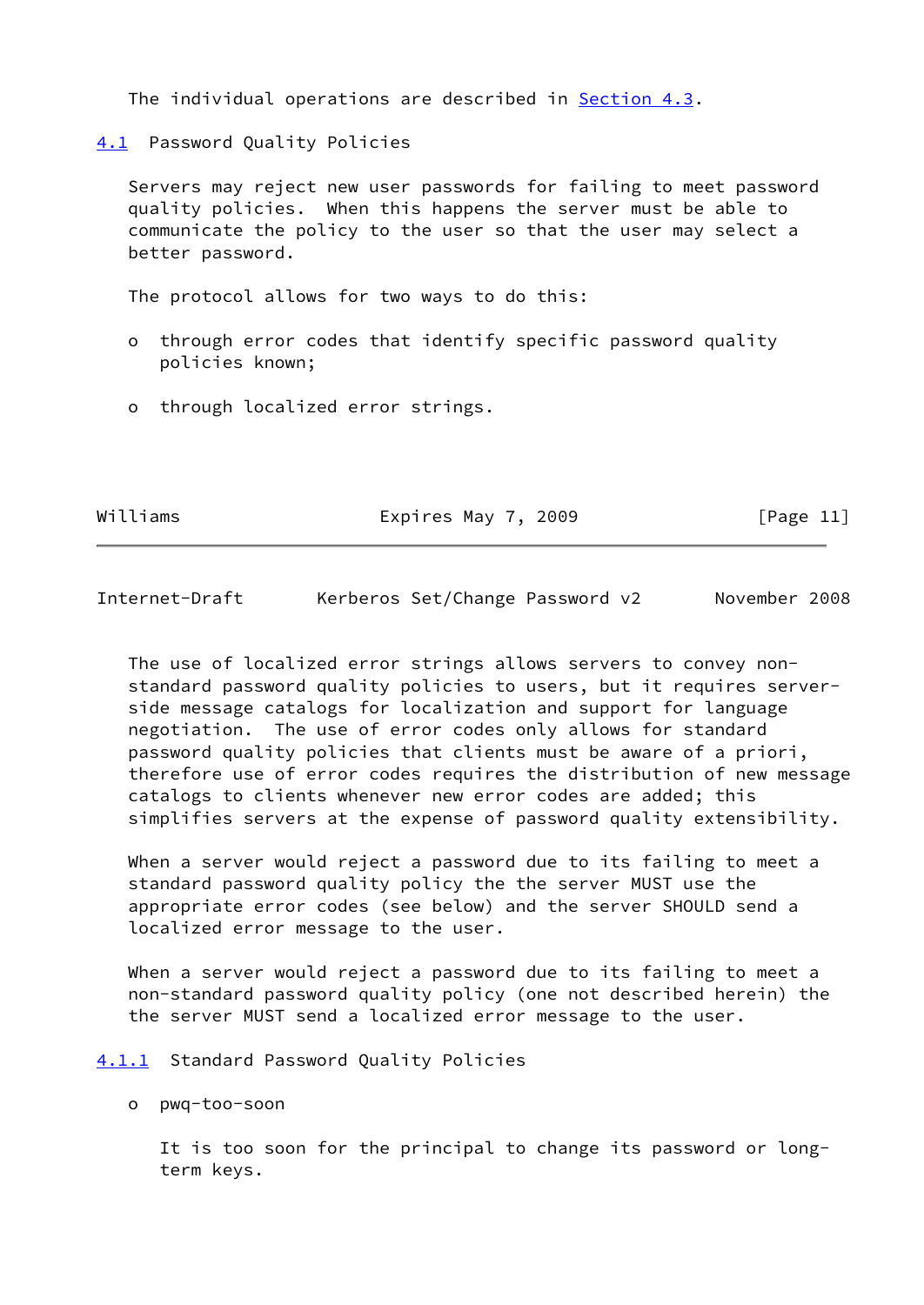o pwq-history

 The new password is one that the principal has used before or is too similar to a password that it has used before.

o pwq-too-short

The new password is too short.

# o pwq-dictionary-words

The new password is or contains words that are in the dictionary.

o pwq-prohibited-codepoints

The new password contains prohibited codepoints.

| Williams | Expires May 7, 2009 | [Page 12] |
|----------|---------------------|-----------|
|----------|---------------------|-----------|

<span id="page-13-1"></span>Internet-Draft Kerberos Set/Change Password v2 November 2008

o pwq-need-more-char-classes

 The new password does not have characters from enough character classes (lower-case letters, upper-case letters, digits, punctuation, etc...).

### <span id="page-13-0"></span>[4.2](#page-13-0) PDUs

 The types "Request," "Response" and "Error-Response" are the ASN.1 module's PDUs.

 The "Request" and "Response" PDUs are always to be sent wrapped in KRB-PRIV messages, except for the "Error-Response" PDU which MUST be sent as KRB-ERROR e-data (see [Section 3.3](#page-7-0)) when AP exchanges fail, otherwise it MUST be sent wrapped in a KRB-PRIV.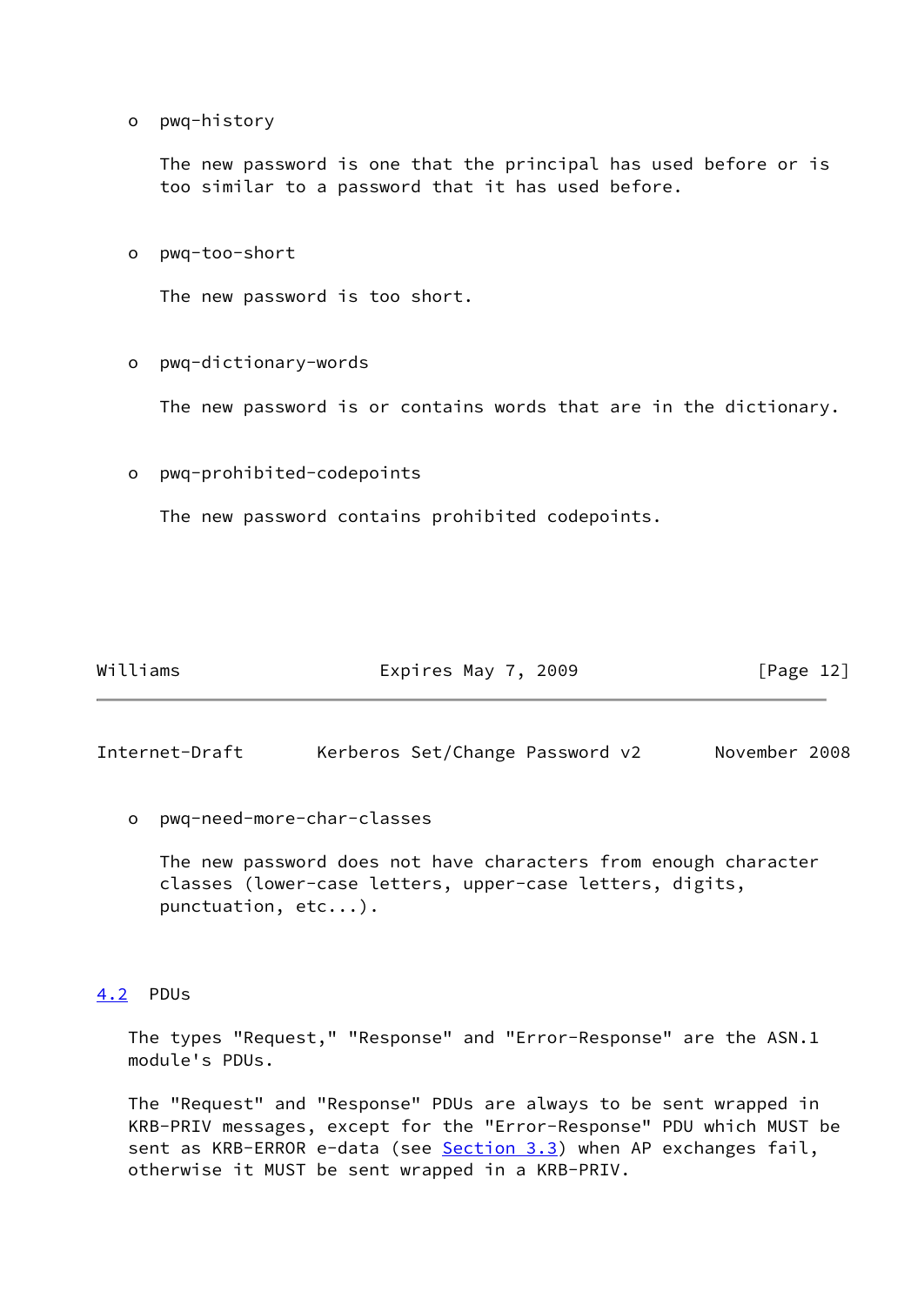The ASN.1 syntax for the PDUs is given in [Section 5.](#page-31-0)

 Note that the first field of each PDU is the major version of the protocol, defaulted to 2, meaning that it is never included in version 2 exchanges. Similarly, the second field of each PDU is the minor version, defaulted to 0.

 The request, responses and error PDUs consist of an outer structure ("Request," "Response" and "Error-Response") containing fields common to all requests, responses and errors, respectively, and an inner structure for fields that are specific to each operation's requests/ responses. The inner structure is optional in the case of the Error- Response PDU and need not be included when generic errors occur for which there is a suitable ProtocolErrorCode.

 Specifically, the outer Request structure has a field for passing a client user's spoken (read) languages to the server. It also has two optional fields for identifying the requested operation's target principal's name and realm (if not sent then the server MUST use the client's principal name and realm as the target). A boolean field for indicating whether or not the request should be dry-run is also included; dry-runs can be used to test server policies, and servers MUST NOT modify any principals when processing dry-run requests.

 The Response and Error PDUs' outer structures include a field indicating the language that the server has chosen for localization of text intended to be displayed to users; this field is defaulted to "i-default". This language tag applies to all UTF8 strings in the inner structure (Op-rep and Op-err) that are meant to be displayed to users.

| Williams | Expires May 7, 2009 |  | [Page $13$ ] |  |
|----------|---------------------|--|--------------|--|
|          |                     |  |              |  |

Internet-Draft Kerberos Set/Change Password v2 November 2008

The protocol error codes are:

o proto-generic-error

An operation-specific error ocurred, see the inner Op-error.

o proto-format-error

The server failed to parse a message sent by the client.

o proto-unsupported-major-version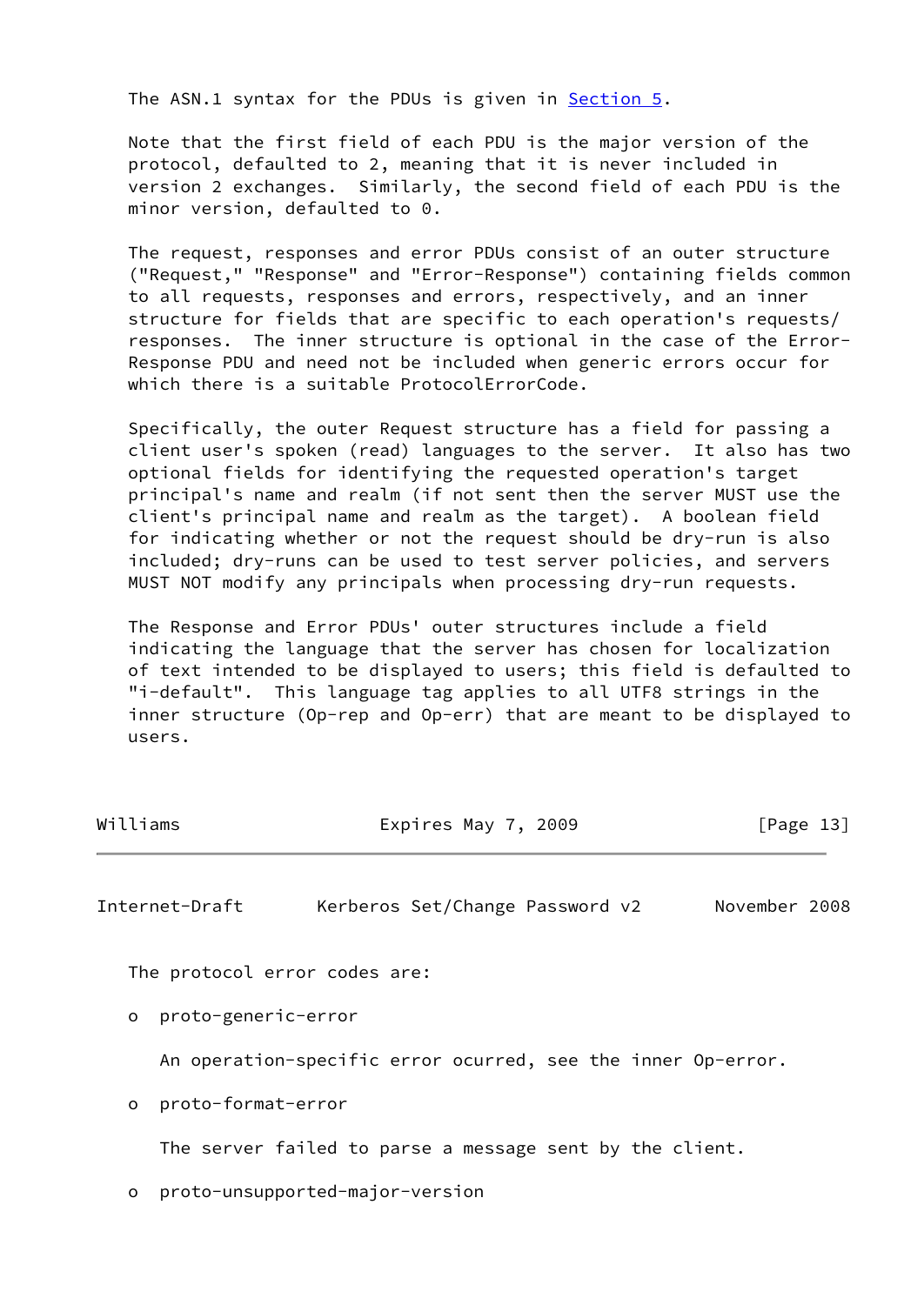The server does not support the major version of this protocol requested by the client.

o proto-unsupported-minor-version

 The server does not support the minor version of this protocol requested by the client.

o proto-unsupported-operation

The server does not support the operation requested by the client.

o proto-wrong-service-principal

Use kadmin/setpw for the server's principal name.

o proto-re-authentication-required

 The server demands that the client re-authenticate through a new AP exchange.

o proto-initial-ticket-required

Use of an INITIAL ticket is required for the requested operation.

o proto-client-and-target-realm-mismatch

 The server requires that the client's principal name and the target principal of the operation share the same realm name.

o proto-target-principal-unknown

The target of the client's operation is not a valid principal.

o proto-authorization-failed

| Williams | Expires May 7, 2009 | [Page 14] |
|----------|---------------------|-----------|
|          |                     |           |

<span id="page-15-0"></span>Internet-Draft Kerberos Set/Change Password v2 November 2008

 The client principal is not authorized to perform the requested operation.

o proto-fresh-ticket-required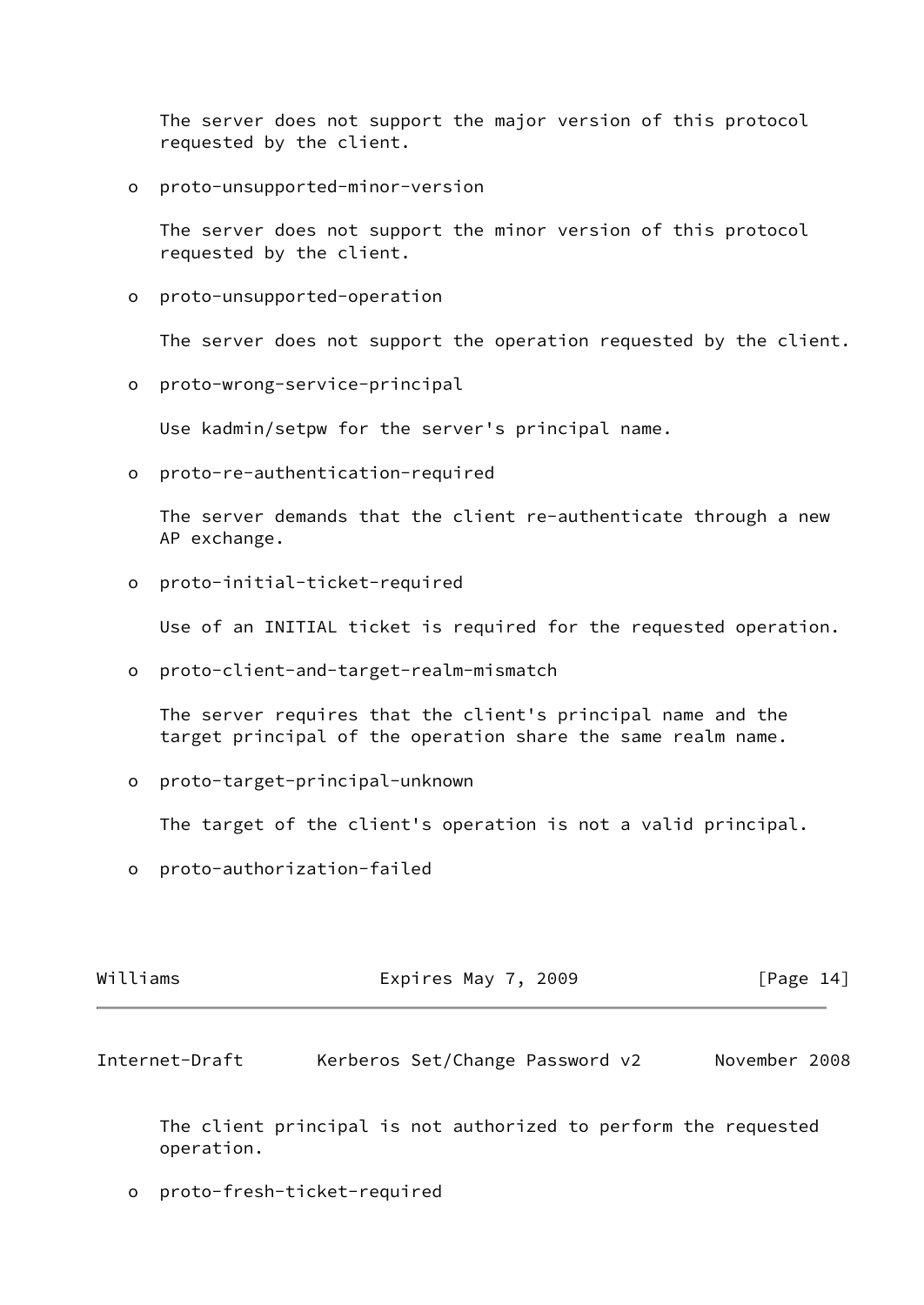The server would like the client to re-authenticate using a fresh ticket.

# <span id="page-16-0"></span>[4.3](#page-16-0) Operations

 This section describes the semantics of each operation request and response defined in the ASN.1 module in **Section 5**.

<span id="page-16-1"></span>[4.3.1](#page-16-1) Null

### NAME

```
 null - Null or "ping" operation
```
# DESCRIPTION

 The null request is intended for use with TCP; its purpose is similar to RPC null procedures and is akin to a "ping" operation.

### ERRORS

None.

# <span id="page-16-2"></span>[4.3.2](#page-16-2) Change Kerberos Password

# NAME

change-pw - Change password operation

# SYNOPSIS

```
 Req-change-pw(old-pw, [languages], [new-pw],
               commit?, [etypes]) ->
    Rep-change-pw([info-text], [new-pw], [etypes]) |
    Err-change-pw([help-text], error code, [error info])
```
Williams **Expires May 7, 2009** [Page 15]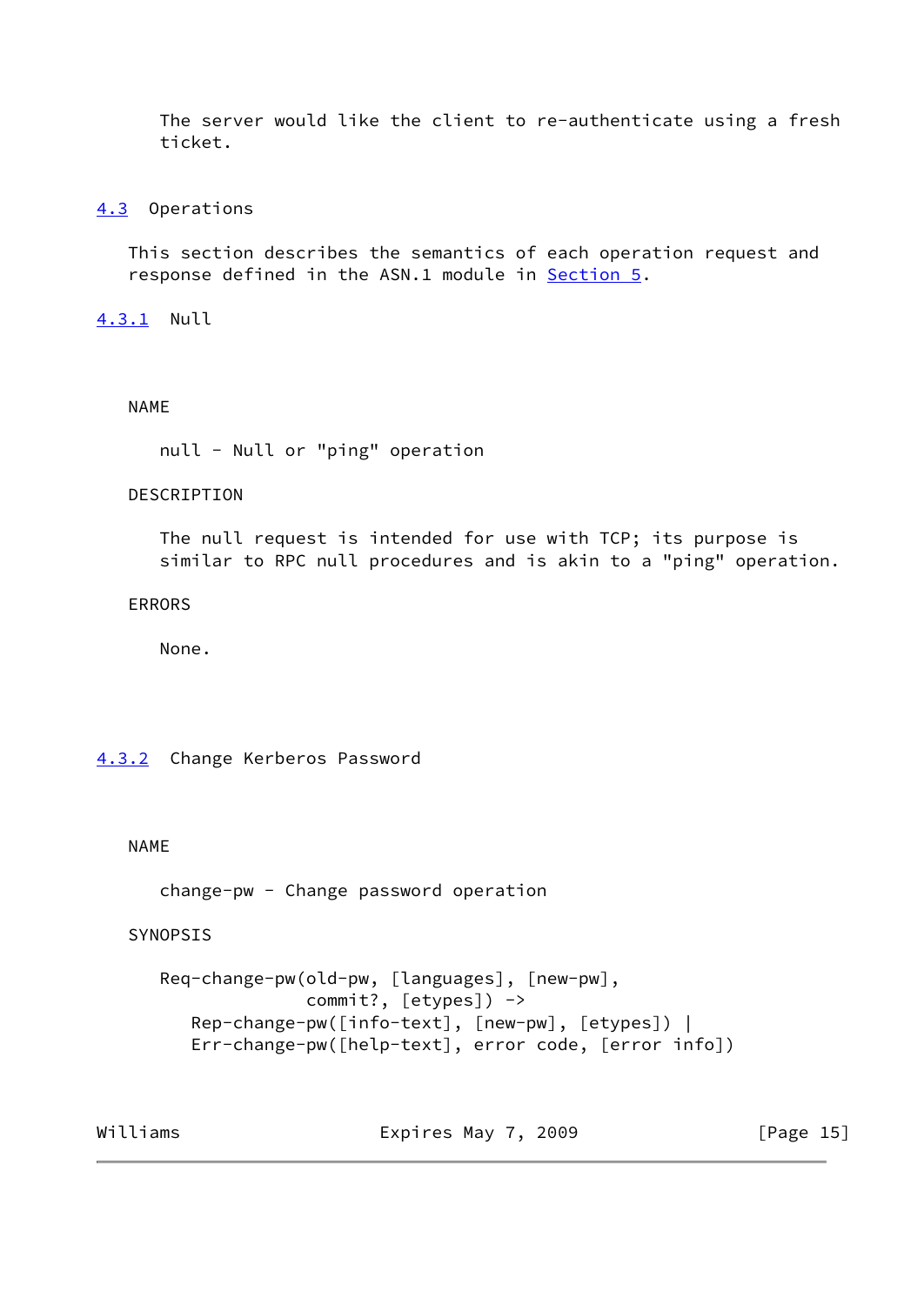#### DESCRIPTION

Change a principal's password.

 The change password request has one required, three optional and one defaulted arguments: "old-pw" (required), "languages," "new-pw", "commit" (defaults to "TRUE") and "etypes", corresponding to the target principal's old password, its preferred languages, its new password, a boolean indicating whether or not to make the new long-term key available for immediate use, and the desired enctypes for the new long-term keys.

 The server MUST validate the old password and MUST check the quality of the new password, if sent, according the password quality policy associated with the target principal.

 If the old and new passwords in the request are the same strings, and the principal is not currently required to change its password, then the server MAY permit the password change as way to change a principal's enctypes and string-to-key parameters. This feature provides a way to, for example, add enctypes to a principals' password-derived long-term keys without forcing a password change following an upgrade to the KDC that adds support for new enctypes.

 A client MAY request that the server generate a new password by excluding the new password from its request, in which case the server MUST either generate a new password or respond with an error indicating that it does not support this feature.

 Server-generated passwords MUST meet the target principal's password quality policy. It is RECOMMENDED that server-generated passwords be user-friendly, that is, memorable and that the target principal's preferred languages be taken into account by the password generation alogrithm used by the server.

 When "commit" is true the KDC makes the keys derived from the new password available for issueing tickets encrypted in them immediately. Otherwise the client MUST follow up with a commit-keys request to make the keys available. This feature is useful for changing keys shared by multiple hosts, in clustered services, for example, in an atomic manner.

### RETURN

Upon successful password changes the server responds with a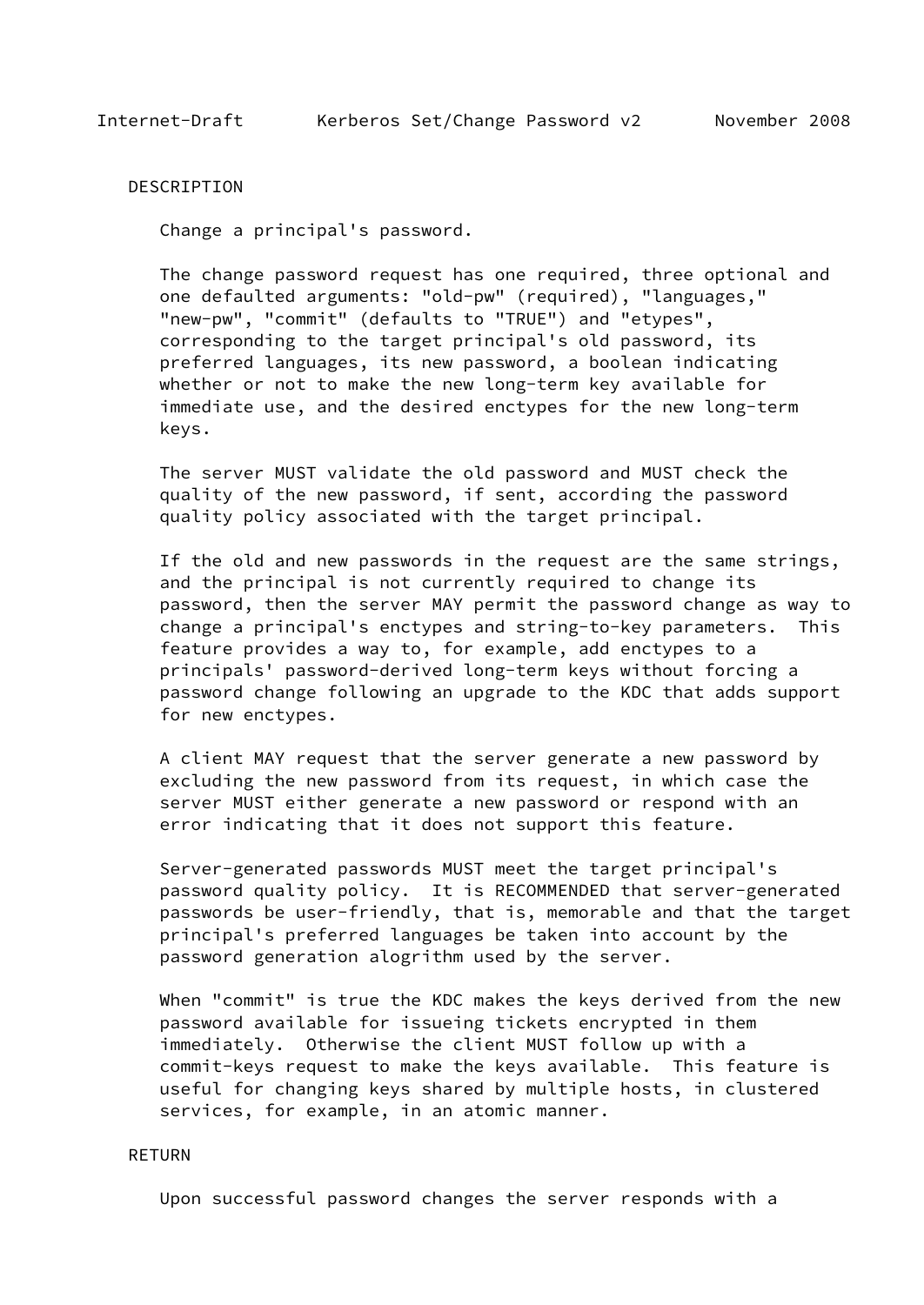Rep-change-pw. The fields of Rep-change-pw are all optional and

Williams **Expires May 7, 2009** [Page 16]

Internet-Draft Kerberos Set/Change Password v2 November 2008

include:

- 'info-text' which the server can use to send a message to the user such as "Your new password will expire in 90 days," for example.
- 'new-pw' which the server MUST include if the client requested that the server generate a new password; generated passwords MUST pass the target principal's password quality policy.
- 'etypes' which the server MAY include to indicate which types of long-term keys it created for the target principal and which the server MUST include if the client specified a set of enctypes in its request.

#### ERRORS

 The server may respond to change password requests with protocol or operation errors.

 All operation errors include an optional 'help-text' field by which the server can describe the error in a human-readable, localizaed string.

Change password error codes include:

- generic-error
- old-pw-incorrect
- wont-generate-new-pw

 The server will not generate a new password for this principal or does not support password generation in general.

- new-pw-rejected-generic

 The client's proposed new password failed the target principal's password quality policy.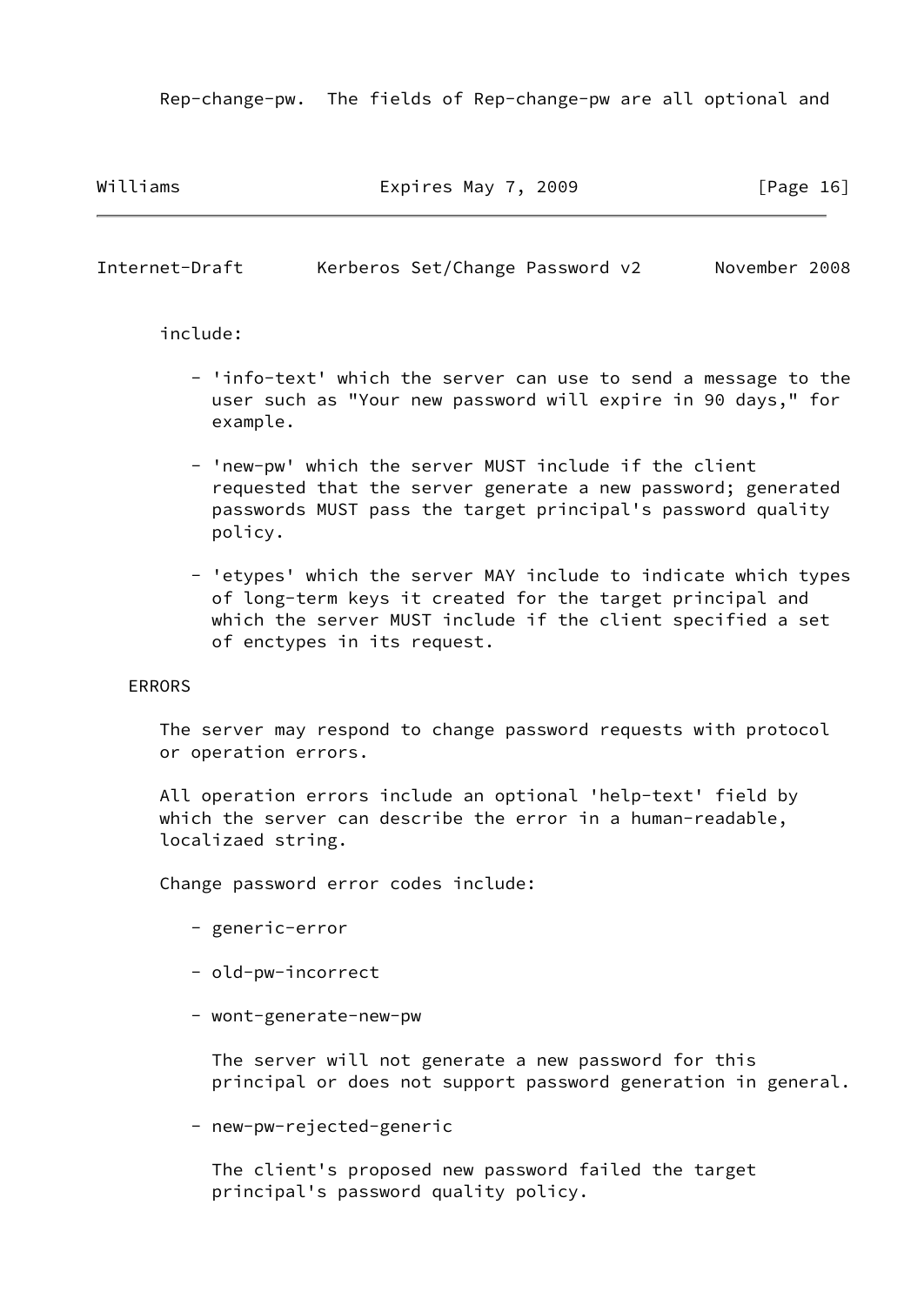The server MUST include a description of the password quality policy or aspect of it that the client's proposed new password failed to meet.

 The server MAY generate and send a new password that the client can then use as a new password and which is guaranteed to pass the target principal's current password quality

| Williams | Expires May 7, 2009 | [Page 17] |
|----------|---------------------|-----------|
|----------|---------------------|-----------|

<span id="page-19-1"></span>Internet-Draft Kerberos Set/Change Password v2 November 2008

policy.

The server MAY include a set of policy error code hints.

- etype-not-supported

 The client requested an enctype that the KDC does not support.

<span id="page-19-0"></span>[4.3.3](#page-19-0) Set Kerberos Password

#### NAME

set-pw - Set password operation

# SYNOPSIS

```
 Req-set-pw([languages], [new-pw], commit?, [etypes]) ->
    Rep-set-pw([info-text], [new-pw], [etypes]) |
    Err-set-pw([help-text], error code, [error info])
```
#### DESCRIPTION

Administratively set a principal's password.

 The set password request has three optional and one defaulted arguments: "languages", "new-pw," "commit" (defaulted to "TRUE") and "etypes", corresponding to the target principal's preferred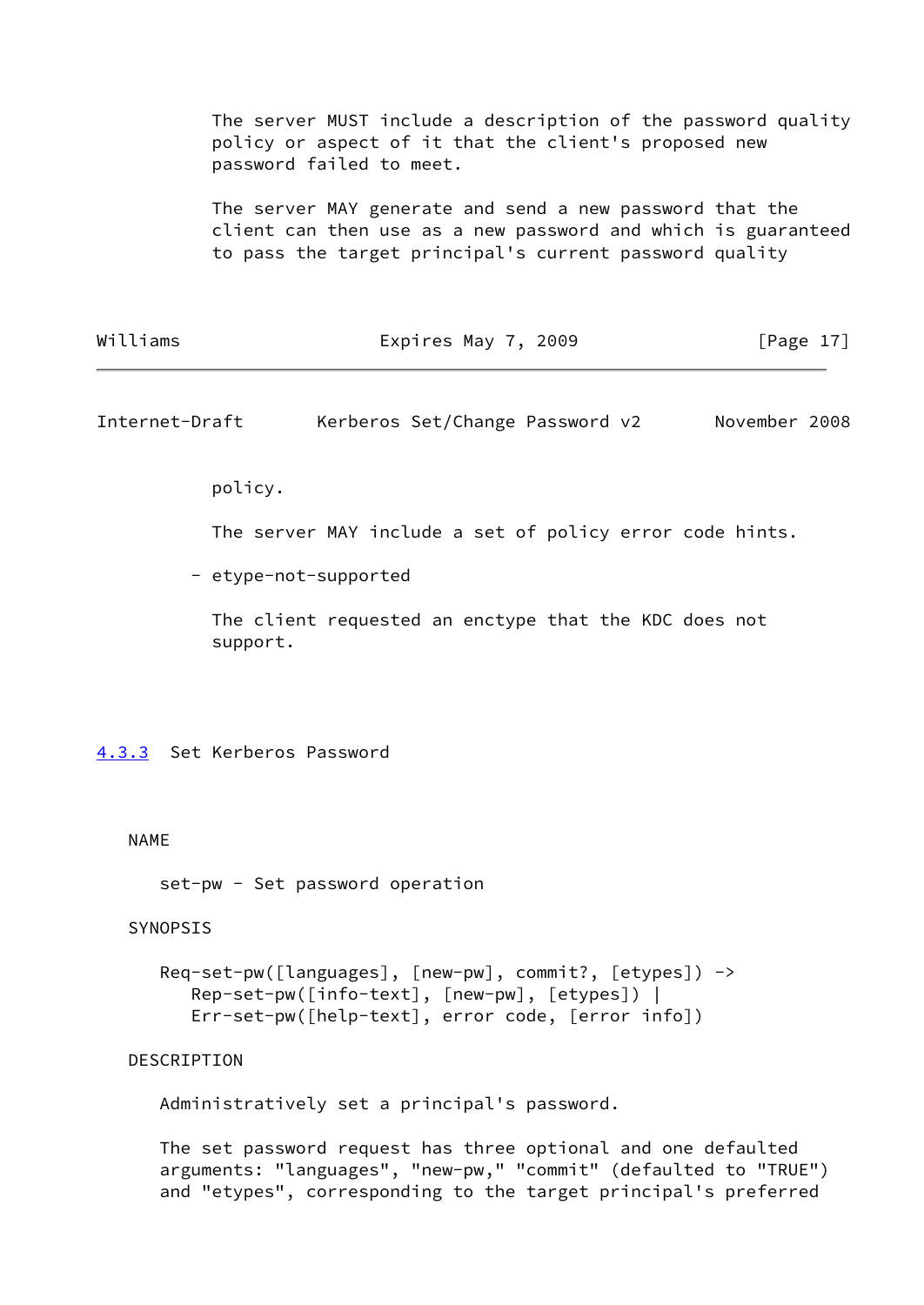languages, new password, a boolean indicating whether or not to make the new long-term key available for immediate use, and the desired enctypes for the new long-term keys.

 The server MUST check the quality of the new password, if sent, according the password quality policy associated with the target principal.

 The server SHOULD require that the client use the change-pw operation instead of set-pw when the client principal and the target principal are the same.

 A client MAY request that the server generate a new password by excluding the new password from its request, in which case the server MUST either generate a new password or respond with an

| Williams | Expires May 7, 2009 | [Page 18] |
|----------|---------------------|-----------|
|          |                     |           |

Internet-Draft Kerberos Set/Change Password v2 November 2008

error indicating that it does not support this feature.

 Server-generated passwords MUST meet the target principal's password quality policy. It is RECOMMENDED that server-generated passwords be user-friendly, that is, memorable and that the target principal's preferred languages be taken into account by the password generation alogrithm used by the server.

 When "commit" is true the KDC makes the keys derived from the new password available for issueing tickets encrypted in them immediately. Otherwise the client MUST follow up with a commit-keys request to make the keys available. This feature is useful for changing keys shared by multiple hosts, in clustered services, for example, in an atomic manner.

# RETURN

 Upon successfully setting a password the server responds with a Rep-set-pw. The fields of Rep-set-pw are all optional and include:

- 'info-text' which the server can use to send a message to the user such as "Your new password will expire in 90 days," for example.
- 'new-pw' which the server MUST include if the client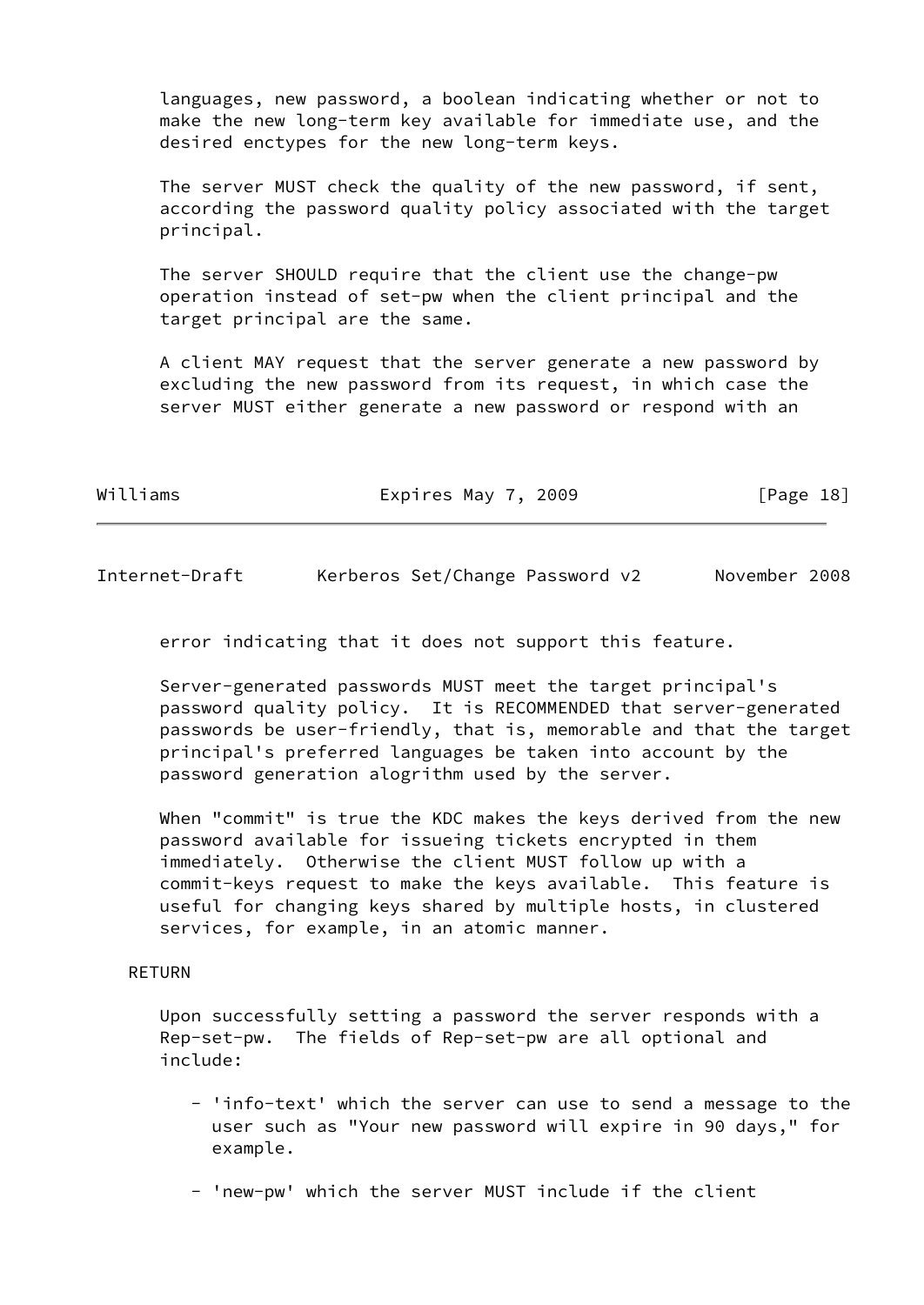requested that the server generate a new password; generated passwords MUST pass the target principal's password quality policy.

 - 'etypes' which the server MAY include to indicate which types of long-term keys it created for the target principal and which the server MUST include if the client specified a set of enctypes in its request.

### ERRORS

 The server may respond to set password requests with protocol or operation errors.

 All operation errors include an optional 'help-text' field by which the server can describe the error in a human-readable, localizaed string.

Set password error codes include:

- generic-error

Williams **Expires May 7, 2009** [Page 19]

<span id="page-21-0"></span>Internet-Draft Kerberos Set/Change Password v2 November 2008

- use-change-pw

 The server demands that the client use the change-pw operation for the target principal of the set-pw request.

- wont-generate-new-pw

 The server will not generate a new password for this principal or does not support password generation in general.

- new-pw-rejected-generic

 The client's proposed new password failed the target principal's password quality policy.

 The server MUST include a description of the password quality policy or aspect of it that the client's proposed new password failed to meet.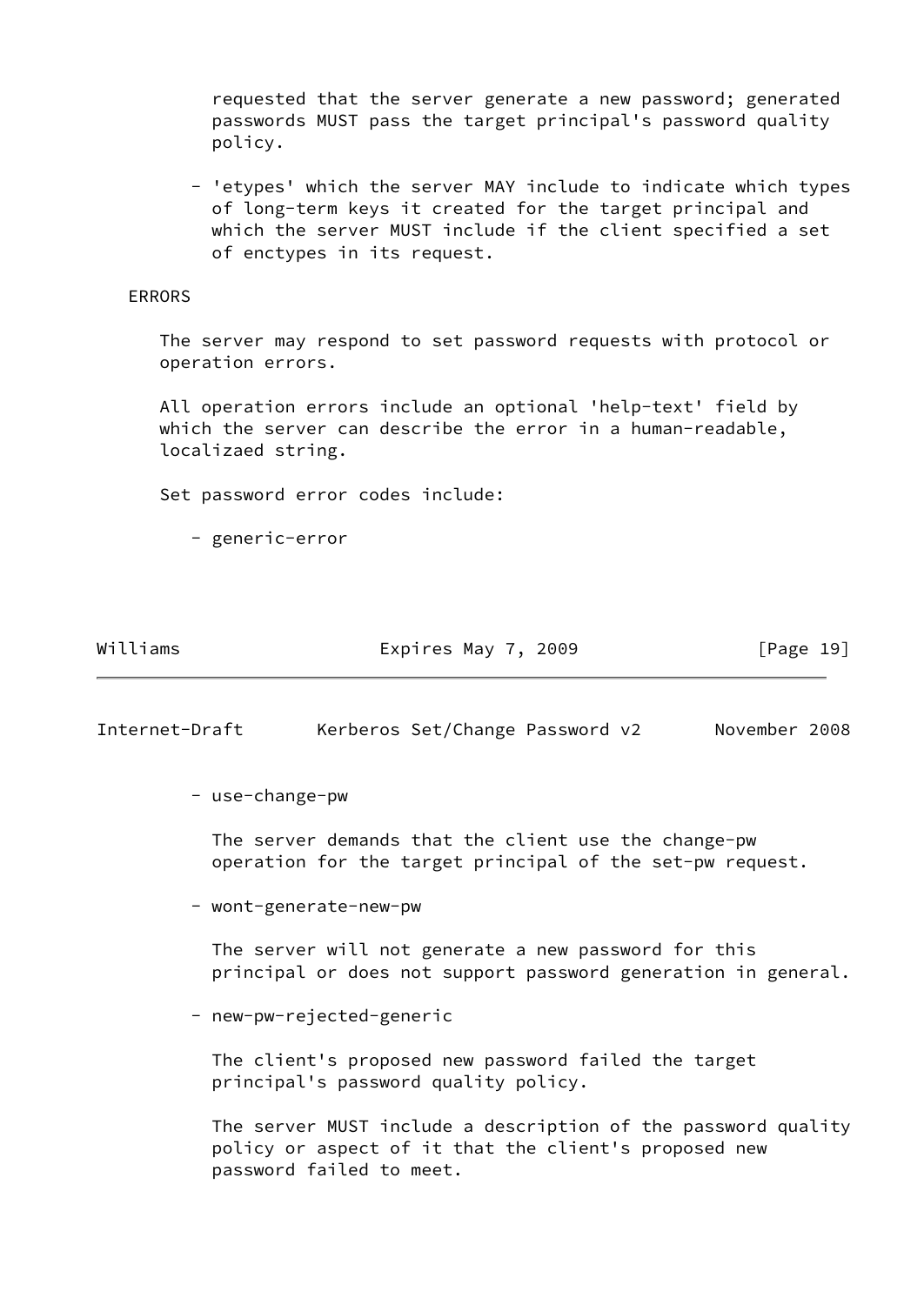The server MAY generate and send a new password that the client can then use as a new password and which is guaranteed to pass the target principal's current password quality policy.

The server MAY include a set of policy error code hints.

- etype-not-supported

 The client requested an enctype that the KDC does not support.

<span id="page-22-0"></span>[4.3.4](#page-22-0) Set Kerberos Keys

| Williams       | Expires May 7, 2009                                                                                      | $\lceil \text{Page } 20 \rceil$ |
|----------------|----------------------------------------------------------------------------------------------------------|---------------------------------|
| Internet-Draft | Kerberos Set/Change Password v2                                                                          | November 2008                   |
| <b>NAME</b>    |                                                                                                          |                                 |
|                | set-keys - Set a principal's long-term keys                                                              |                                 |
| SYNOPSIS       |                                                                                                          |                                 |
|                | $Reg-set-keys(new-keys, commit?, [isupport])$ -><br>Rep-set-keys([info-text], kvno, aliases, [isupport]) |                                 |
| DESCRIPTION    |                                                                                                          |                                 |
|                | The set-keys request consists of two required fields and one                                             |                                 |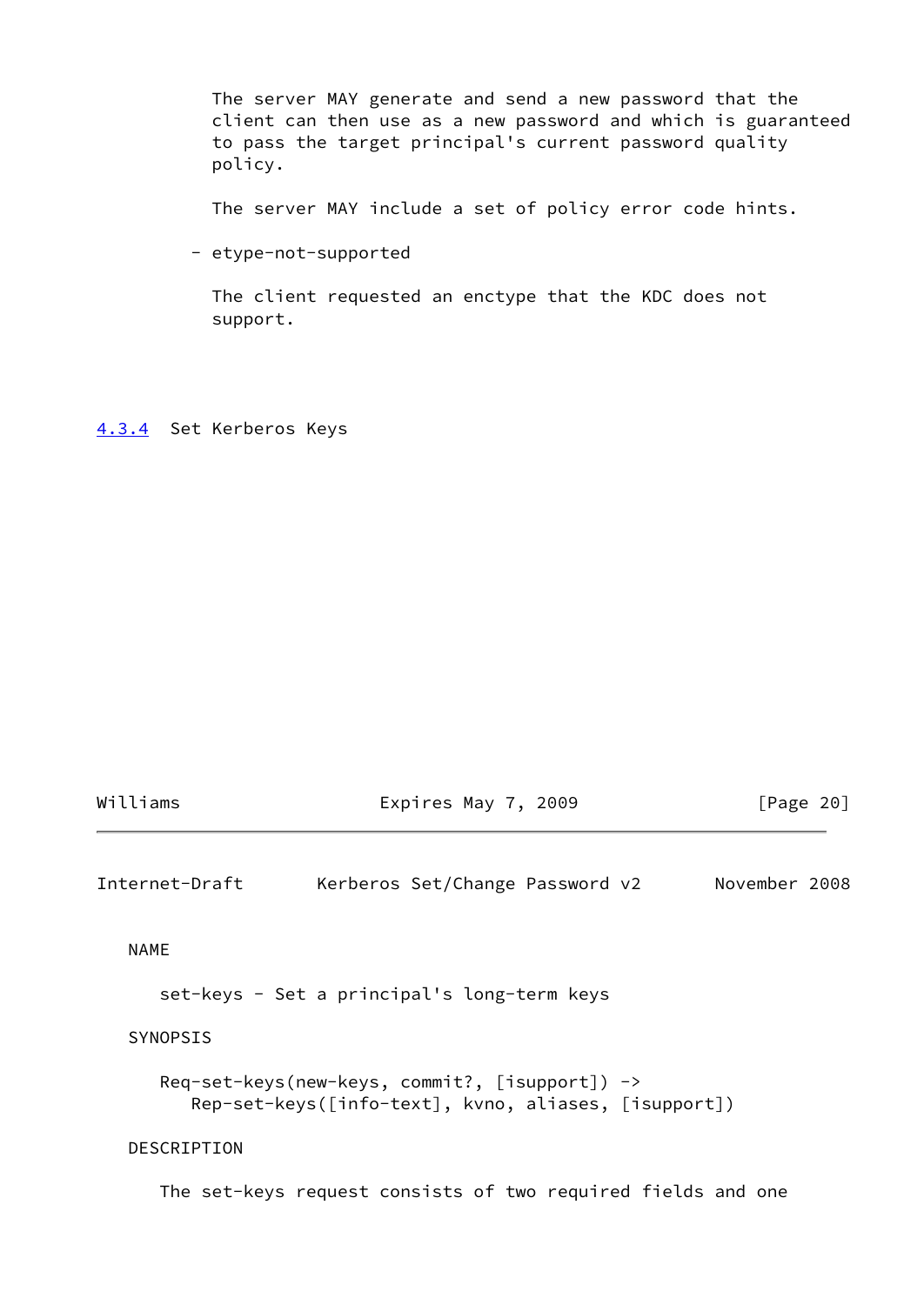optional field: "new-keys", "commit" (a boolean field - see below) and "isupport", an optional field for indicating to the KDC what Kerberos V features are supported by the target principal.

 When "commit" is true the KDC makes the new keys available for issueing tickets encrypted in them immediately. Otherwise the client MUST follow up with a commit-keys request to make the keys available. This feature is useful for changing keys shared by multiple hosts, in clustered services, for example, in an atomic manner.

 If a principal has keys are awaiting commitment when a new set-keys request for that principal s made then the KDC MUST overwrite the deferred keys.

### RETURN

For successful set-keys operations the server returns:

- Informational text, optional.
- The new kvno for the target principal.
- A list of aliases of the target principal known to the KDC (optional).
- The set of Kerberos V features supported by the KDC (optional).

# ERRORS

The server may respond with the following errors:

- generic
- deferred-commit-no-support
- etype-no-support

| Williams | Expires May 7, 2009 | [Page 21] |
|----------|---------------------|-----------|
|          |                     |           |

<span id="page-23-1"></span>Internet-Draft Kerberos Set/Change Password v2 November 2008

# <span id="page-23-0"></span>[4.3.5](#page-23-0) Generate Kerberos Keys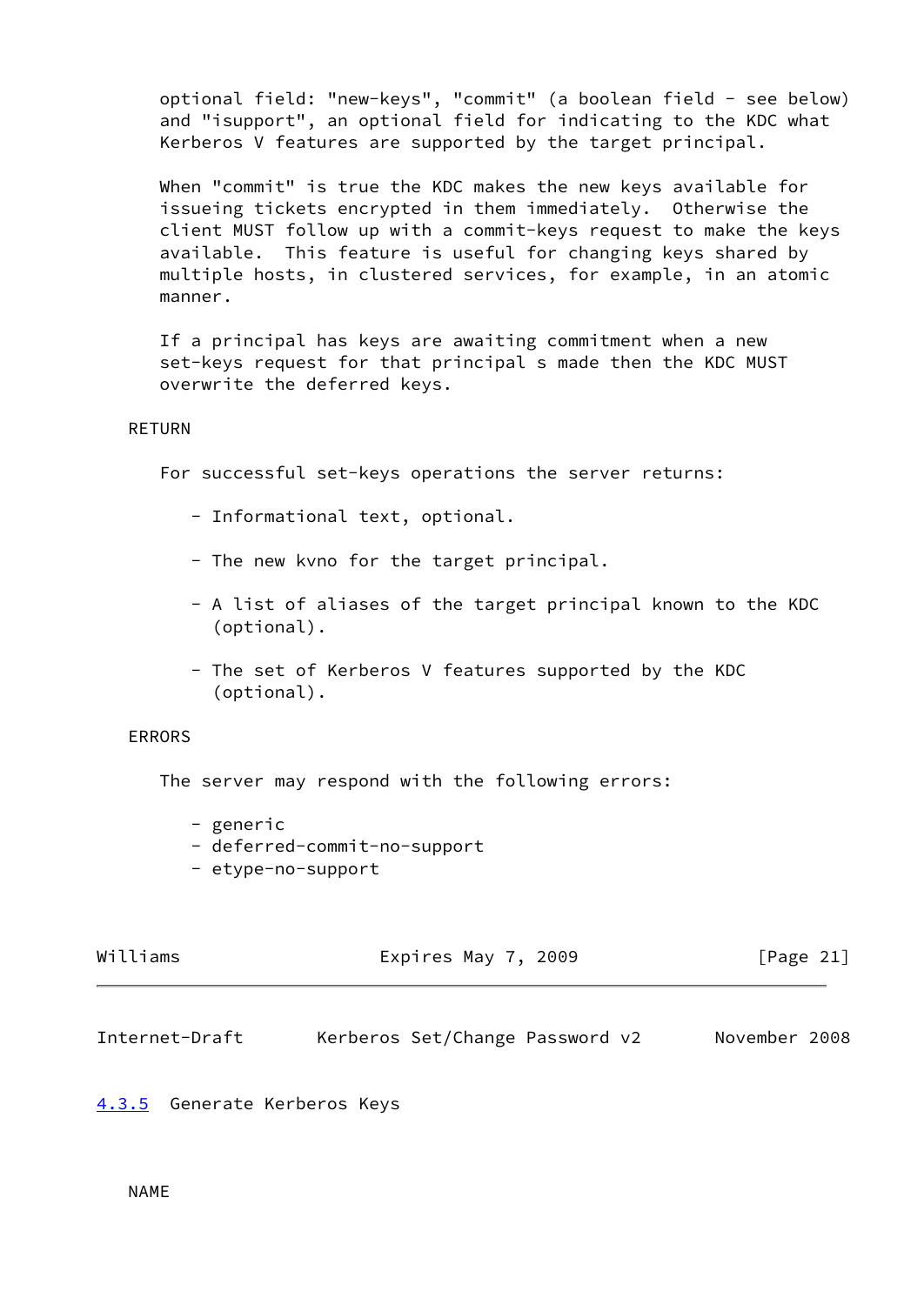gen-keys - Generate long-term keys for a principal

### SYNOPSIS

 Req-gen-keys(etypes, [entropy], commit?, [isupport]) -> Rep-set-keys([info-text], key, kvno, aliases, [isupport])

#### DESCRIPTION

 The gen-keys is similar to the set-keys request but differs in that the server generates keys of client-requested enctypes, rather than the client providing specific keys.

 The gen-keys request consists of two required fields and two optional fields: "etypes" (the enctypes of the new keys), "entropy", "commit" and "isupport".

 If a principal has keys are awaiting commitment when a new set-keys request for that principal s made then the KDC MUST overwrite the deferred keys.

# RETURN

For successful set-keys operations the server returns:

- Informational text, optional.
- The new kvno for the target principal.
- The new key (only one is needed).
- A list of aliases of the target principal known to the KDC (optional).
- The set of Kerberos V features supported by the KDC (optional).

# ERRORS

The server may respond with the following errors:

- generic

| Williams | Expires May 7, 2009 |  | [Page 22] |  |
|----------|---------------------|--|-----------|--|
|          |                     |  |           |  |

<span id="page-24-0"></span>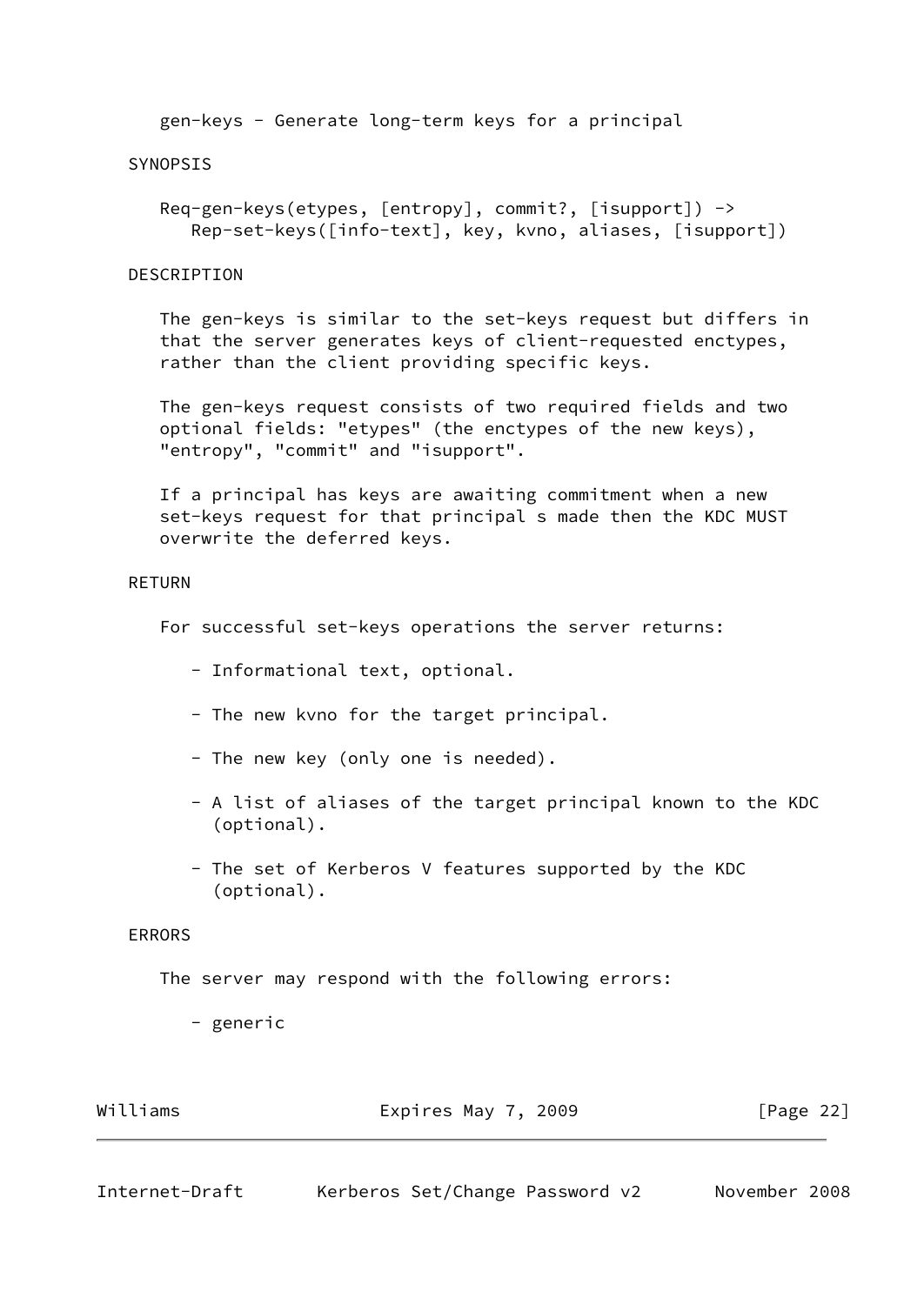- deferred-commit-no-support
- etype-no-support

#### <span id="page-25-0"></span>[4.3.6](#page-25-0) Get New Keys

# NAME

```
 get-keys - Retrieve a principal's uncommitted keys
```
### SYNOPSIS

```
 Req-get-keys(kvno) ->
    Rep-get-keys([info-text], keys, aliases, [isupport]) |
    Err-get-keys([help-text], error code, [error info])
```
# DESCRIPTION

 This request allows a client to get the keys set or generated in a previous set-keys or gen-keys request with deferred commitment.

# RETURN

 If the target principal and kvno correspond to uncommitted keys the server SHOULD respond with the actual keys that would be set by a subsequent commit-keys request. Otherwise the server MUST respond with an error (meaning that this operation cannot be used to extract keys from the KDC that may be in use).

# ERRORS

- generic
- kvno-committed
- no-such-kvno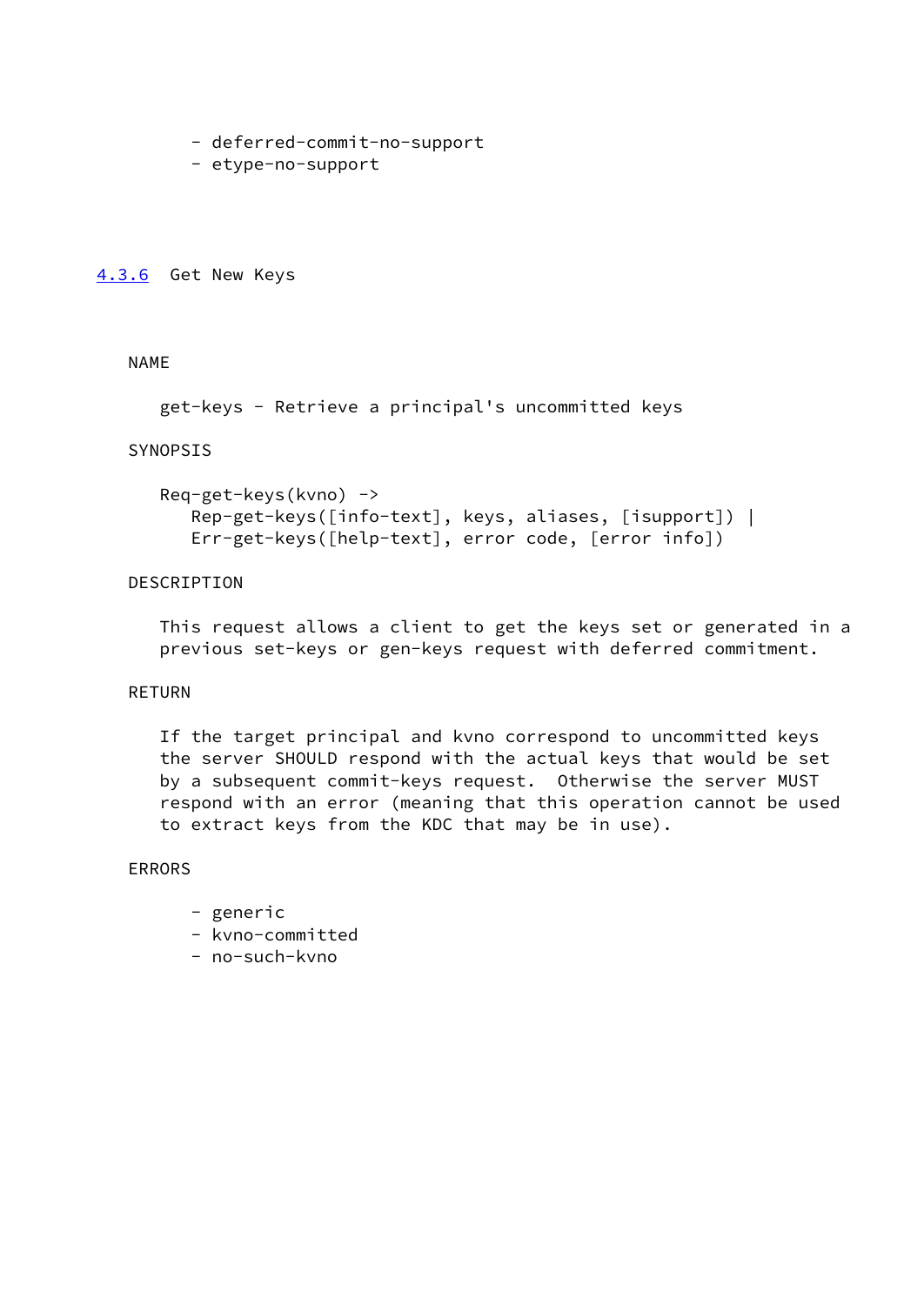# <span id="page-26-1"></span>Internet-Draft Kerberos Set/Change Password v2 November 2008

<span id="page-26-0"></span>[4.3.7](#page-26-0) Commit New Keys

NAME

```
 commit-keys - Commit a principal's new long-term keys
```
#### SYNOPSIS

```
 Req-commit-keys(kvno) ->
    Rep-commit-keys() |
    Err-commit-keys([help-text], error code, [error info])
```
### **DESCRIPTION**

 The commit-keys operation allows a client to bring a principal's new keys into use at the KDC.

 Clients should make a commit-keys request corresponding to a deferred commitment set-keys/gen-keys operation as soon as the local key database for the target principal is updated.

 The target principal name and the kvno MUST match those from a prior set-keys or gen-keys operation.

 Servers MAY expire delayed key commitments at will. Servers SHOULD expire uncommitted new keys after a reasonable amount of time (600 seconds is RECOMMENDED).

 Servers MUST respond to new set-keys requests for principals with pending, uncommitted new keys by expiring the uncommitted new keys and proceeding as if there had been no expired new keys.

### ERRORS

- generic
- op-kvno-expired
- op-kvno-unknown
- new-keys-conflict (A set-keys or gen-keys request succeeded subsequent to the request that matches this {principal, kvno} tuple.)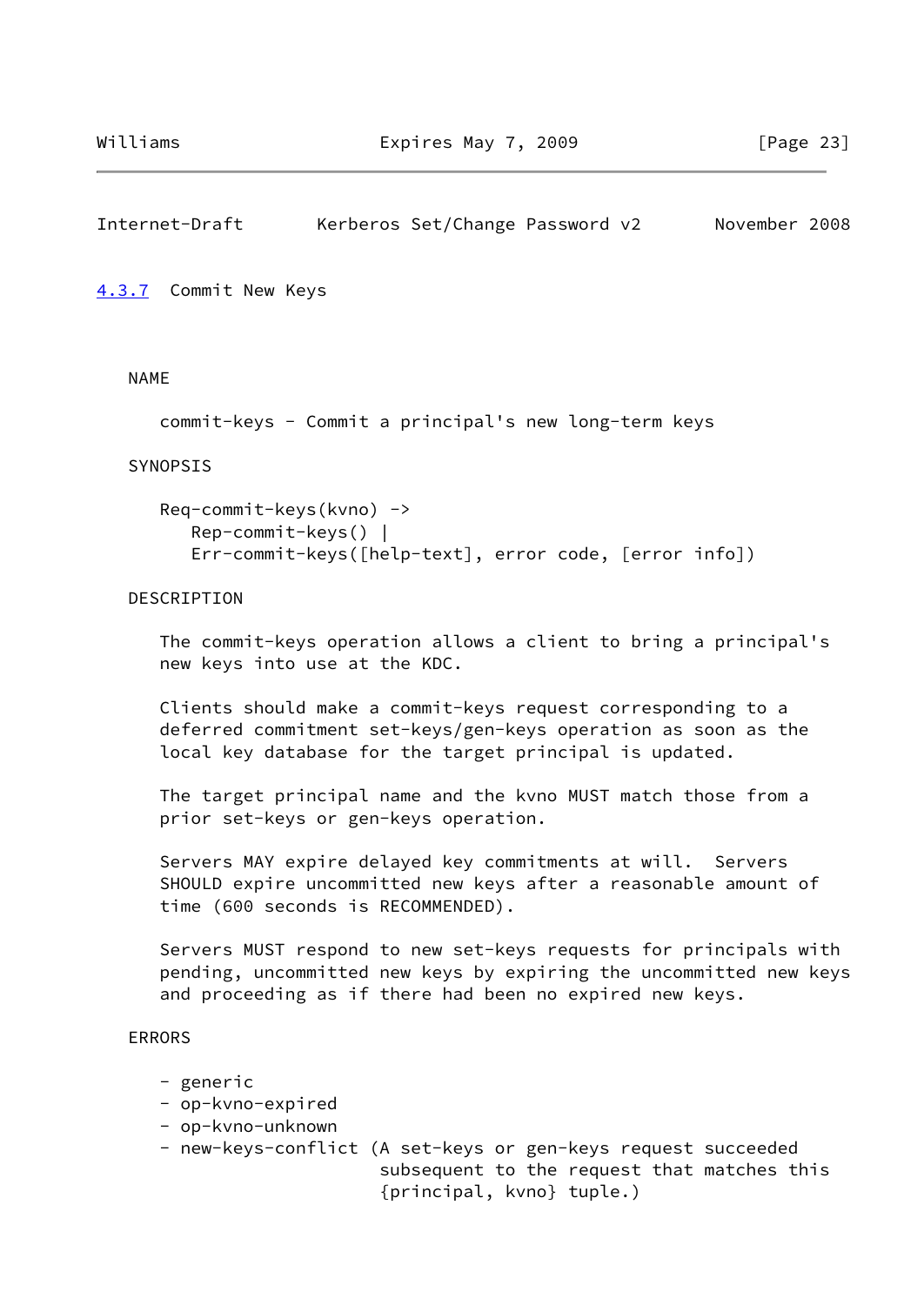Williams **Expires May 7, 2009** [Page 24]

<span id="page-27-1"></span>Internet-Draft Kerberos Set/Change Password v2 November 2008

<span id="page-27-0"></span>[4.3.8](#page-27-0) Get Password Quality Policy

#### NAME

```
 get-pw-policy - Retrieve a principal's password policy
```
#### SYNOPSIS

```
Req-get-pw-policy() ->
    Rep-get-pw-policy([policy name], [policy description])
```
#### DESCRIPTION

 Returns a description of the target principal's associated password quality policy, if any, as a list of localized UTF8String values.

 Clients can use this operation in conjunction with the change-pw operation to obtain text that can be displayed to the user before the user actually enters a new password.

 It is common for sites to set policies with respect to password quality. It is beyond the scope of this document to describe such policies. Management of password quality policies' actual content is also beyond the scope of this protocol.

#### ERRORS

No operation errors are defined.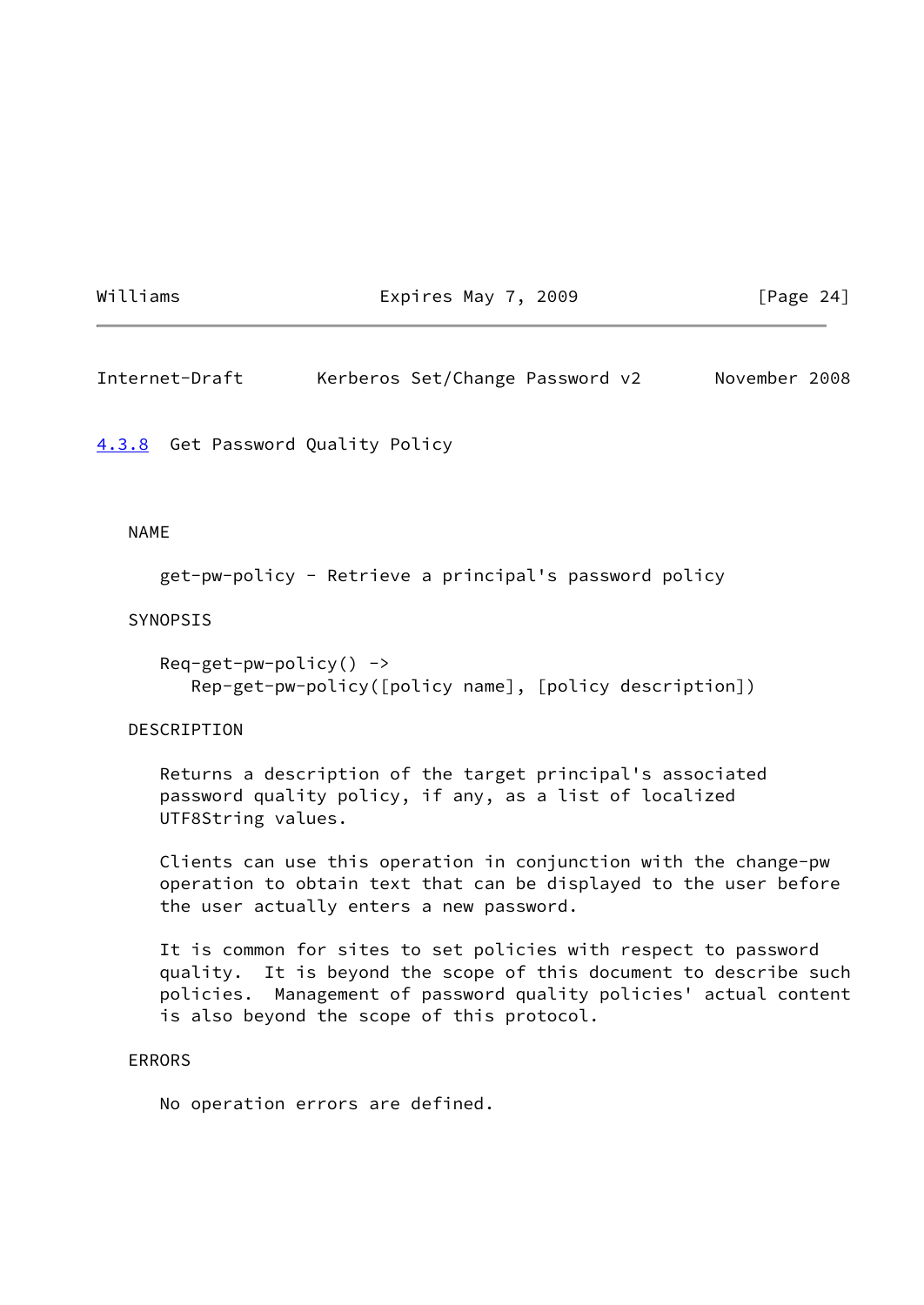# Williams **Expires May 7, 2009** [Page 25]

<span id="page-28-1"></span>Internet-Draft Kerberos Set/Change Password v2 November 2008

<span id="page-28-0"></span>[4.3.9](#page-28-0) Get Principal Aliases

# NAME

get-princ-aliases - Retrieve a principal's aliases

# SYNOPSIS

```
Req-get-princ-aliases() ->
    Rep-get-princ-aliases(aliases)
```
# DESCRIPTION

Returns a list of aliases of the target principal.

# ERRORS

No operation-specific errors.

<span id="page-28-2"></span>[4.3.10](#page-28-2) Get Realm's Supported Kerberos V Version and Features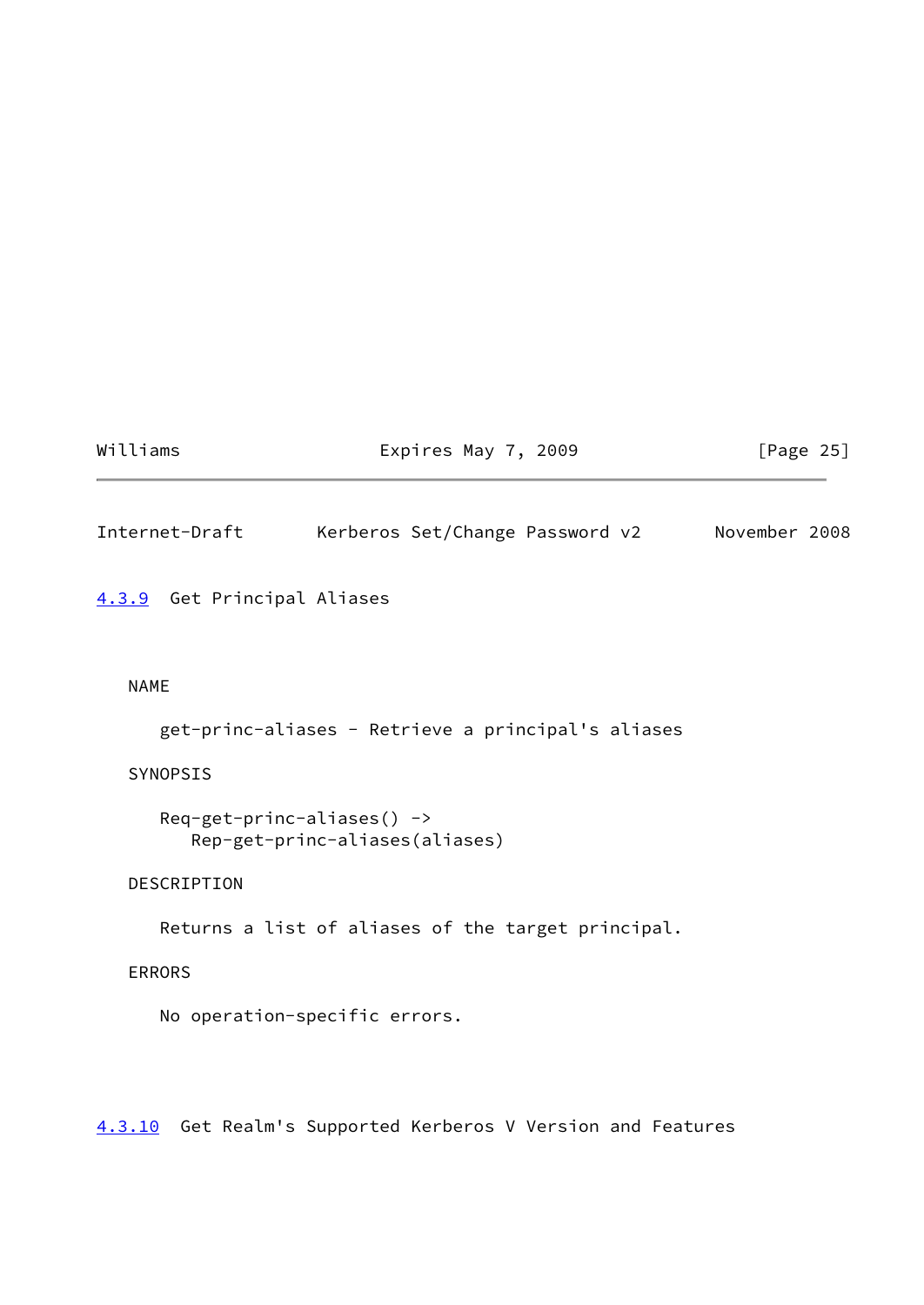NAME

```
 get-realm-krb5-support - List features supported by the realm
```
SYNOPSIS

```
 Req-get-realm-krb5-support() ->
    Rep-get-realm-krb5-support(isupport)
```
### **DESCRIPTION**

 Returns set of Kerberos V features support by the target principal's realm's KDCs.

### ERRORS

No operation-specific errors.

| Williams | Expires May 7, 2009 | [Page 26] |
|----------|---------------------|-----------|
|          |                     |           |

<span id="page-29-1"></span>

|  | Internet-Draft |  | Kerberos Set/Change Password v2 |  |  | November 2008 |  |
|--|----------------|--|---------------------------------|--|--|---------------|--|
|--|----------------|--|---------------------------------|--|--|---------------|--|

<span id="page-29-0"></span>[4.3.11](#page-29-0) Retrieve Principal's S2K Params and Preferred Params

#### NAME

get-s2kparams

### SYNOPSIS

 Req-get-s2kparams() -> Rep-get-s2kparams(princ-s2kparams)

# DESCRIPTION

 Returns the string2key parameters for the principal's current password-derived long-term keys, if any (if there are none then the principal does not have a password-derived long-term key).

## ERRORS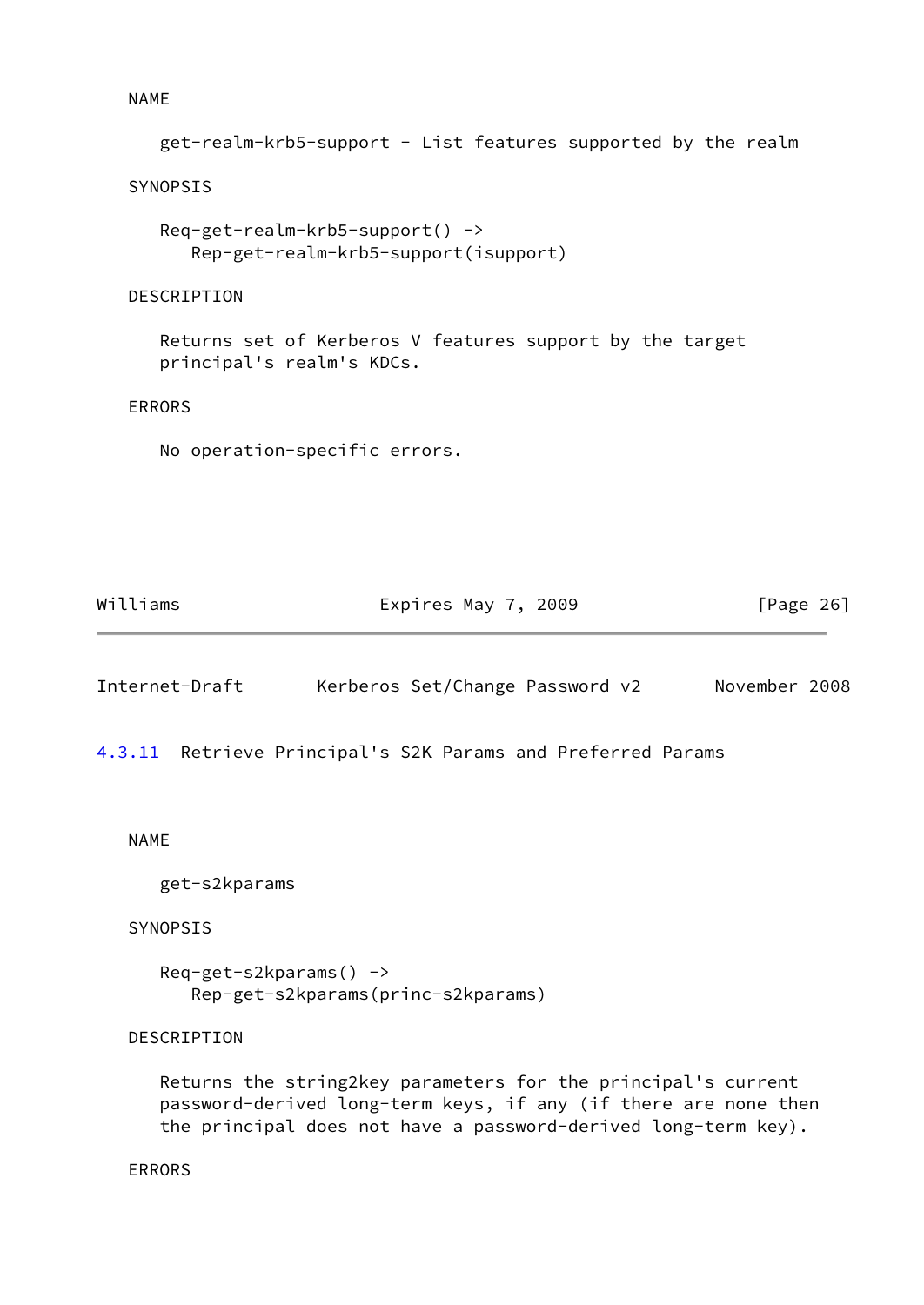No operation-specific errors.

# <span id="page-30-0"></span>[4.4](#page-30-0) Principal Aliases

 Applications that use Kerberos often have to derive acceptor principal names from hostnames entered by users. Such hostnames may be aliases, they may be fully qualified, partially qualified or not qualified at all. Some implementations have resorted to deriving principal names from such hostnames by utilizing the names services to canonicalize the hostname first; such practices are not secure unless the name service are secure, which often aren't.

 One method for securely deriving principal names from hostnames is to alias principals at the KDC such that the KDC will issue tickets for principal names which are aliases of others. It is helpful for principals to know what are their aliases as known by the KDCs.

 Note that changing a principal's aliases is out of scope for this protocol.

<span id="page-30-1"></span>[4.5](#page-30-1) Kerberos V Feature Negotiation

 Principals and realms' KDCs may need to know about additional Kerberos V features and extensions that they each support. Several

| Williams | Expires May 7, 2009 | [Page $27$ ] |
|----------|---------------------|--------------|
|----------|---------------------|--------------|

Internet-Draft Kerberos Set/Change Password v2 November 2008

 operations (see above) provide a way for clients and servers to exchange such infomration, in the form of lists of types supported for the various typed holes used in Kerberos V.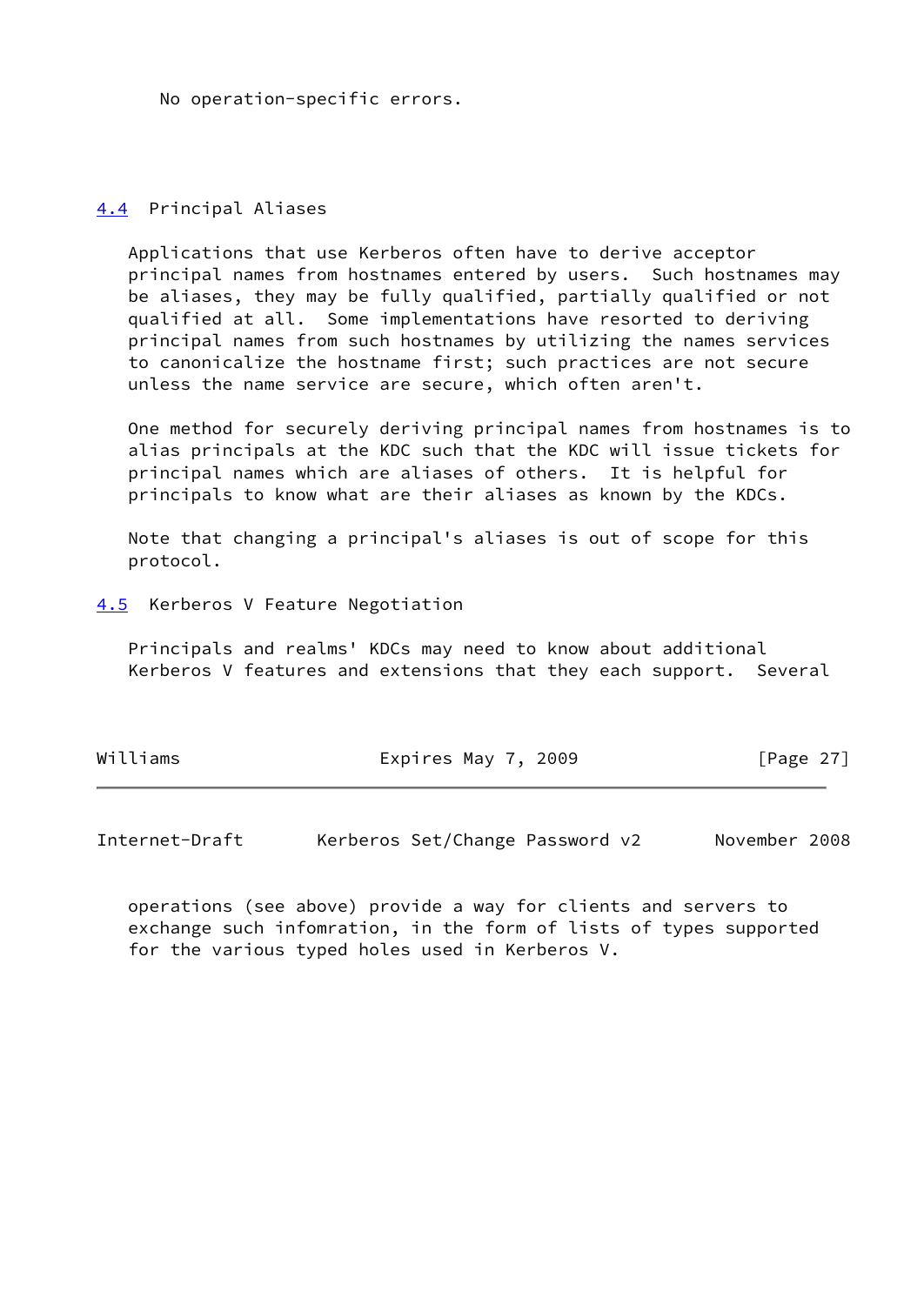| Williams |  |  |  |
|----------|--|--|--|

Expires May 7, 2009 [Page 28]

<span id="page-31-1"></span>Internet-Draft Kerberos Set/Change Password v2 November 2008

<span id="page-31-0"></span>[5](#page-31-0). ASN.1 Module

 DEFINITIONS EXPLICIT TAGS ::= BEGIN  $--$ -- Note: EXPLICIT tagging is in use by default throughout this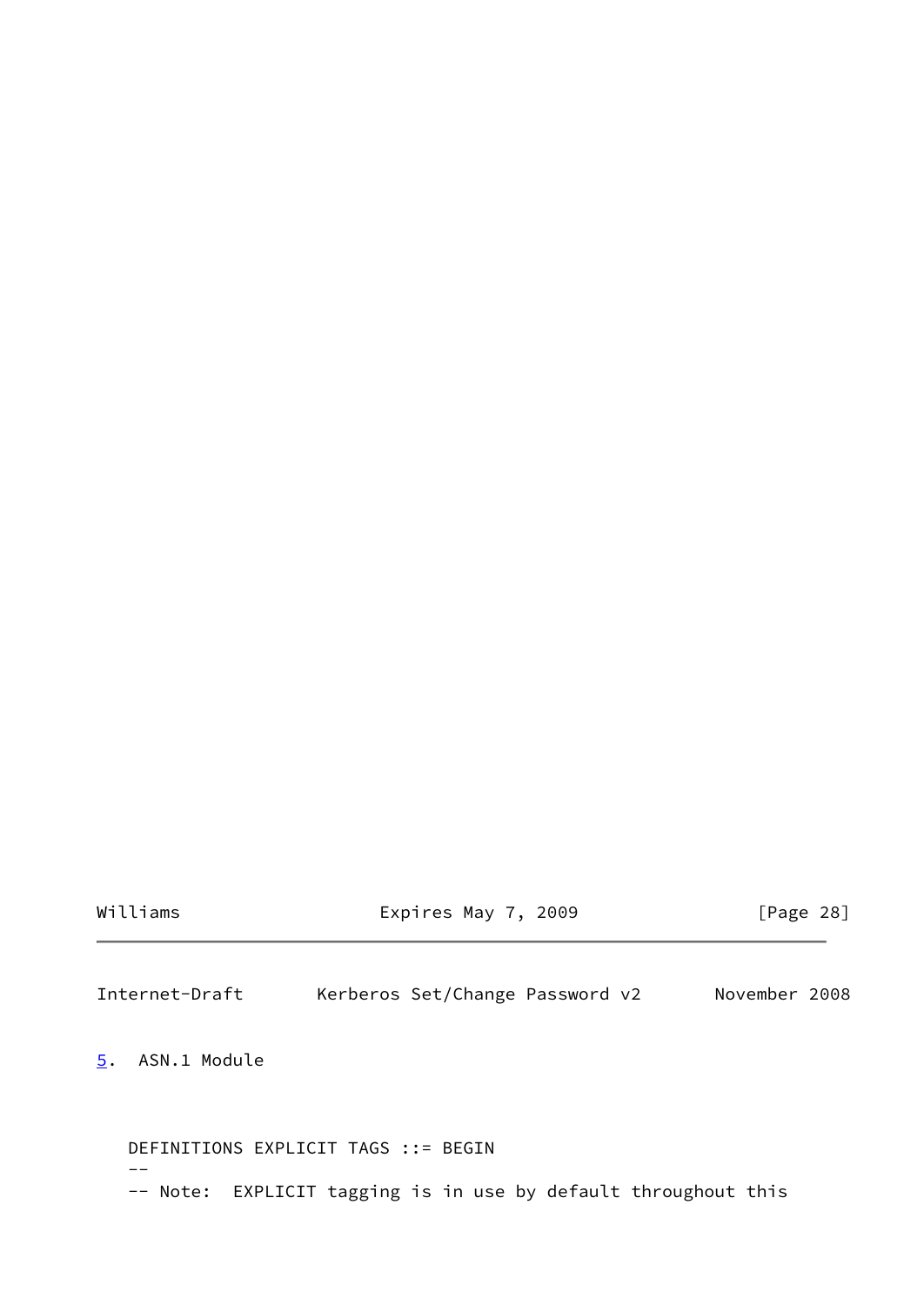```
 -- module.
   -- From [clarifications] with modifications
  PrincipalName ::= SEQUENCE {
       name-string [1] SEQUENCE OF UTF8String (IA5String, ...)
   }
  Realm ::= UTF8String (IA5String, ...)
  Salt ::= UTF8String (IA5String, ...)
  Password ::= UTF8String (IA5String, ...)
   -- NOTE WELL: Principal and realm names MUST be constrained by the
   -- specification of the version of Kerberos V used by the
   -- client.
  - - -- [Perhaps PrincipalName should be a SEQUENCE of an optional name
   -- type and a UTF8String, for simplicity.]
   -- From [clarifications]
  Int32 ::= INTEGER (-2147483648..2147483647)
  UInt32 ::= INTEGER (0..4294967295)
   -- Based on [clarifications]
  Etype ::= Int32
   Etype-Info-Entry ::= SEQUENCE {
      etype [0] Etype,
      salt [1] Salt OPTIONAL,
      s2kparams [2] OCTET STRING OPTIONAL
   }
  Key ::= SEQUENCE {
      enc-type [0] Etype, -- from Kerberos
       key [1] OCTET STRING
   }
  RFC4646]
   -- Empty, extensible SEQUENCEs are legal ASN.1
  Extensible-NULL ::= SEQUENCE {
       ...
   }
Williams Expires May 7, 2009 [Page 29]
```

```
Internet-Draft Kerberos Set/Change Password v2 November 2008
```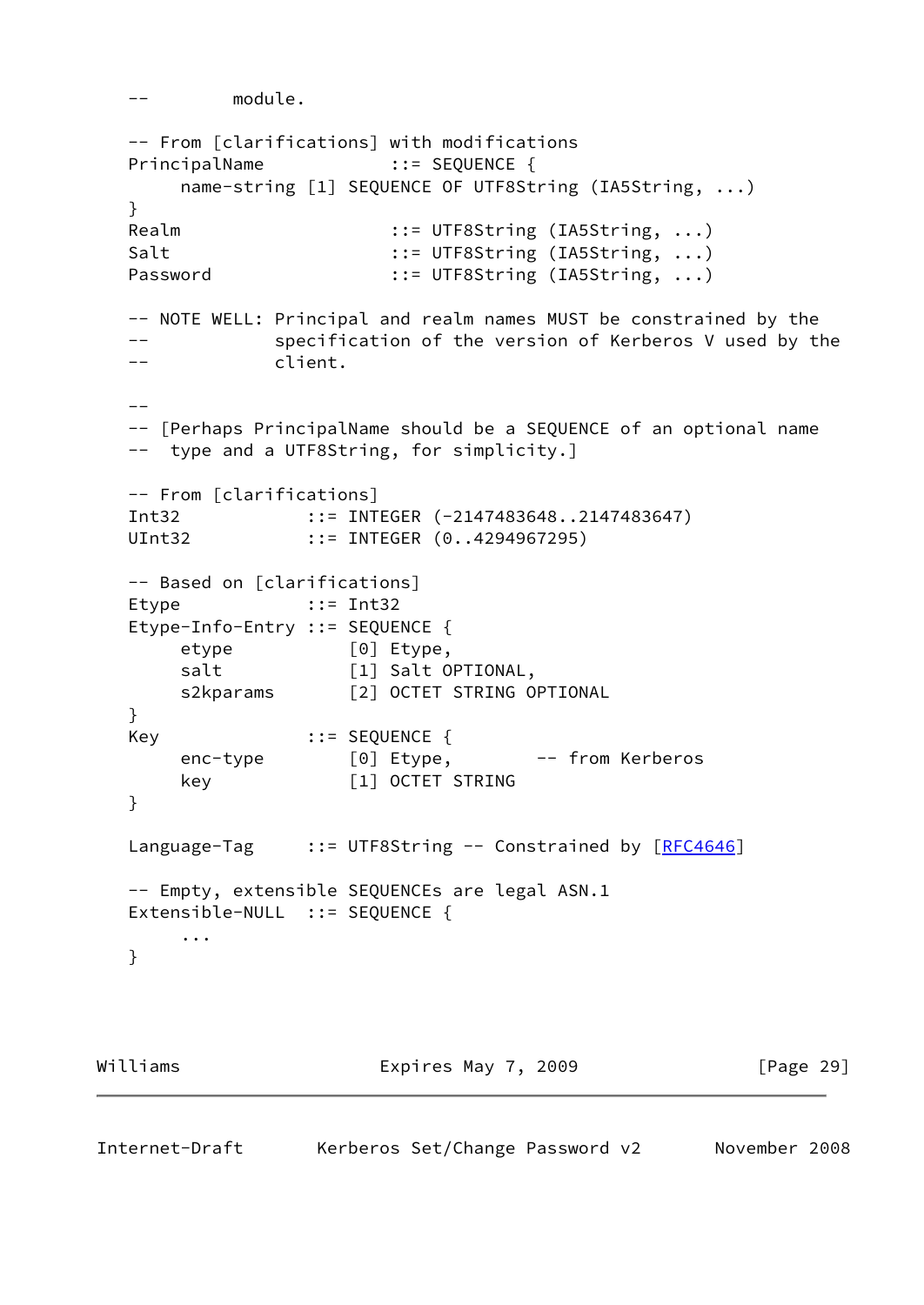-- Kerberos clients negotiate some parameters relating to their peers -- indirectly through the KDC. Today this is true of ticket session -- key enctypes, but in the future this indirect negotiation may also -- occur with respect to the minor version of Kerberos V to be used -- between clients and servers. Additionally, KDCs may need to know -- what authorization-data types are supported by service principals, -- both, for compatibility with legacy software and for optimization. -- -- Thesefore it is important for KDCs to know what features of -- Kerberos V each service principal supports.  $- -$  -- In version 2.0 of this protocol the clients and servers may notify -- each other of their support for:  $- -$ -- - enctypes -- - authorization data types -- - transited encoding data types  $- -$  -- All authorization-data types defined in [clarifications] are -- assumed to be supported if the minor version is 1 and do not need -- to be included in the ad-type list. -- -- Int32 is used for enctype and transited encoding data type -- identifiers. -- -- An extensible CHOICE of Int32 is used for authorization data -- types. KerberosV-TR-ID ::= Int32 KerberosV-AD-ID ::= CHOICE { ad-int [0] Int32, ... } KerberosVSupportNego ::= SEQUENCE { enc-types [0] SEQUENCE OF Etype, ad-types [1] SEQUENCE OF KerberosV-AD-ID OPTIONAL, -- authorization data types tr-enc-types [2] SEQUENCE OF KerberosV-TR-ID OPTIONAL -- transited encoding types } Request ::= [APPLICATION 0] SEQUENCE { pvno-minor [0] INTEGER DEFAULT 0, languages [1] SEQUENCE OF Language-Tag OPTIONAL, -- Should be defaulted to the SEQUENCE of "i-default"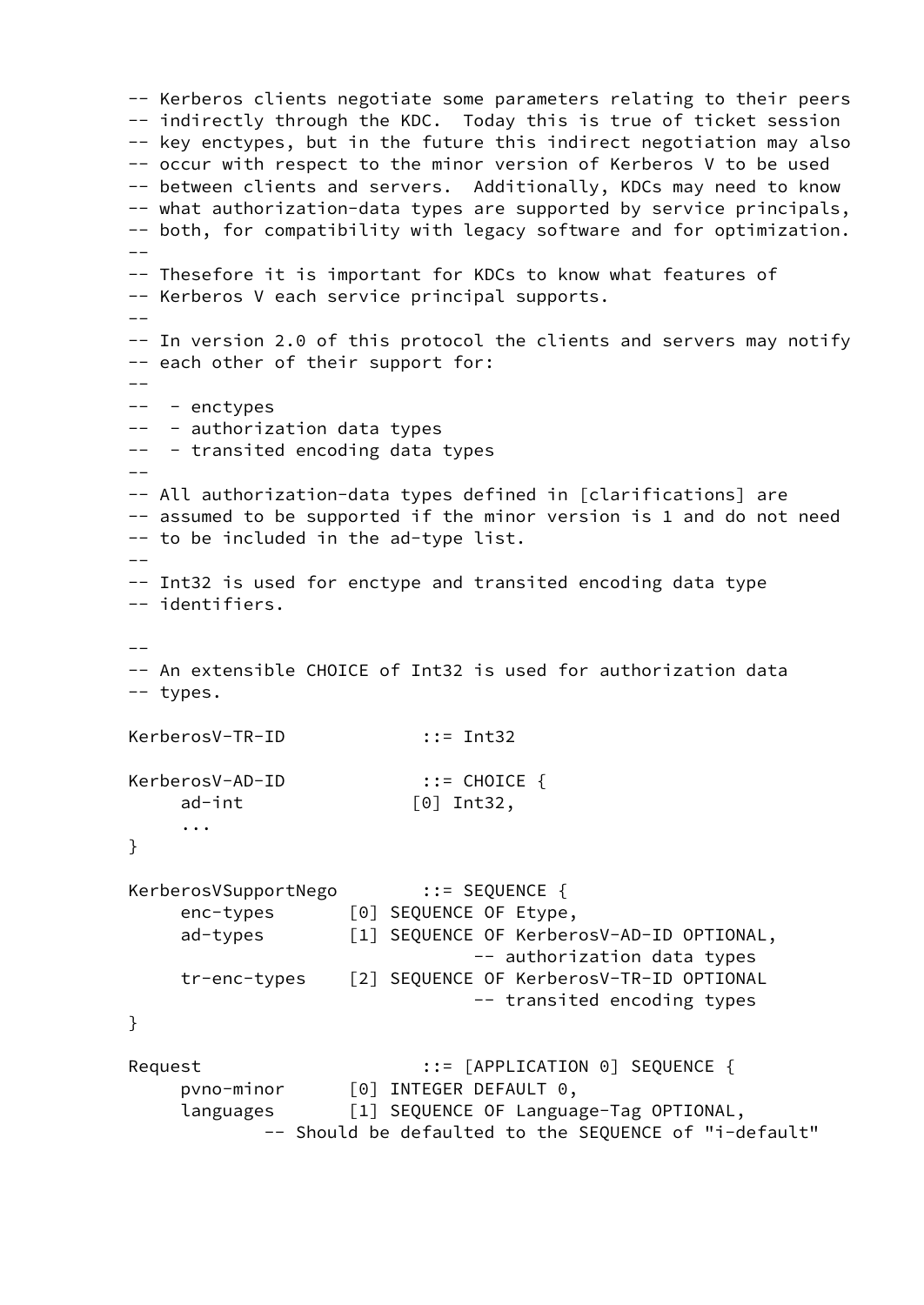```
Internet-Draft Kerberos Set/Change Password v2 November 2008
       targ-name [2] PrincipalName OPTIONAL,
       targ-realm [3] Realm OPTIONAL,
              -- If targ-name/realm are missing then the request
              -- applies to the principal of the client
       dry-run [4] BOOLEAN DEFAULT FALSE,
       operation [5] Op-req,
       ...
   }
  Response ::=[APPLICATION 1] SEQUENCE {} pvno-minor [0] INTEGER DEFAULT 0,
       language [1] Language-Tag DEFAULT "i-default",
      result [2] Op-rep,
       ...
   }
   Error-Response ::= [APPLICATION 2] SEQUENCE {
       pvno-minor [0] INTEGER DEFAULT 0,
       language [1] Language-Tag DEFAULT "i-default",
       error-code [2] ProtocolErrorCode,
       help-text [3] UTF8String OPTIONAL,
       op-error [4] Op-err OPTIONAL,
       ...
   }
   Op-req ::= CHOICE {
      null [0] Req-null,
       change-pw [1] Req-change-pw,
      set-pw \lceil 2 \rceil Req-set-pw,
       set-keys [3] Req-set-keys,
       gen-keys [4] Req-gen-keys,
       get-keys [5] Req-get-keys,
       commit-keys [6] Req-commit-keys,
       get-pw-policy [7] Req-get-pw-policy,
       get-princ-aliases [8] Req-get-princ-aliases,
       get-realm-krb5-support [9] Req-get-realm-krb5-support,
       get-s2kparams [10] Req-get-s2kparams,
       ...
   }
   Op-rep ::= CHOICE {
      null [0] Rep-null,
       change-pw [1] Rep-change-pw,
```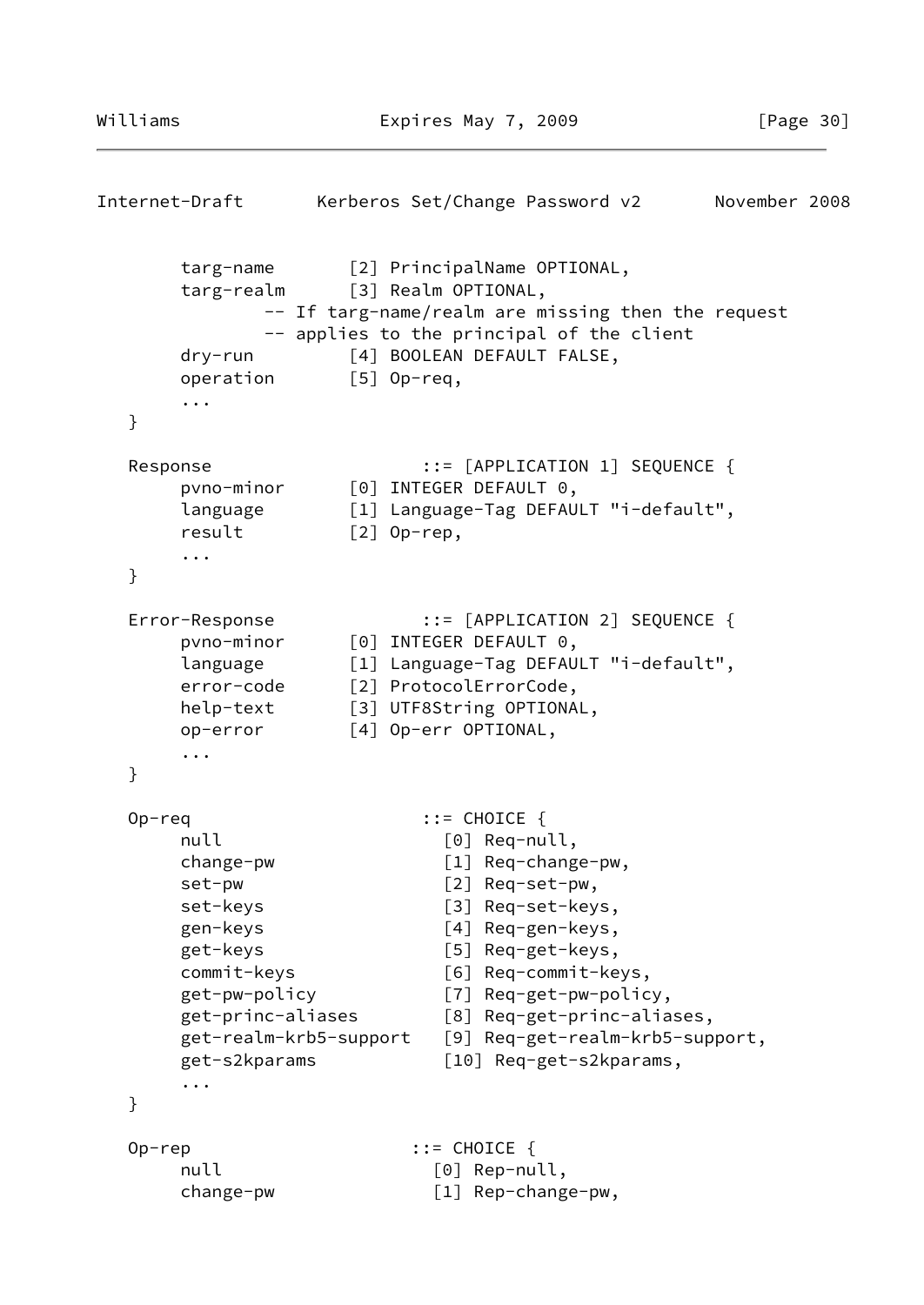```
set-pw \lceil 2 \rceil Rep-set-pw,
set-keys [3] Rep-set-keys,
 gen-keys [4] Req-gen-keys,
 get-keys [5] Req-get-keys,
 commit-keys [6] Rep-commit-keys,
```
Williams **Expires May 7, 2009** [Page 31]

```
Internet-Draft Kerberos Set/Change Password v2 November 2008
        get-pw-policy [7] Rep-get-pw-policy,
        get-princ-aliases [8] Rep-get-princ-aliases,
        get-realm-krb5-support [9] Rep-get-realm-krb5-support,
        get-s2kparams [10] Rep-get-s2kparams,
        ...
   }
   Op-err ::= CHOICE {
       null [0] Err-null,
        change-pw [1] Err-change-pw,
       set-pw \begin{bmatrix} 2 \end{bmatrix} Err-set-pw,
       set-keys [3] Err-set-keys,
        gen-keys [4] Err-gen-keys,
        get-keys [5] Err-get-keys,
        commit-keys [6] Err-commit-keys,
        get-pw-policy [7] Err-get-pw-policy,
        get-princ-aliases [8] Err-get-princ-aliases,
        get-realm-krb5-support [9] Err-get-realm-krb5-support,
        get-s2kparams [10] Err-get-s2kparams,
        ...
   }
  ProtocolErrorCode ::= ENUM {
        proto-format-error,
        proto-unsupported-major-version,
        proto-unsupported-minor-version,
       proto-unsupported-operation, -- Request CHOICE tag unknown
       proto-generic-see-op-error, -- See Op-error
        proto-wrong-service-principal, -- Use kadmin/setpw
        proto-re-authentication-required,
        proto-initial-ticket-required,
        proto-client-and-target-realm-mismatch,
        proto-target-principal-unknown,
        proto-authorization-failed,
        proto-dry-run-not-permitted,
        proto-fresh-ticket-required,
```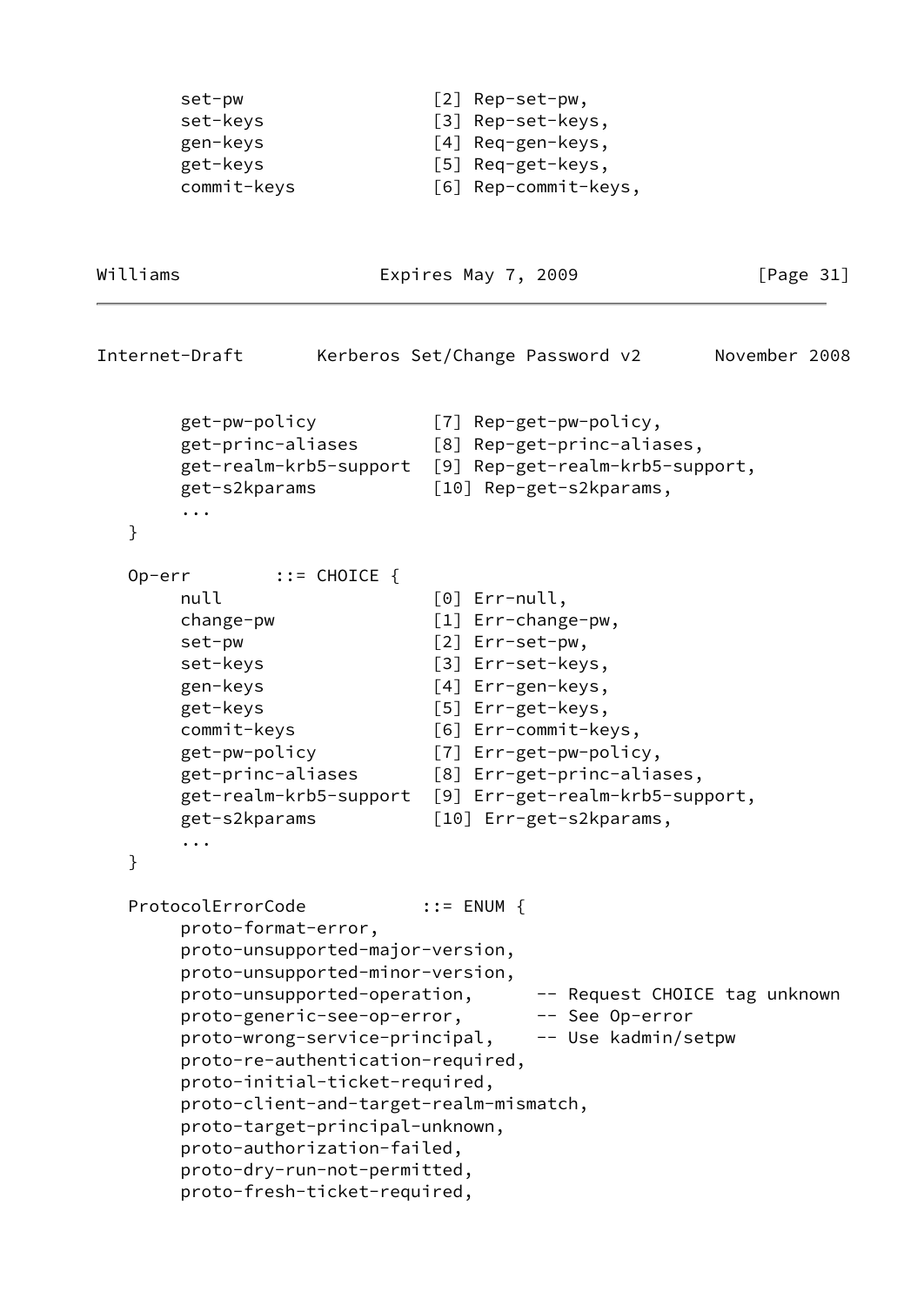```
 ...
   }
   -- These codes are hints for clients, primarily for when they are
   -- used for changing the passwords of automated principals; error
   -- replies carry password quality policy help text that is more
   -- appropriate for clients to display to users.
   PW-Quality-Codes ::= ENUM {
        pwq-generic,
        pwq-too-soon,
        pwq-history,
        pwq-too-short,
Williams Expires May 7, 2009 [Page 32]
Internet-Draft Kerberos Set/Change Password v2 November 2008
        pwq-dictionary-words,
        pwq-prohibited-codepoints,
        pwq-need-more-char-classes,
        ...
   }
  - - -- Requests and responses
  --- NULL request, much like ONC RPC's NULL procedure - NOT extensible
   Req-null ::= NULL
   Rep-null ::= NULL
   Err-null ::= NULL
   -- Change password
   Req-change-pw ::= SEQUENCE {
        old-pw [0] Password,
        languages [1] SEQUENCE OF Language-Tag OPTIONAL,
        new-pw [2] Password OPTIONAL,
       commit [3] BOOLEAN DEFAULT TRUE,
       etypes [4] SEQUENCE (1..MAX) OF Etype OPTIONAL
   }
   Rep-change-pw ::= SEQUENCE {
        info-text [0] UTF8String OPTIONAL,
        new-pw [1] Password OPTIONAL,
```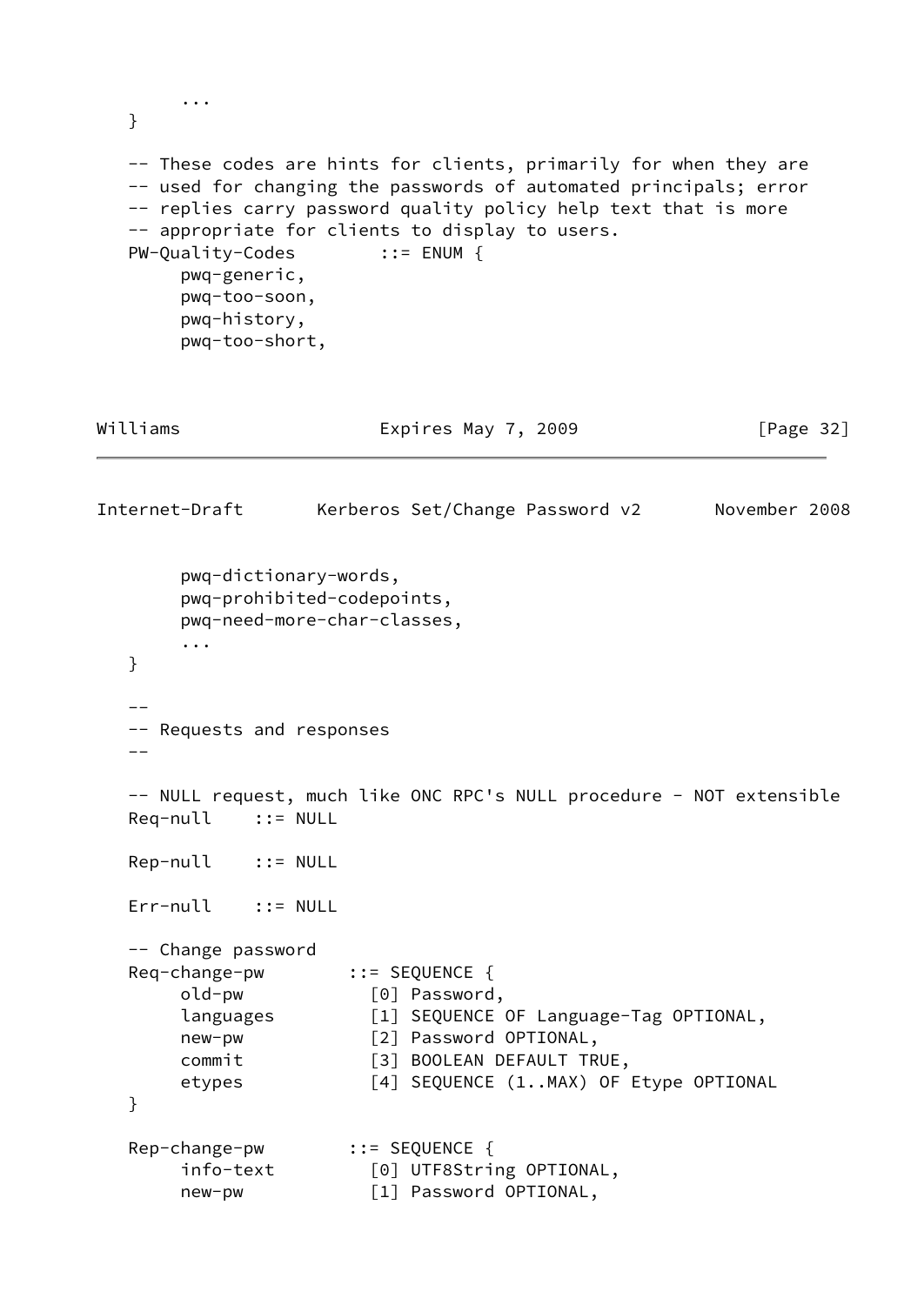```
 -- generated by the server if present
                        -- (and requested by the client)
       etypes [2] SEQUENCE (1..MAX) OF Etype OPTIONAL
   }
   Err-change-pw ::= SEQUENCE {
       help-text [0] UTF8String OPTIONAL,
      error [1] CHOICE {
           op-generic-error [0] Extensible-NULL,
           op-old-pw-incorrect [1] Extensible-NULL,
           op-wont-generate-new-pw [2] Extensible-NULL,
           op-new-pw-rejected-generic [3] SEQUENCE {
                 policy [1] SEQUENCE OF UTF8String,
                  suggested-pw [2] Password OPTIONAL,
                  policy-codes [3] SET OF PW-Quality-Codes
                                             OPTIONAL
 }
           op-etype-not-supported [4] SEQUENCE {
                 supported-etypes [1] SEQUENCE OF Etype
Williams Expires May 7, 2009 [Page 33]
Internet-Draft Kerberos Set/Change Password v2 November 2008
 }
       }
   }
   -- Set password
   Req-set-pw ::= SEQUENCE {
       languages [0] SEQUENCE OF Language-Tag OPTIONAL,
      new-pw \begin{bmatrix} 1 \end{bmatrix} Password OPTIONAL,
       commit [2] BOOLEAN DEFAULT TRUE,
      etypes [3] SEQUENCE (1..MAX) OF Etype OPTIONAL
   }
   Rep-set-pw ::= SEQUENCE {
       info-text [0] UTF8String OPTIONAL,
       new-pw [1] Password OPTIONAL,
                            -- generated by the server if present
                            -- (and requested by the client)
      etypes [2] SEQUENCE (1..MAX) OF Etype OPTIONAL
   }
   Err-set-pw ::= Err-change-pw
```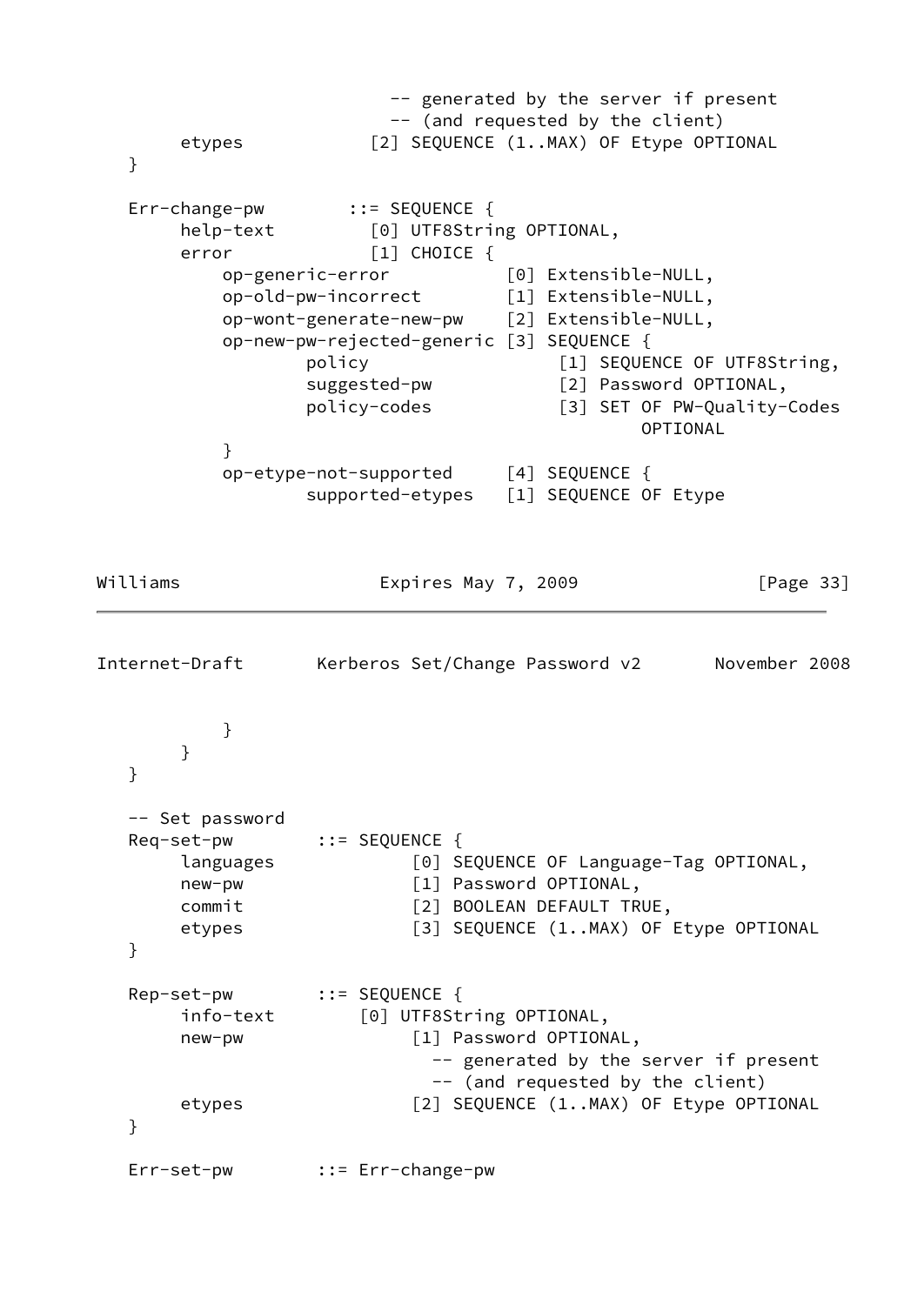-- Set keys Req-set-keys ::= SEQUENCE { keys [0] SEQUENCE OF Key, commit [1] BOOLEAN DEFAULT TRUE, -- TRUE -> install keys now -- -- FALSE -> require set-keys-commit -- before issuing tickets -- encrypted with these keys. -- -- See commit-keys op isupport [2] KerberosVSupportNego OPTIONAL -- For future Kerberos V extensions KDCs -- may need to know what krb5 version is -- supported by individual service -- principals. This field provides a -- way to tell the KDC what version of -- Kerberos V the target principal -- supports. } Rep-set-keys ::= SEQUENCE { info-text [0] UTF8String OPTIONAL, kvno [1] UInt32, aliases [2] SEQUENCE OF SEQUENCE { name [0] PrincipalName, Williams **Expires May 7, 2009** [Page 34] Internet-Draft Kerberos Set/Change Password v2 November 2008 realm [1] Realm OPTIONAL }, isupport [3] KerberosVSupportNego OPTIONAL -- Should there be ETYPE-INFO2 stuff here? } Err-set-keys ::= SEQUENCE { help-text [0] UTF8String OPTIONAL, -- Reason for rejection error [1] CHOICE { op-generic [0] Extensible-NULL, op-deferred-commit-no-support [1] Extensible-NULL, op-etype-no-support [2] SEQUENCE OF { supported-etypes [1] SEQUENCE OF Etype } }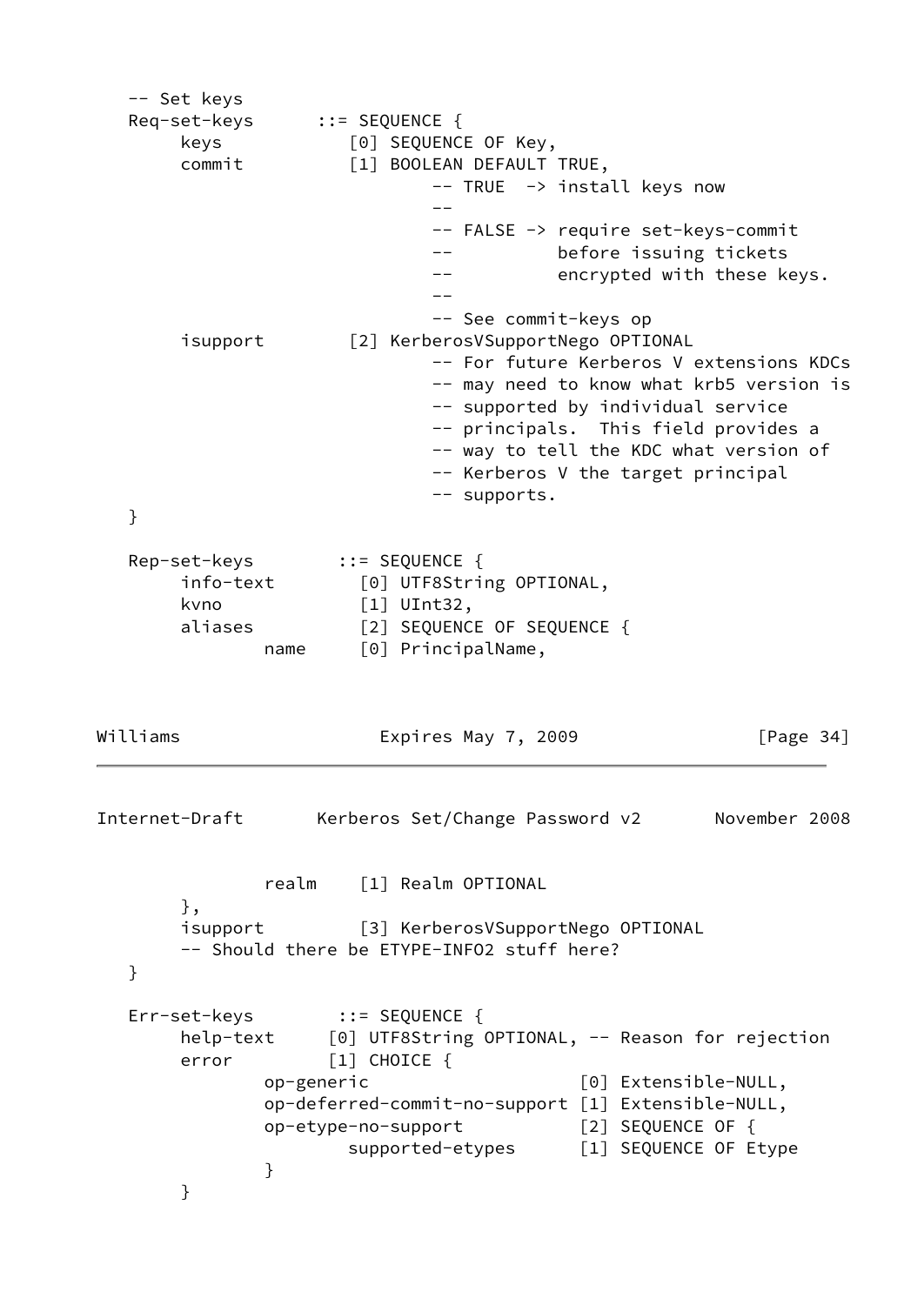}

```
 -- Generate keys
   Req-gen-keys ::= SEQUENCE {
       etypes [0] SEQUENCE (1..MAX) OF Etype,
      entropy [1] OCTET STRING OPTIONAL,
       commit [2] BOOLEAN DEFAULT TRUE,
                           -- TRUE -> install keys now
 --
                           -- FALSE -> require set-keys-commit
                           -- before issuing tickets
                          -- encrypted with these keys.
 --
                           -- See commit-keys op
       isupport [3] KerberosVSupportNego OPTIONAL
                           -- For future Kerberos V extensions KDCs
                           -- may need to know what krb5 version is
                           -- supported by individual service
                           -- principals. This field provides a
                           -- way to tell the KDC what version of
                           -- Kerberos V the target principal
                           -- supports.
   }
   Rep-gen-keys ::= SEQUENCE {
       info-text [0] UTF8String OPTIONAL,
       kvno [1] UInt32,
       key [2] Key,
      aliases [3] SEQUENCE OF SEQUENCE {
             name [0] PrincipalName,
              realm [1] Realm OPTIONAL
       },
       isupport [4] KerberosVSupportNego OPTIONAL
Williams Expires May 7, 2009 [Page 35]
Internet-Draft Kerberos Set/Change Password v2 November 2008
       -- Should there be ETYPE-INFO2 stuff here?
   }
   Err-gen-keys ::= Err-set-keys
   -- Get un-committed key request
   Req-get-keys ::= SEQUENCE {
       kvno [0] UInt32
```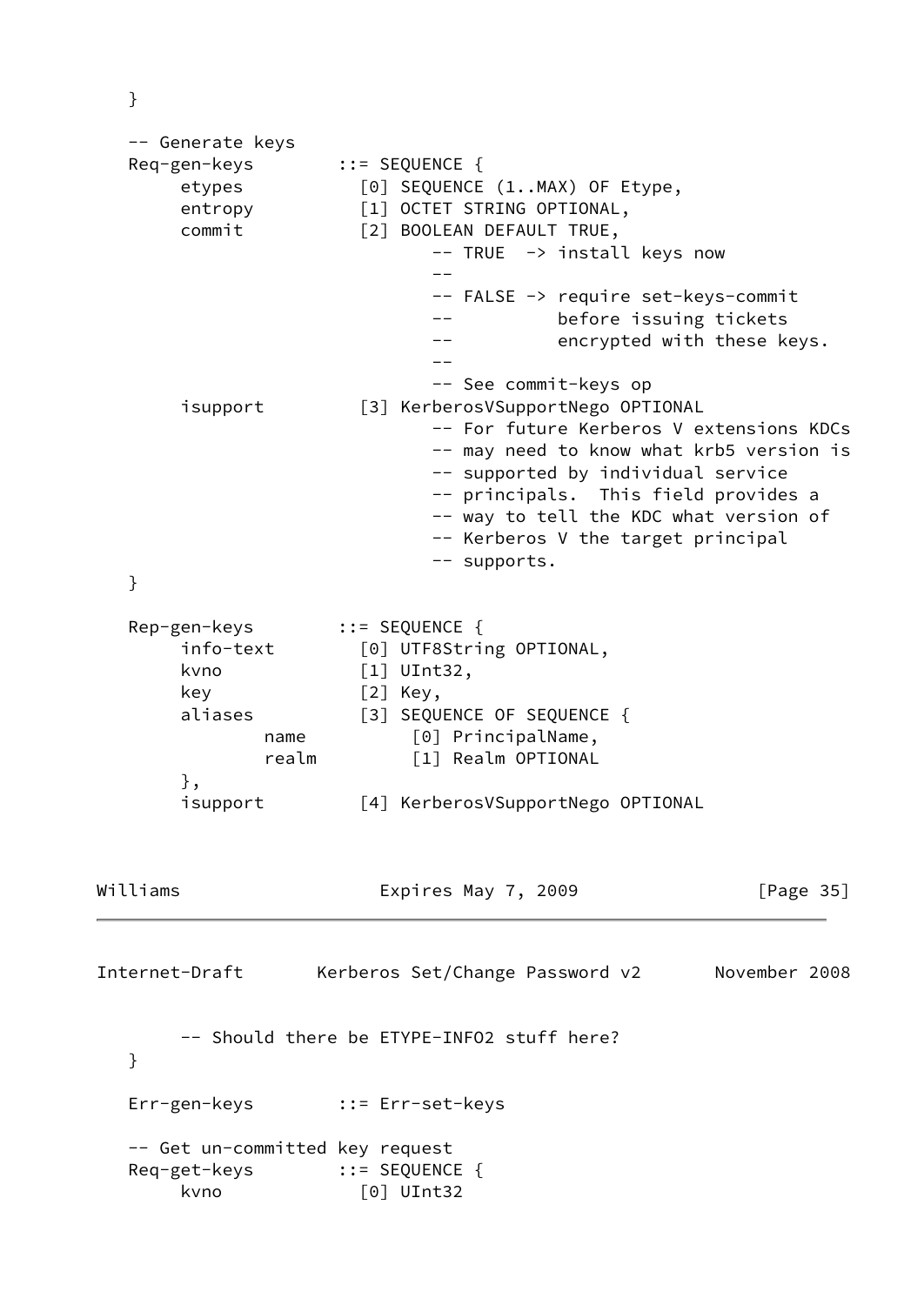```
 Rep-get-keys ::= SEQUENCE {
        info-text [0] UTF8String OPTIONAL,
        keys [1] SEQUENCE OF Key,
        aliases [2] SEQUENCE OF SEQUENCE {
              name [0] PrincipalName,
               realm [1] Realm OPTIONAL
        },
        isupport [3] KerberosVSupportNego OPTIONAL
        -- Should there be ETYPE-INFO2 stuff here?
   }
   Err-get-keys ::= SEQUENCE {
       help-text [0] UTF8String OPTIONAL, -- Reason for rejection
       error [1] CHOICE {
               op-generic [0] Extensible-NULL,
               op-kvno-committed [1] Extensible-NULL,
               op-no-such-kvno [1] Extensible-NULL
        }
   }
   -- Commit a set keys request
   Req-commit-keys ::= SEQUENCE {
        kvno [0] UInt32
   }
   Rep-commit-keys ::= Extensible-NULL
   Err-commit-keys ::= SEQUENCE {
       help-text [0] UTF8String OPTIONAL, -- Reason for rejection
       error [1] CHOICE {
               op-generic [0] Extensible-NULL,
               op-kvno-expired [1] Extensible-NULL,
                   -- The client took too long to respond.
               op-kvno-unknown [2] Extensible-NULL,
                   -- The targ princ/kvno is invalid or unknown to the
                   -- server (perhaps it lost track of state)
               op-new-keys-conflict [3] Extensible-NULL
                   -- A new-keys/commit-keys request subsequent to the
Williams Expires May 7, 2009 [Page 36]
```
}

Internet-Draft Kerberos Set/Change Password v2 November 2008

-- new-keys that produced the kvno has completed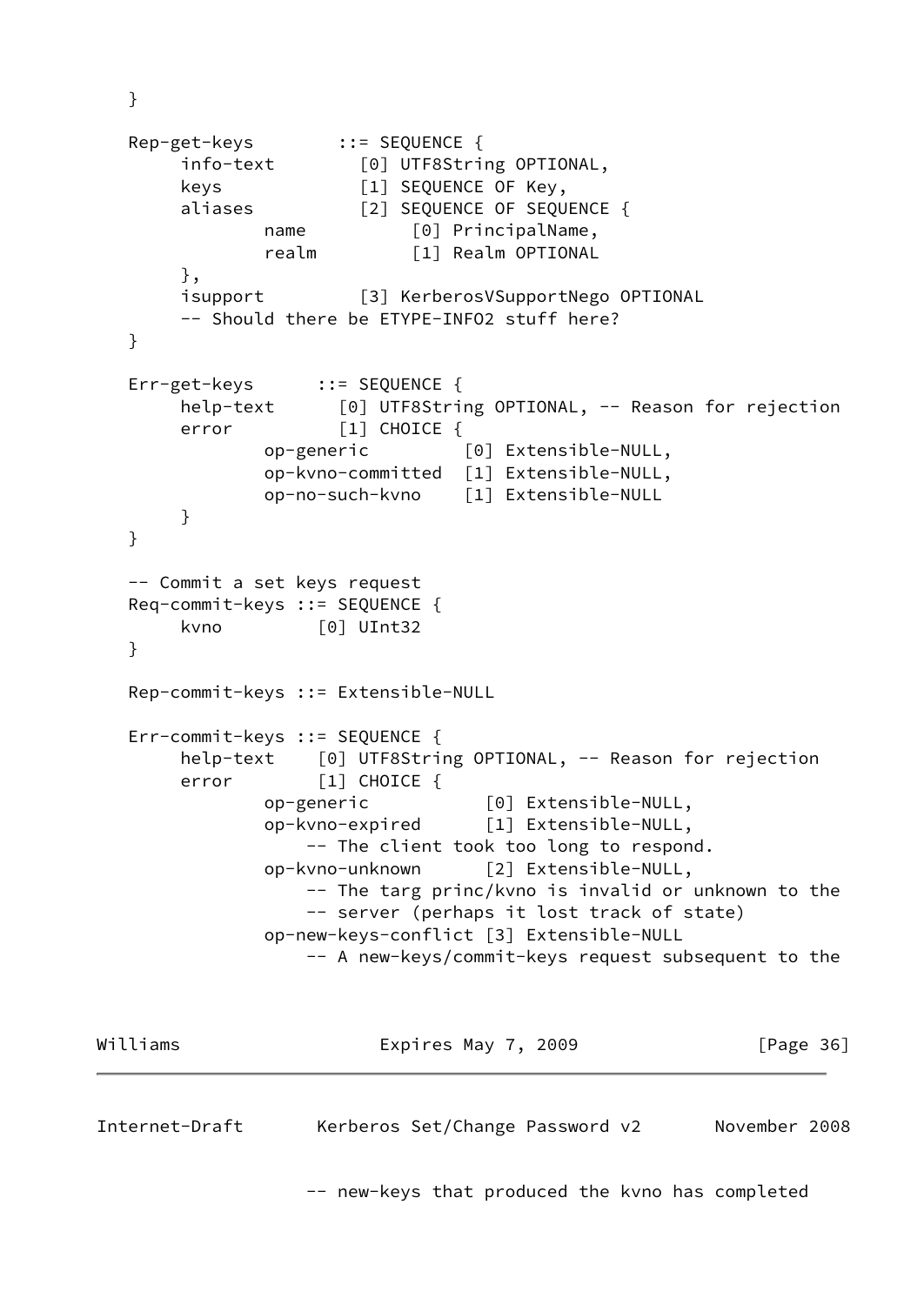```
 -- and incremented the principal's kvno
        }
   }
   -- Get password policy
   Req-get-pw-policy ::= Extensible-NULL
   Rep-get-pw-policy ::= SEQUENCE {
 policy-name [0] UTF8String OPTIONAL,
 description [1] SEQUENCE OF UTF8String OPTIONAL
   }
   Err-get-pw-policy ::= Extensible-NULL
   -- Get principal aliases
   Req-get-princ-aliases ::= Extensible-NULL
   Rep-get-princ-aliases ::= SEQUENCE {
        help-text [0] UTF8String OPTIONAL,
       aliases [1] SEQUENCE OF SEQUENCE {
              name [0] PrincipalName,
               realm [1] Realm OPTIONAL
        }
   }
   Err-get-princ-aliases ::= Extensible-NULL
   -- Get list of enctypes supported by KDC for new keys
   Req-get-realm-krb5-support ::= Extensible-NULL
  Rep-get-realm-krb5-support ::= SEQUENCE {
        isupport [0] KerberosVSupportNego
                              -- Version of Kerberos V supported by
                              -- the target realm.
   }
   Err-get-realm-krb5-support ::= Extensible-NULL
   -- Get s2kparams
   Req-get-s2kparams ::= Extensible-NULL
  Rep-get-s2kparams ::= SEQUENCE {
        help-text [0] UTF8String OPTIONAL,
        s2kparams [1] SEQUENCE OF Etype-Info-Entry
   }
   Err-get-s2kparams ::= Extensible-NULL
```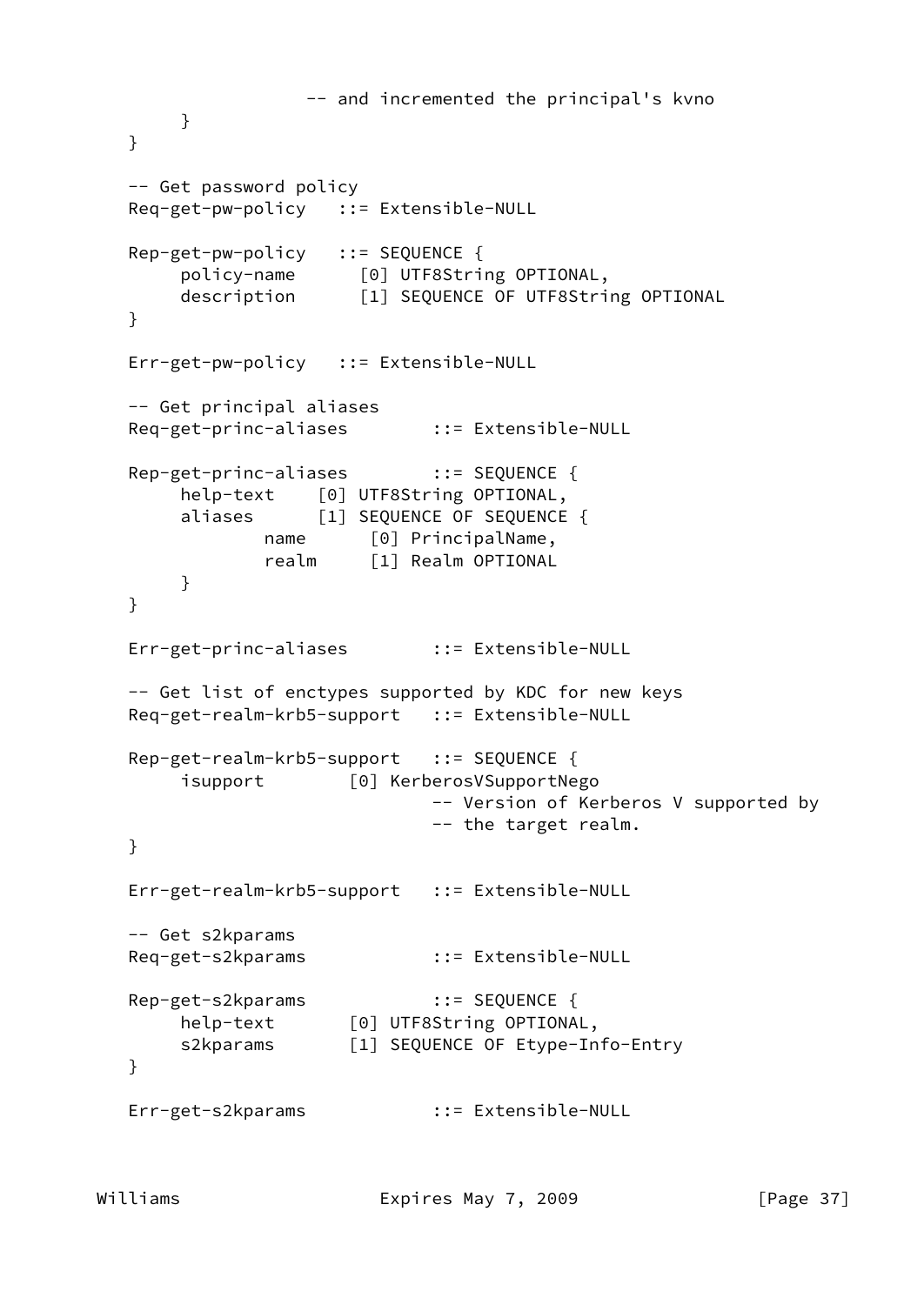| Internet-Draft | Kerberos Set/Change Password v2 |  | November 2008 |  |
|----------------|---------------------------------|--|---------------|--|
|                |                                 |  |               |  |

END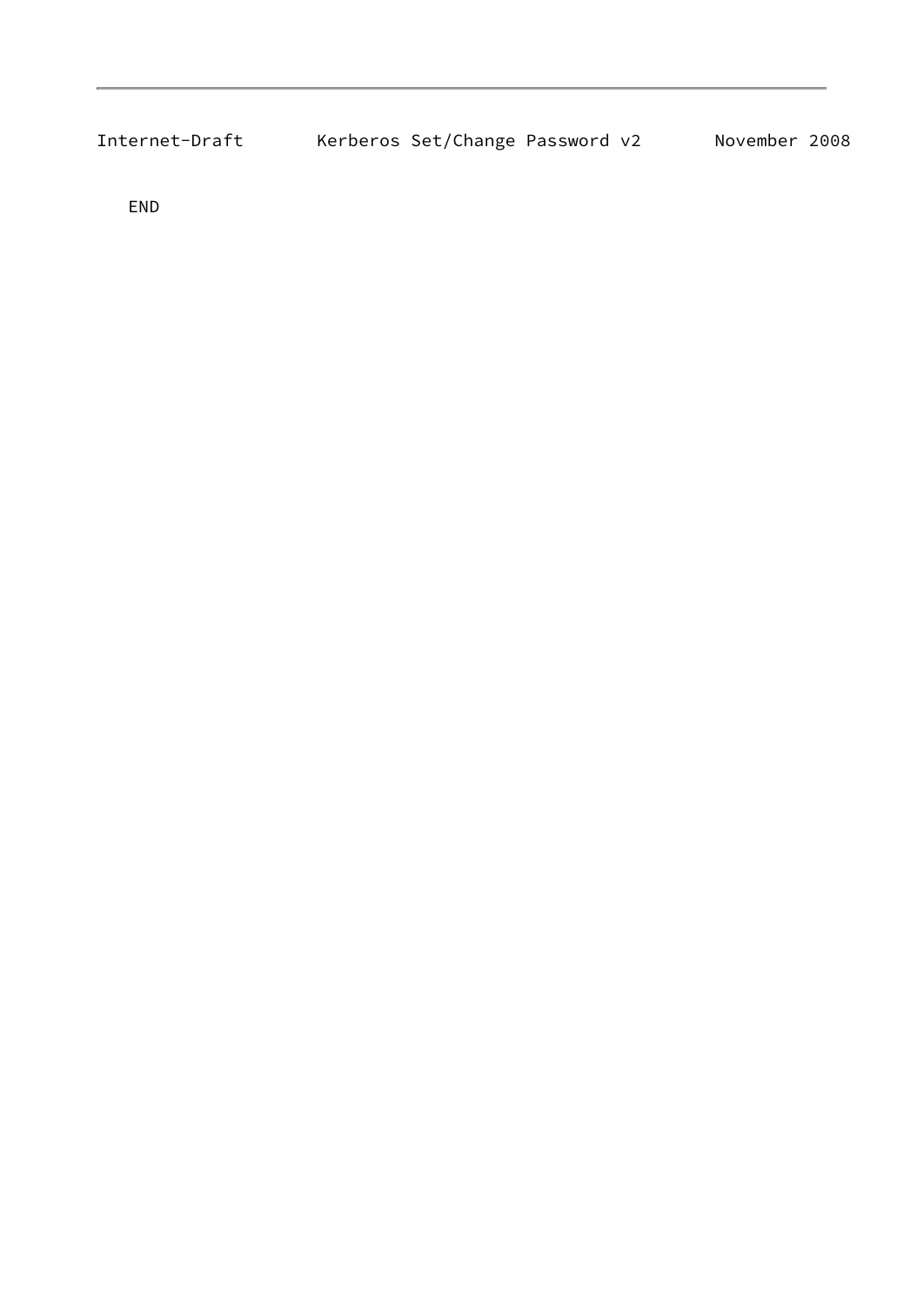Williams **Expires May 7, 2009** [Page 38]

<span id="page-43-1"></span>Internet-Draft Kerberos Set/Change Password v2 November 2008

#### <span id="page-43-0"></span>[6](#page-43-0). Security Considerations

 Implementors and site administrators should note that the redundancy of UTF-8 encodings of passwords varies by language. Password quality policies SHOULD, therefore, take this into account when estimating the amount of redundancy and entropy in a proposed new password.

 Kerberos set/change password/key protocol major version negotiation cannot be done securely; a downgrade attack is possible against clients that attempt to negotiate the protocol major version to use with a server. It is not clear at this time that the attacker would gain much from such a downgrade attack other than denial of service (DoS) by forcing the client to use a protocol version which does not support some feature needed by the client (Kerberos V in general is subject to a variety of DoS attacks anyways [\[RFC4120](https://datatracker.ietf.org/doc/pdf/rfc4120)]). Clients SHOULD NOT negotiate support for legacy major versions of this protocol unless configured to do so.

 This protocol does not have Perfect Forward Security (PFS). As a result, any passive network snooper watching password/key changing operations who has stolen a principal's password or long-term keys can find out what the new ones are.

<span id="page-43-2"></span>[7](#page-43-2). Normative References

<span id="page-43-3"></span>[CCITT.X680.2002]

 International International Telephone and Telegraph Consultative Committee, "Abstract Syntax Notation One (ASN.1): Specification of basic notation", CCITT Recommendation X.680, July 2002.

<span id="page-43-4"></span>[CCITT.X690.2002]

 International International Telephone and Telegraph Consultative Committee, "ASN.1 encoding rules: Specification of basic encoding Rules (BER), Canonical encoding rules (CER) and Distinguished encoding rules (DER)", CCITT Recommendation X.690, July 2002.

[RFC2119] Bradner, S., "Key words for use in RFCs to Indicate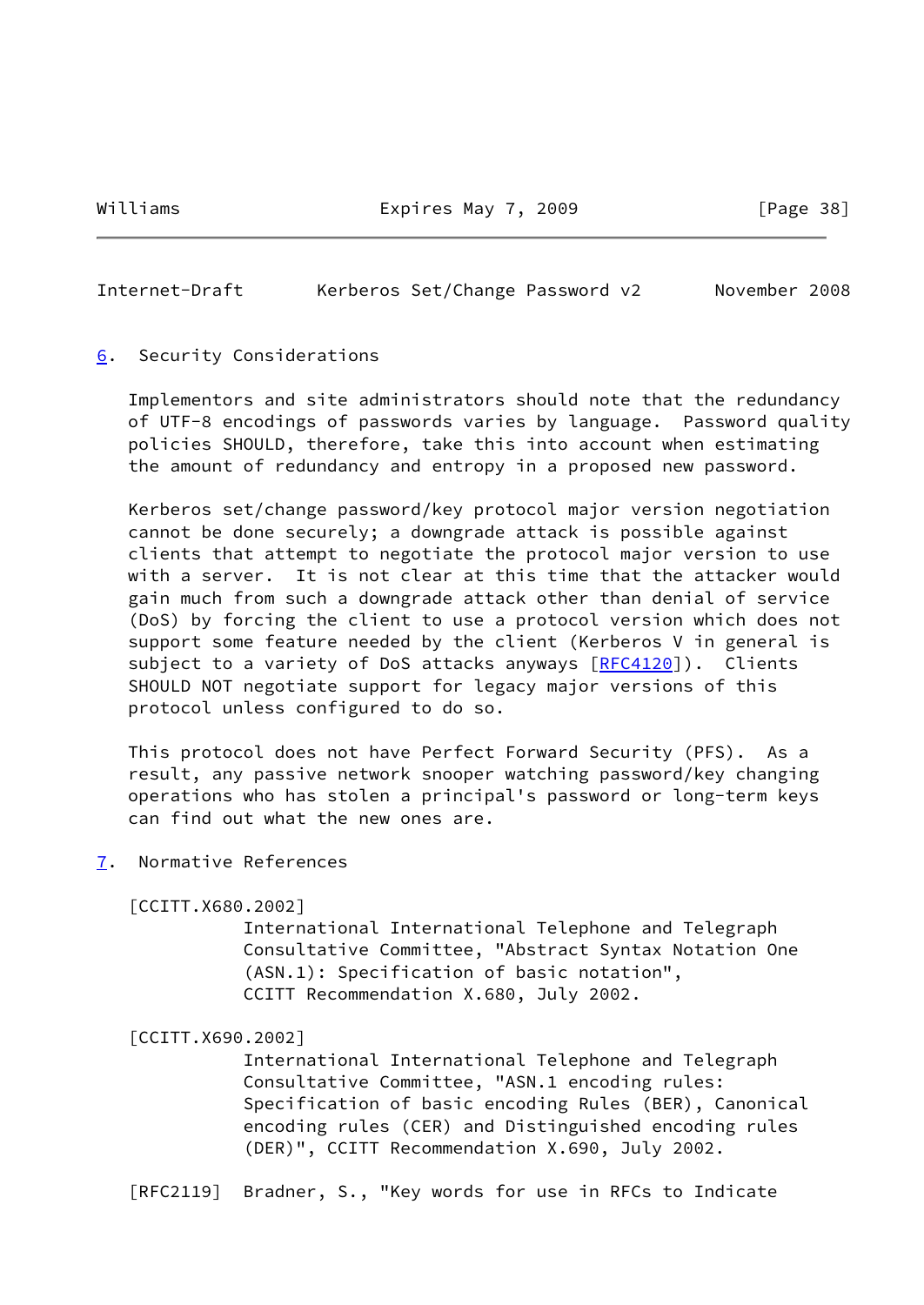Requirement Levels", [BCP 14](https://datatracker.ietf.org/doc/pdf/bcp14), [RFC 2119](https://datatracker.ietf.org/doc/pdf/rfc2119), March 1997.

- [RFC3244] Swift, M., Trostle, J., and J. Brezak, "Microsoft Windows 2000 Kerberos Change Password and Set Password Protocols", [RFC 3244,](https://datatracker.ietf.org/doc/pdf/rfc3244) February 2002.
- [RFC4120] Neuman, C., Yu, T., Hartman, S., and K. Raeburn, "The Kerberos Network Authentication Service (V5)", [RFC 4120](https://datatracker.ietf.org/doc/pdf/rfc4120), July 2005.

| Williams | Expires May 7, 2009 | [Page 39] |
|----------|---------------------|-----------|
|----------|---------------------|-----------|

<span id="page-44-0"></span>

| Internet-Draft |  | Kerberos Set/Change Password v2 |  |  | November 2008 |  |
|----------------|--|---------------------------------|--|--|---------------|--|
|----------------|--|---------------------------------|--|--|---------------|--|

- [RFC4646] Phillips, A. and M. Davis, "Tags for Identifying Languages", [BCP 47](https://datatracker.ietf.org/doc/pdf/bcp47), [RFC 4646,](https://datatracker.ietf.org/doc/pdf/rfc4646) September 2006.
- [RFC4647] Phillips, A. and M. Davis, "Matching of Language Tags", [BCP 47](https://datatracker.ietf.org/doc/pdf/bcp47), [RFC 4647,](https://datatracker.ietf.org/doc/pdf/rfc4647) September 2006.

Author's Address

 Nicolas Williams Sun Microsystems 5300 Riata Trace Ct Austin, TX 78727 US

Email: Nicolas.Williams@sun.com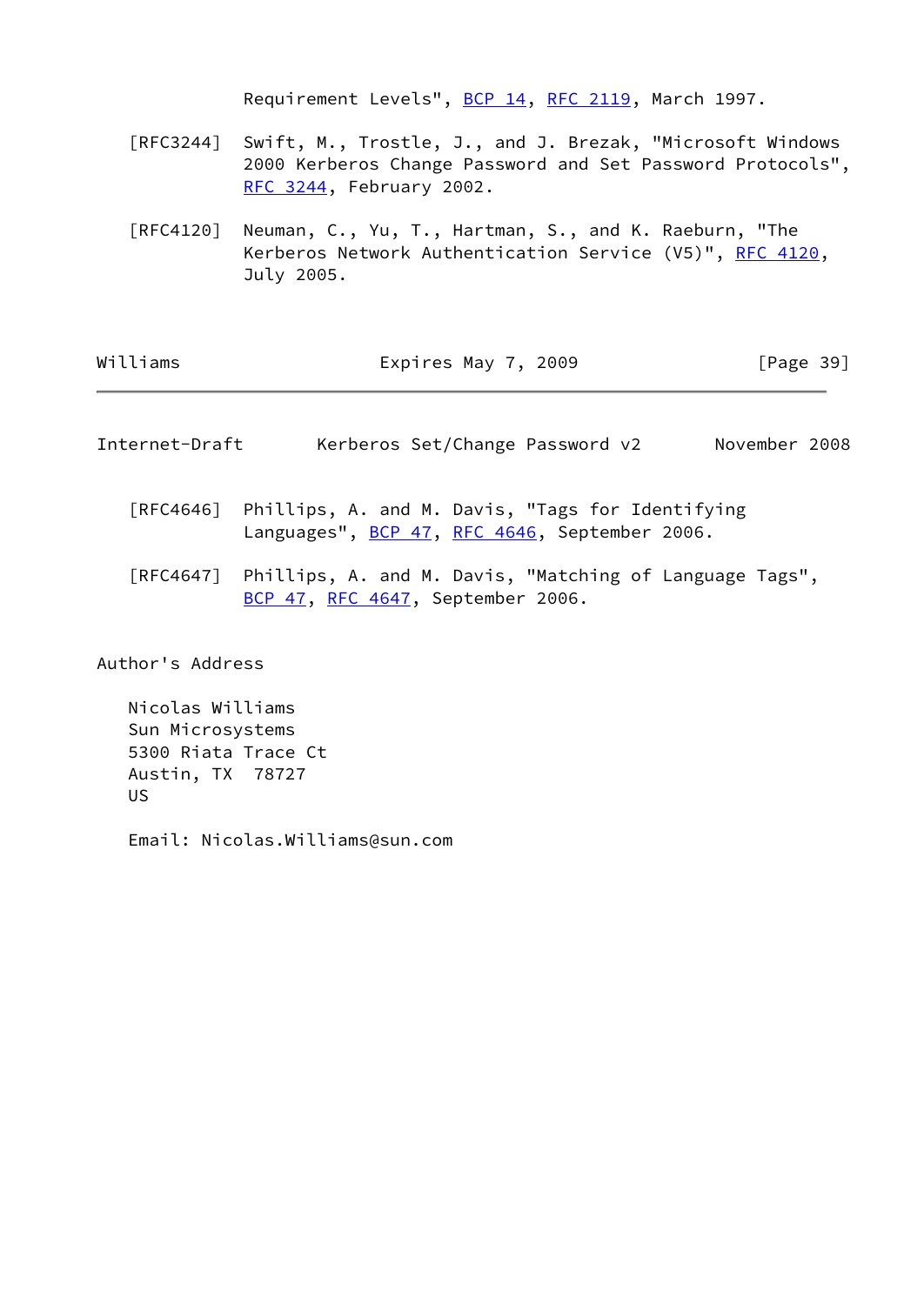Williams **Expires May 7, 2009** [Page 40]

<span id="page-45-0"></span>Internet-Draft Kerberos Set/Change Password v2 November 2008

Full Copyright Statement

Copyright (C) The IETF Trust (2008).

 This document is subject to the rights, licenses and restrictions contained in  $\underline{BCP}$  78, and except as set forth therein, the authors retain all their rights.

 This document and the information contained herein are provided on an "AS IS" basis and THE CONTRIBUTOR, THE ORGANIZATION HE/SHE REPRESENTS OR IS SPONSORED BY (IF ANY), THE INTERNET SOCIETY, THE IETF TRUST AND THE INTERNET ENGINEERING TASK FORCE DISCLAIM ALL WARRANTIES, EXPRESS OR IMPLIED, INCLUDING BUT NOT LIMITED TO ANY WARRANTY THAT THE USE OF THE INFORMATION HEREIN WILL NOT INFRINGE ANY RIGHTS OR ANY IMPLIED WARRANTIES OF MERCHANTABILITY OR FITNESS FOR A PARTICULAR PURPOSE.

# Intellectual Property

 The IETF takes no position regarding the validity or scope of any Intellectual Property Rights or other rights that might be claimed to pertain to the implementation or use of the technology described in this document or the extent to which any license under such rights might or might not be available; nor does it represent that it has made any independent effort to identify any such rights. Information